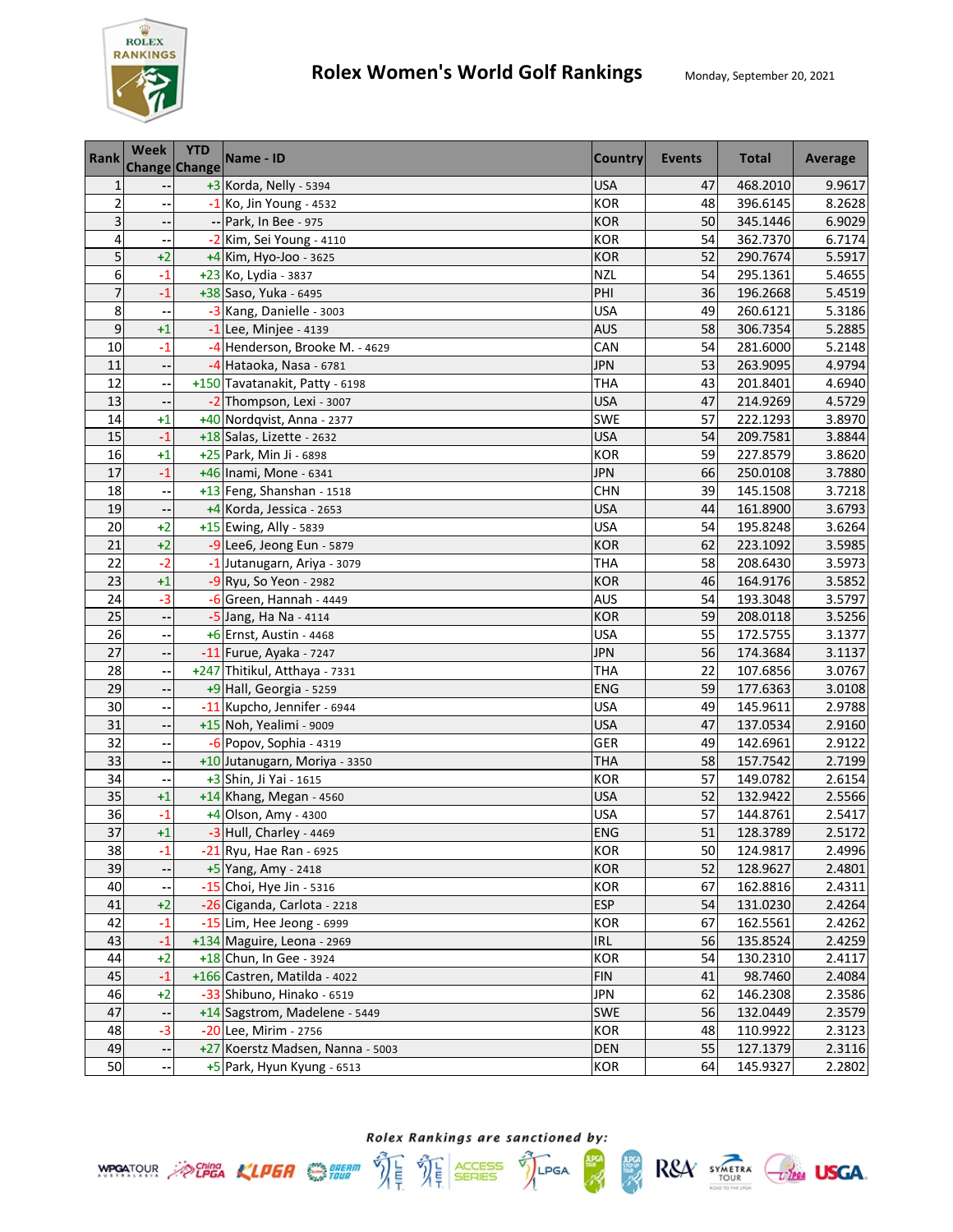

| <b>Rank</b>     | Week<br><b>Change Change</b> | <b>YTD</b> | Name - ID                          | <b>Country</b> | Events | <b>Total</b> | Average |
|-----------------|------------------------------|------------|------------------------------------|----------------|--------|--------------|---------|
| 51              |                              |            | -29 Suzuki, Ai - 3444              | <b>JPN</b>     | 63     | 141.2868     | 2.2426  |
| 52              |                              |            | -22 Kim, A Lim - 6787              | <b>KOR</b>     | 61     | 135.0811     | 2.2144  |
| 53              |                              |            | -14 Reid, Melissa - 2736           | ENG            | 51     | 111.8910     | 2.1939  |
| 54              | $+6$                         |            | -1 Lee, So Mi - 8404               | <b>KOR</b>     | 63     | 137.8962     | 2.1888  |
| 55              | $+13$                        |            | +31 Nishimura, Yuna - 7245         | <b>JPN</b>     | 54     | 118.1011     | 2.1871  |
| 56              | $-1$                         |            | +256 Yamashita, Miyu - 7214        | <b>JPN</b>     | 41     | 88.4213      | 2.1566  |
| 57              | $-3$                         |            | -10 Altomare, Brittany - 3667      | <b>USA</b>     | 58     | 124.2671     | 2.1425  |
| 58              | $+1$                         |            | -16 Alex, Marina - 3666            | <b>USA</b>     | 45     | 96.2813      | 2.1396  |
| 59              | $-3$                         |            | -49 Park, Sung Hyun - 3753         | <b>KOR</b>     | 46     | 97.5963      | 2.1217  |
| 60              | $-3$                         |            | -10 Lee, Da Yeon - 5709            | <b>KOR</b>     | 54     | 114.3257     | 2.1171  |
| 61              | $-3$                         |            | $-25$ Lewis, Stacy - 2643          | <b>USA</b>     | 50     | 104.9131     | 2.0983  |
| 62              | $-1$                         |            | +17 Koiwai, Sakura - 5464          | <b>JPN</b>     | 80     | 167.5099     | 2.0939  |
| 63              | $-1$                         |            | -39 Hur, Mi Jung - 2546            | <b>KOR</b>     | 45     | 93.8555      | 2.0857  |
| 64              | $-1$                         |            | +27 Harigae, Mina - 3001           | <b>USA</b>     | 47     | 98.0070      | 2.0853  |
| 65              | $+1$                         |            | -8 Boutier, Celine - 4029          | <b>FRA</b>     | 66     | 130.6058     | 1.9789  |
| 66              | $-2$                         |            | +32 Lin, Xiyu - 3792               | <b>CHN</b>     | 55     | 107.0255     | 1.9459  |
| 67              | $-2$                         |            | $-11$ Lopez, Gaby - 3516           | <b>MEX</b>     | 56     | 107.3317     | 1.9166  |
| 68              | $-1$                         |            | +3 Pedersen, Emily Kristine - 5368 | <b>DEN</b>     | 46     | 85.7616      | 1.8644  |
| 69              | $^{+1}$                      |            | +205 Saigo, Mao - 6560             | <b>JPN</b>     | 47     | 87.0550      | 1.8522  |
| 70              | $-1$                         |            | -18 Stanford, Angela - 1687        | <b>USA</b>     | 52     | 95.8529      | 1.8433  |
| 71              |                              |            | +6 Yin, Angel - 4598               | <b>USA</b>     | 52     | 92.2020      | 1.7731  |
| 72              |                              |            | +76 O'Toole, Ryann - 3581          | <b>USA</b>     | 51     | 90.0153      | 1.7650  |
| 73              | $+4$                         |            | +79 Anannarukarn, Pajaree - 7330   | <b>THA</b>     | 49     | 85.2909      | 1.7406  |
| 74              | $-1$                         |            | -26 Bae, Seon Woo - 4293           | KOR            | 72     | 122.6007     | 1.7028  |
| 75              | $-1$                         |            | -24 Masson, Caroline - 3256        | <b>GER</b>     | 56     | 94.9060      | 1.6947  |
| $\overline{76}$ | $-1$                         |            | $+8$ Shin, Jenny - 3279            | <b>KOR</b>     | 55     | 90.9306      | 1.6533  |
| 77              | $-1$                         |            | +3 An, Na Rin - 6573               | <b>KOR</b>     | 61     | 100.0642     | 1.6404  |
| 78              | $+1$                         |            | -6 Ueda, Momoko - 1836             | <b>JPN</b>     | 64     | 100.7990     | 1.5750  |
| 79              | $-1$                         |            | +250 Yoshida, Yuri - 6118          | <b>JPN</b>     | 48     | 75.2371      | 1.5674  |
| 80              |                              |            | -10 Buhai, Ashleigh - 2379         | <b>RSA</b>     | 66     | 101.9819     | 1.5452  |
| 81              |                              |            | -16 Lee, MinYoung2 - 4073          | <b>KOR</b>     | 72     | 108.5057     | 1.5070  |
| 82              | $+2$                         |            | +60 Kyriacou, Stephanie - 8711     | <b>AUS</b>     | 31     | 52.0601      | 1.4874  |
| 83              | $+2$                         |            | +42 Hsu, Wei-Ling - 4582           | <b>TPE</b>     | 55     | 81.6639      | 1.4848  |
| 84              | $-2$                         |            | -26 Liu, Yu - 3789                 | <b>CHN</b>     | 62     | 91.5806      | 1.4771  |
| 85              | $-2$                         |            | +28 Takahashi, Sayaka - 6081       | <b>JPN</b>     | 77     | 112.8736     | 1.4659  |
| 86              | $\overline{\phantom{a}}$     |            | +102 Wakabayashi, Maiko - 1868     | <b>JPN</b>     | 38     | 53.9413      | 1.4195  |
| 87              | ٠.                           |            | +24 Stephenson, Lauren - 6972      | <b>USA</b>     | 53     | 73.6433      | 1.3895  |
| 88              | --                           |            | -5 Kim, Ji Yeong2 - 5396           | KOR            | 65     | 88.9477      | 1.3684  |
| 89              |                              |            | +64 Ji, Han Sol - 5343             | <b>KOR</b>     | 62     | 84.1702      | 1.3576  |
| 90              | $+16$                        |            | $-3$ Oh, Su-Hyun - 3507            | AUS            | 59     | 79.8032      | 1.3526  |
| 91              | $+1$                         |            | -16 Song, Jennifer - 2568          | <b>USA</b>     | 52     | 70.1435      | 1.3489  |
| 92              | $-1$                         |            | -19 Suwannapura, Jasmine - 2741    | <b>THA</b>     | 67     | 88.0861      | 1.3147  |
| 93              | $-3$                         |            | -1 Katsu, Minami - 4471            | <b>JPN</b>     | 73     | 95.7364      | 1.3115  |
| 94              | $+4$                         |            | +36 Henseleit, Esther - 9226       | GER            | 49     | 64.0839      | 1.3078  |
| 95              | $+8$                         |            | +8 Delacour, Perrine - 3735        | <b>FRA</b>     | 51     | 66.4984      | 1.3039  |
| 96              | $+6$                         |            | +136 Osato, Momoko - 6073          | <b>JPN</b>     | 77     | 99.4287      | 1.2913  |
| 97              |                              |            | +3 Okayama, Eri - 4580             | <b>JPN</b>     | 71     | 90.5310      | 1.2751  |
| 98              | -4                           |            | -4 Lincicome, Brittany - 642       | <b>USA</b>     | 35     | 43.9285      | 1.2551  |
| 99              | $-4$                         |            | +87 Lee, Alison - 3673             | <b>USA</b>     | 45     | 56.3750      | 1.2528  |
| 100             | $+1$                         |            | +23 Jeon, Mi Jeong - 302           | KOR            | 68     | 84.3356      | 1.2402  |



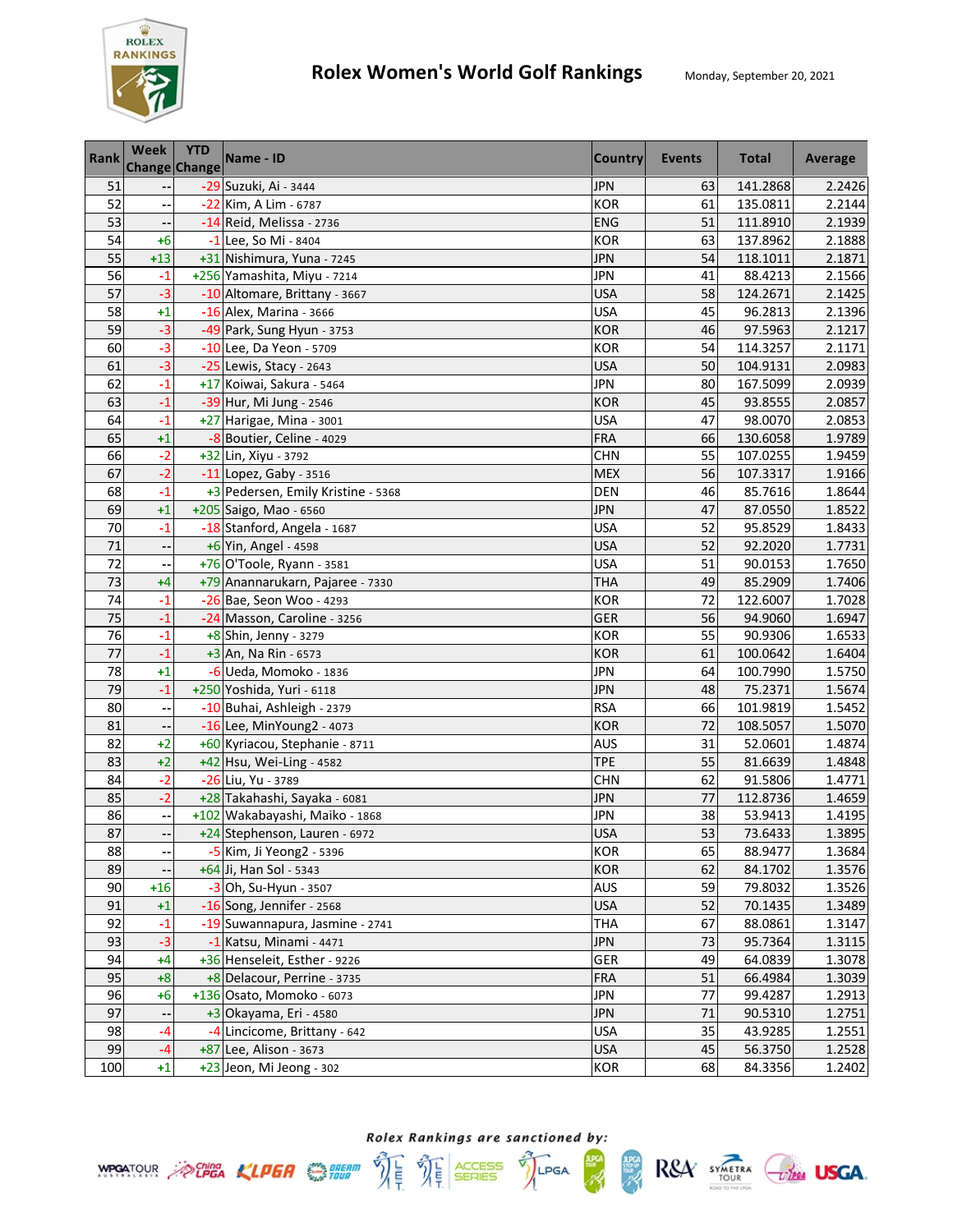

| <b>Rank</b> | Week<br>Change Change | <b>YTD</b> | Name - ID                       | <b>Country</b> | <b>Events</b> | <b>Total</b> | Average |
|-------------|-----------------------|------------|---------------------------------|----------------|---------------|--------------|---------|
| 101         | $-2$                  |            | +19 Oh, Ji Hyun - 4706          | <b>KOR</b>     | 58            | 71.8796      | 1.2393  |
| 102         | $-9$                  |            | -38 Ji, Eun-Hee - 311           | <b>KOR</b>     | 52            | 64.3275      | 1.2371  |
| 103         | $-3$                  |            | $+6$ Lee, Ga Young - 5841       | <b>KOR</b>     | 64            | 78.5273      | 1.2270  |
| 104         | $-8$                  |            | -8 Choi, Chella - 3172          | <b>KOR</b>     | 53            | 64.1547      | 1.2105  |
| 105         | $+5$                  |            | -38 Lee, So Young - 4632        | <b>KOR</b>     | 64            | 76.0073      | 1.1876  |
| 106         | $+49$                 |            | +550 hong, jung min - 8503      | <b>KOR</b>     | 26            | 40.9495      | 1.1700  |
| 107         | $+1$                  |            | $+12$ Lee, Jung Min - 598       | <b>KOR</b>     | 61            | 69.7628      | 1.1437  |
| 108         | $-3$                  |            | -30 Ewart Shadoff, Jodi - 3336  | ENG            | 52            | 58.6931      | 1.1287  |
| 109         | $-5$                  |            | -43 Lee, Mi Hyang - 4006        | <b>KOR</b>     | 58            | 65.3960      | 1.1275  |
| 110         | $+1$                  |            | -50 Cho, A Yean - 6516          | <b>KOR</b>     | 68            | 75.4166      | 1.1091  |
| 111         | $-2$                  |            | -30 Knight, Cheyenne - 6894     | <b>USA</b>     | 62            | 68.6054      | 1.1065  |
| 112         | $-5$                  |            | -43 Munoz, Azahara - 3288       | <b>ESP</b>     | 62            | 68.5601      | 1.1058  |
| 113         | $-1$                  |            | -25 Hara, Erika - 6597          | <b>JPN</b>     | 74            | 81.8138      | 1.1056  |
| 114         | $-1$                  |            | +218 Molinaro, Giulia - 3314    | <b>ITA</b>     | 45            | 49.3741      | 1.0972  |
| 115         | $+22$                 |            | +188 Uetake, Nozomi - 5312      | <b>JPN</b>     | 53            | 57.8108      | 1.0908  |
| 116         |                       |            | -1 Schmelzel, Sarah - 7101      | <b>USA</b>     | 58            | 62.9794      | 1.0859  |
| 117         | $-2$                  |            | +11 Kikuchi, Erika - 3160       | <b>JPN</b>     | 71            | 76.2359      | 1.0737  |
| 118         | -4                    |            | +154 Jeong, Yun Ji - 8504       | <b>KOR</b>     | 36            | 38.3528      | 1.0654  |
| 119         | $-1$                  |            | $-51$ Law, Bronte - 4657        | <b>ENG</b>     | 59            | 62.0148      | 1.0511  |
| 120         | $-3$                  |            | -16 Higa, Mamiko - 3146         | <b>JPN</b>     | 75            | 78.5767      | 1.0477  |
| 121         | $-2$                  |            | -20 Broch Estrup, Nicole - 4883 | <b>DEN</b>     | 53            | 55.3262      | 1.0439  |
| 122         | $-2$                  |            | +82 Szokol, Elizabeth - 7066    | <b>USA</b>     | 49            | 50.8837      | 1.0384  |
| 123         | $+52$                 |            | +38 Lee, Jeongeun - 2931        | <b>KOR</b>     | 43            | 44.3457      | 1.0313  |
| 124         | $-3$                  |            | -42 Kirk, Katherine - 230       | <b>AUS</b>     | 59            | 60.2800      | 1.0217  |
| 125         | $-3$                  |            | -51 Kim, I.K. - 434             | <b>KOR</b>     | 29            | 35.2032      | 1.0058  |
| 126         | $+1$                  |            | +196 Meechai, Wichanee - 4708   | <b>THA</b>     | 47            | 46.7419      | 0.9945  |
| 127         | $-1$                  |            | +606 Hori, Kotone - 4510        | JPN            | 49            | 48.5867      | 0.9916  |
| 128         | $-4$                  |            | -4 Meadow, Stephanie - 3664     | <b>NIR</b>     | 52            | 51.1427      | 0.9835  |
| 129         | $-6$                  |            | -70 Gillman, Kristen - 5989     | <b>USA</b>     | 59            | 57.9474      | 0.9822  |
| 130         | $-5$                  |            | -40 Pressel, Morgan - 1044      | <b>USA</b>     | 44            | 43.0202      | 0.9777  |
| 131         | $-2$                  |            | -10 Clanton, Cydney - 2607      | <b>USA</b>     | 54            | 52.4450      | 0.9712  |
| 132         | $+4$                  |            | +297 Valenzuela, Albane - 5311  | SUI            | 31            | 33.8821      | 0.9681  |
| 133         | $+1$                  |            | $+8$ Heo, DA BEEN - 8388        | <b>KOR</b>     | 62            | 59.9234      | 0.9665  |
| 134         | $-3$                  |            | +179 Jun, Ye Sung - 9648        | <b>KOR</b>     | 37            | 35.7274      | 0.9656  |
| 135         | $+7$                  |            | -33 Kim, Ji Hyun - 3893         | <b>KOR</b>     | 64            | 61.5132      | 0.9611  |
| 136         | $-3$                  |            | +86 Ryu, Ritsuko - 2710         | <b>JPN</b>     | 68            | 64.9684      | 0.9554  |
| 137         | $-9$                  |            | -48 Ahn, Song Yi - 3900         | <b>KOR</b>     | 60            | 56.4262      | 0.9404  |
| 138         | $-3$                  |            | +72 Ruffels, Gabriela - 9329    | <b>AUS</b>     | 21            | 32.8705      | 0.9392  |
| 139         | $-9$                  |            | -46 Kawamoto, Yui - 4655        | <b>JPN</b>     | 70            | 65.4285      | 0.9347  |
| 140         | $+6$                  |            | $-22$ Lee, Andrea - 4497        | <b>USA</b>     | 30            | 32.5781      | 0.9308  |
| 141         | -9                    |            | -31 Park, Hee Young - 970       | <b>KOR</b>     | 46            | 42.3942      | 0.9216  |
| 142         | $+2$                  |            | +153 Kim, Su Ji - 7357          | <b>KOR</b>     | 61            | 56.2134      | 0.9215  |
| 143         | $-5$                  |            | -48 Park, Chae Yoon - 4514      | <b>KOR</b>     | 62            | 56.3371      | 0.9087  |
| 144         | $-5$                  |            | -4 Choi, Ye Rim - 7005          | KOR            | 64            | 58.1432      | 0.9085  |
| 145         | $+5$                  |            | +176 Stark, Maja - 6953         | <b>SWE</b>     | 11            | 31.6099      | 0.9031  |
| 146         | $-6$                  |            | -32 Anai, Lala - 2875           | <b>JPN</b>     | 80            | 72.0685      | 0.9009  |
| 147         | $-6$                  |            | +2 Mikashima, Kana - 6082       | <b>JPN</b>     | 73            | 65.1672      | 0.8927  |
| 148         | $-5$                  |            | +177 Lee, Min - 4671            | <b>TPE</b>     | 43            | 38.1928      | 0.8882  |
| 149         |                       |            | $+8$ Pak, Ju Young - 3508       | <b>KOR</b>     | 62            | 54.2560      | 0.8751  |
| 150         | $-2$                  |            | +15 Watanabe, Ayaka - 3938      | <b>JPN</b>     | 68            | 59.4453      | 0.8742  |



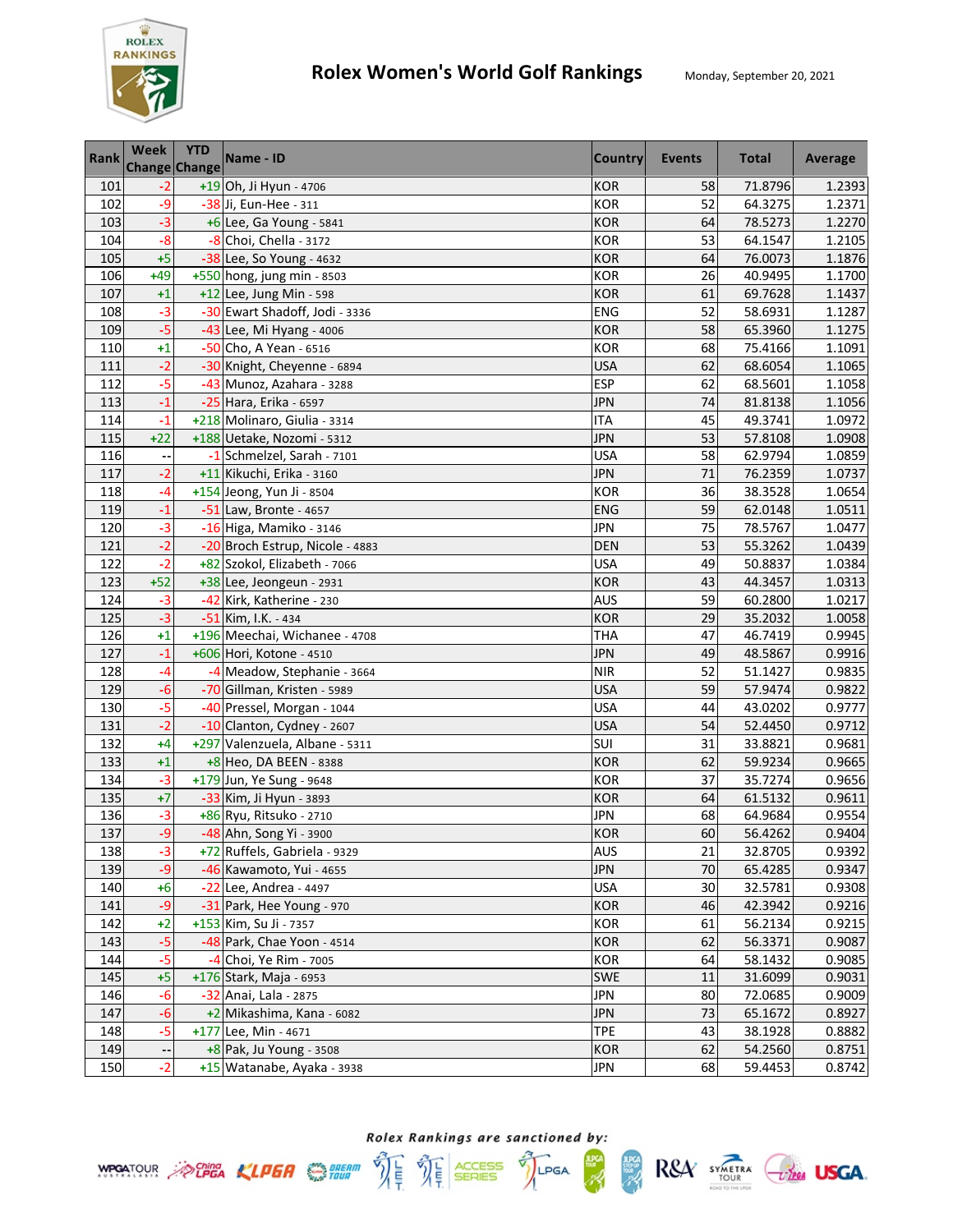

| <b>Rank</b> | <b>Week</b><br><b>Change Change</b> | <b>YTD</b> | Name - ID                      | <b>Country</b> | <b>Events</b> | <b>Total</b> | Average |
|-------------|-------------------------------------|------------|--------------------------------|----------------|---------------|--------------|---------|
| 151         | $-4$                                |            | -52 Kerr, Cristie - 400        | <b>USA</b>     | 47            | 41.0646      | 0.8737  |
| 152         | $-7$                                |            | +3 Kim, Christina - 416        | <b>USA</b>     | 52            | 45.4135      | 0.8733  |
| 153         | $-2$                                |            | +32 Hyun, Se Lin - 8432        | <b>KOR</b>     | 38            | 32.4665      | 0.8544  |
| 154         | $+8$                                |            | +237 Im, Jin Hee - 8562        | <b>KOR</b>     | 44            | 37.2386      | 0.8463  |
| 155         | $-2$                                |            | -12 Piller, Gerina - 2553      | <b>USA</b>     | 53            | 44.5093      | 0.8398  |
| 156         | $-4$                                |            | +35 Kim, Julie - 8956          | <b>KOR</b>     | 40            | 33.5910      | 0.8398  |
| 157         | $-3$                                |            | +276 Coleman, Jenny - 6222     | <b>USA</b>     | 58            | 48.4415      | 0.8352  |
| 158         | $+1$                                |            | +514 Harm, Leonie - 8965       | GER            | 21            | 29.0439      | 0.8298  |
| 159         | $-1$                                |            | +87 Kemp, Sarah - 397          | <b>AUS</b>     | 53            | 43.6650      | 0.8239  |
| 160         | -4                                  |            | +47 Kim, Hae Rym - 3616        | <b>KOR</b>     | 63            | 51.8998      | 0.8238  |
| 161         | $-1$                                |            | +28 Fujita, Saiki - 28         | <b>JPN</b>     | 68            | 55.9812      | 0.8233  |
| 162         | $-5$                                |            | -2 sung, yu jin - 9205         | <b>KOR</b>     | 56            | 45.9564      | 0.8206  |
| 163         | $+2$                                |            | +321 Song, Ga Eun - 8405       | <b>KOR</b>     | 29            | 28.3071      | 0.8088  |
| 164         | $-3$                                |            | -37 Park, Ji Young - 5393      | <b>KOR</b>     | 63            | 50.6488      | 0.8039  |
| 165         | $-2$                                |            | +7 Ashok, Aditi - 4405         | <b>IND</b>     | 55            | 43.9080      | 0.7983  |
| 166         | $-2$                                |            | -49 Weaver, Lindsey - 7079     | <b>USA</b>     | 52            | 41.4861      | 0.7978  |
| 167         | $+2$                                |            | -21 Kim, So Yi - 4320          | <b>KOR</b>     | 62            | 49.3048      | 0.7952  |
| 168         | $+16$                               |            | -71 van Dam, Anne - 5373       | <b>NED</b>     | 57            | 44.7475      | 0.7850  |
| 169         | $-2$                                |            | -61 Park, Annie - 4550         | <b>USA</b>     | 51            | 39.9426      | 0.7832  |
| 170         | $+9$                                |            | +24 Nakasone, Sumika - 4317    | <b>JPN</b>     | 57            | 44.5574      | 0.7817  |
| 171         | $-3$                                |            | +359 Ahn, Jee hyun - 7262      | <b>KOR</b>     | 45            | 35.1200      | 0.7804  |
| 172         | $-2$                                |            | +41 Tsai, Pei-Ying - 4124      | <b>TPE</b>     | 73            | 56.8809      | 0.7792  |
| 173         | $-7$                                |            | -35 Fassi, Maria - 6436        | <b>MEX</b>     | 41            | 31.8311      | 0.7764  |
| 174         | $+4$                                |            | -43 Lu, Teresa - 2441          | TPE            | 70            | 53.9197      | 0.7703  |
| 175         | $+8$                                |            | -25 Pagdanganan, Bianca - 8901 | PHI            | 23            | 26.8218      | 0.7663  |
| 176         | $-5$                                |            | +169 Hewson, Alice - 6106      | ENG            | 26            | 26.7713      | 0.7649  |
| 177         |                                     |            | -19 Lindberg, Pernilla - 643   | <b>SWE</b>     | 58            | 43.8405      | 0.7559  |
| 178         | -6                                  |            | +20 Hamada, Mayu - 4509        | <b>JPN</b>     | 71            | 53.2310      | 0.7497  |
| 179         | $-3$                                |            | -44 Han, Jin Seon - 8406       | <b>KOR</b>     | 66            | 49.0897      | 0.7438  |
| 180         | $-6$                                |            | +10 Skarpnord, Marianne - 2122 | <b>NOR</b>     | 48            | 35.6008      | 0.7417  |
| 181         | $-8$                                |            | -76 Sharp, Alena - 1600        | CAN            | 57            | 42.1270      | 0.7391  |
| 182         | $-1$                                |            | +49 Aoki, Serena - 2746        | <b>JPN</b>     | 74            | 54.6194      | 0.7381  |
| 183         | $-1$                                |            | -- Oyama, Shiho - 926          | <b>JPN</b>     | 51            | 37.5656      | 0.7366  |
| 184         | $-4$                                |            | -25 Lang, Brittany - 562       | <b>USA</b>     | 49            | 35.4049      | 0.7225  |
| 185         | $+4$                                |            | +48 Ha, Min Song - 4574        | <b>KOR</b>     | 65            | 46.6874      | 0.7183  |
| 186         | $-1$                                |            | +1212 KIM, Hee Ji - 8930       | <b>KOR</b>     | 21            | 25.1155      | 0.7176  |
| 187         | $-1$                                |            | +72 Nozawa, Mao - 4548         | <b>JPN</b>     | 62            | 44.2816      | 0.7142  |
| 188         |                                     |            | -44 Tan, Kelly - 4051          | <b>MAS</b>     | 50            | 34.6023      | 0.6920  |
| 189         | $-2$                                |            | -55 Green, Jaye Marie - 3955   | USA            | 54            | 36.8292      | 0.6820  |
| 190         |                                     |            | -84 Kim, Min Sun5 - 4591       | <b>KOR</b>     | 62            | 42.0967      | 0.6790  |
| 191         | $+12$                               |            | +10 Talley, Emma - 4311        | <b>USA</b>     | 56            | 37.8549      | 0.6760  |
| 192         | $+7$                                |            | +59 Usui, Reika - 5406         | <b>JPN</b>     | 63            | 42.4470      | 0.6738  |
| 193         | $-2$                                |            | -42 Kim, Woo Jeong - 5845      | <b>KOR</b>     | 62            | 41.6451      | 0.6717  |
| 194         | $-2$                                |            | -72 Strom, Linnea - 5073       | <b>SWE</b>     | 61            | 40.7995      | 0.6688  |
| 195         | $+7$                                |            | +96 Seo, Yeun Jung - 4640      | <b>KOR</b>     | 63            | 41.7360      | 0.6625  |
| 196         | $-2$                                |            | -70 Kim, Bo Ah - 4321          | <b>KOR</b>     | 65            | 42.8044      | 0.6585  |
| 197         | $-4$                                |            | -23 Yoon, Chae-Young - 2001    | <b>KOR</b>     | 65            | 42.6401      | 0.6560  |
| 198         | $-2$                                |            | +431 Kim, Sae Ro Mi - 9315     | <b>KOR</b>     | 37            | 24.0244      | 0.6493  |
| 199         | $-1$                                |            | +48 Nuutinen, Sanna - 3717     | <b>FIN</b>     | 58            | 37.6442      | 0.6490  |
| 200         | $-5$                                |            | +56 Ro, Seung Hui - 8932       | <b>KOR</b>     | 39            | 25.2837      | 0.6483  |



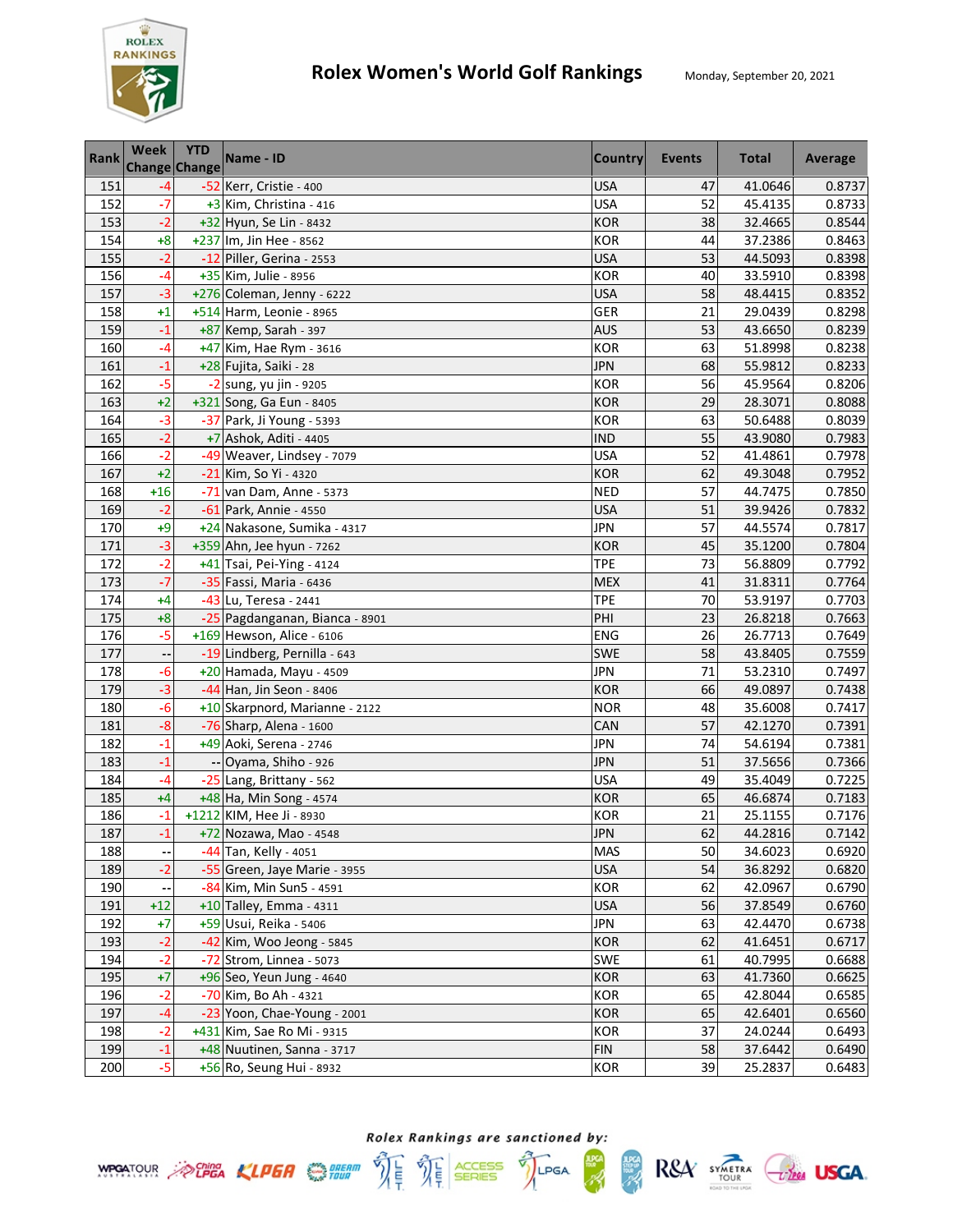

| <b>Rank</b> | <b>Week</b><br><b>Change Change</b> | <b>YTD</b> | Name - ID                          | <b>Country</b> | Events | <b>Total</b> | Average |
|-------------|-------------------------------------|------------|------------------------------------|----------------|--------|--------------|---------|
| 201         | $-4$                                |            | +17 Kang, Haeji - 2781             | <b>KOR</b>     | 46     | 29.6900      | 0.6454  |
| 202         | $-1$                                |            | -70 Phatlum, Pornanong - 2277      | <b>THA</b>     | 56     | 36.0536      | 0.6438  |
| 203         | $+5$                                |            | -7 Kwak, Bo Mi - 4631              | <b>KOR</b>     | 61     | 38.8609      | 0.6371  |
| 204         | $+2$                                |            | -28 Sakai, Miki - 2932             | <b>JPN</b>     | 79     | 50.1439      | 0.6347  |
| 205         | $-5$                                |            | -98 Yan, Jing - 3793               | <b>CHN</b>     | 61     | 38.6243      | 0.6332  |
| 206         | $-2$                                |            | -121 Ahn, Sun Ju - 1109            | <b>KOR</b>     | 29     | 22.1605      | 0.6332  |
| 207         |                                     |            | -5 Kanazawa, Shina - 6342          | <b>JPN</b>     | 67     | 41.9654      | 0.6263  |
| 208         | $-3$                                |            | -27 Yasuda, Yuka - 8558            | <b>JPN</b>     | 43     | 26.7540      | 0.6222  |
| 209         | $+2$                                |            | -80 Park, Jane - 976               | <b>USA</b>     | 35     | 21.7467      | 0.6213  |
| 210         | $+2$                                |            | +87 Morita-WanyaoLu, Haruka - 3776 | <b>CHN</b>     | 68     | 42.0164      | 0.6179  |
| 211         | $+2$                                |            | +391 Bae, So Hyun - 6033           | <b>KOR</b>     | 28     | 21.5634      | 0.6161  |
| 212         | $-3$                                |            | +70 Kim, Ji Su - 6350              | <b>KOR</b>     | 40     | 24.4685      | 0.6117  |
| 213         | $-3$                                |            | -77 Lee, Bo Mee - 3409             | <b>KOR</b>     | 59     | 35.5682      | 0.6029  |
| 214         | $+1$                                |            | -43 Choi, Min Kyung - 4056         | <b>KOR</b>     | 60     | 35.5664      | 0.5928  |
| 215         | $+1$                                |            | -37 Cowan, Olivia - 5775           | GER            | 41     | 24.2776      | 0.5921  |
| 216         | $+2$                                |            | +83 Kim, Ree An - 6713             | <b>KOR</b>     | 38     | 22.4896      | 0.5918  |
| 217         |                                     |            | -78 Hedwall, Caroline - 2672       | <b>SWE</b>     | 47     | 27.4360      | 0.5837  |
| 218         | $-4$                                |            | -64 Nagamine, Saki - 4041          | <b>JPN</b>     | 72     | 42.0153      | 0.5835  |
| 219         | $+1$                                |            | +349 Kim, Jae Hee - 8407           | <b>KOR</b>     | 28     | 20.3054      | 0.5802  |
| 220         | $+2$                                |            | -73 Kashiwabara, Asuka - 4046      | <b>JPN</b>     | 77     | 44.4877      | 0.5778  |
| 221         | $+4$                                |            | +184 Lee, Hana - 6301              | <b>KOR</b>     | 26     | 19.6688      | 0.5620  |
| 222         | $-1$                                |            | +255 Tsuruoka, Karen - 9088        | <b>JPN</b>     | 49     | 27.0481      | 0.5520  |
| 223         | $+1$                                |            | +55 Pace, Lee-Anne - 2496          | <b>RSA</b>     | 38     | 20.9304      | 0.5508  |
| 224         | $-5$                                |            | -91 Torres, Maria Fernanda - 8673  | <b>PUR</b>     | 54     | 29.6808      | 0.5496  |
| 225         | $+1$                                |            | +12 Kimura, Ayako - 6835           | <b>JPN</b>     | 74     | 40.4796      | 0.5470  |
| 226         | $+8$                                |            | -110 Hwang, Ah-Reum - 2827         | <b>KOR</b>     | 62     | 33.7743      | 0.5447  |
| 227         |                                     |            | +84 Herbin, Celine - 3393          | <b>FRA</b>     | 53     | 28.6677      | 0.5409  |
| 228         | $-5$                                |            | +49 Lee, Seul Ki - 8935            | <b>KOR</b>     | 39     | 21.0233      | 0.5391  |
| 229         | $+2$                                |            | +64 Lampert, Karolin - 4557        | <b>GER</b>     | 40     | 21.5428      | 0.5386  |
| 230         | $-2$                                |            | -93 Lee, Ji Hee - 592              | <b>KOR</b>     | 63     | 33.8947      | 0.5380  |
| 231         | $+5$                                |            | -19 Choi, Eun Woo - 6356           | <b>KOR</b>     | 63     | 33.8926      | 0.5380  |
| 232         | $-3$                                |            | -66 Bae, Hee-Kyung - 3923          | <b>KOR</b>     | 66     | 35.4541      | 0.5372  |
| 233         | $-1$                                |            | -36 Arakaki, Hina - 4156           | <b>JPN</b>     | 70     | 37.2400      | 0.5320  |
| 234         | $-4$                                |            | +47 Yamaji, Akira - 5857           | <b>JPN</b>     | 69     | 36.6354      | 0.5309  |
| 235         |                                     |            | +81 Liu, Ruixin - 5511             | <b>CHN</b>     | 46     | 24.3153      | 0.5286  |
| 236         | $+6$                                |            | -66 Lee, Seung Yeon - 7004         | <b>KOR</b>     | 67     | 35.3436      | 0.5275  |
| 237         | $+15$                               |            | -68 Lee, Na-Ri - 3180              | <b>KOR</b>     | 61     | 31.9339      | 0.5235  |
| 238         | $-5$                                |            | +28 Finkelstein, Dana - 6634       | USA            | 48     | 24.9858      | 0.5205  |
| 239         | $+1$                                |            | +145 Hayashi, Nanoko - 5577        | <b>JPN</b>     | 53     | 27.4051      | 0.5171  |
| 240         | $-2$                                |            | -53 Kim, Ha Neul - 2224            | <b>KOR</b>     | 47     | 24.1590      | 0.5140  |
| 241         | $+5$                                |            | +16 Suganuma, Nana - 7243          | <b>JPN</b>     | 57     | 28.9565      | 0.5080  |
| 242         | $-5$                                |            | -37 Iturrioz, Nuria - 6039         | <b>ESP</b>     | 47     | 23.6929      | 0.5041  |
| 243         |                                     |            | -63 Arimura, Chie - 1141           | <b>JPN</b>     | 66     | 33.2255      | 0.5034  |
| 244         | $-5$                                |            | -16 Hwang, Jeong Mee - 6964        | <b>KOR</b>     | 40     | 20.0190      | 0.5005  |
| 245         | $-1$                                |            | -81 Miyazato, Mika - 776           | <b>JPN</b>     | 57     | 28.4350      | 0.4989  |
| 246         | $+1$                                |            | +142 Steen, Marissa - 4573         | <b>USA</b>     | 52     | 25.9220      | 0.4985  |
| 247         | $-2$                                |            | -65 Engstrom, Julia - 5991         | SWE            | 33     | 17.4154      | 0.4976  |
| 248         | $-7$                                |            | -27 Jun, U Ree - 6786              | <b>KOR</b>     | 63     | 31.1962      | 0.4952  |
| 249         | $\overline{\phantom{a}}$            |            | -76 Yokomine, Sakura - 1996        | <b>JPN</b>     | 43     | 21.2101      | 0.4933  |
| 250         | $+9$                                |            | -- Hong, Ji Won - 8938             | <b>KOR</b>     | 20     | 17.2631      | 0.4932  |

Rolex Rankings are sanctioned by: **WPOATOUR** ACPEA KLPER SERIES TO LPGA

體

 $RSA$  SYMETRA  $G$ lega USGA.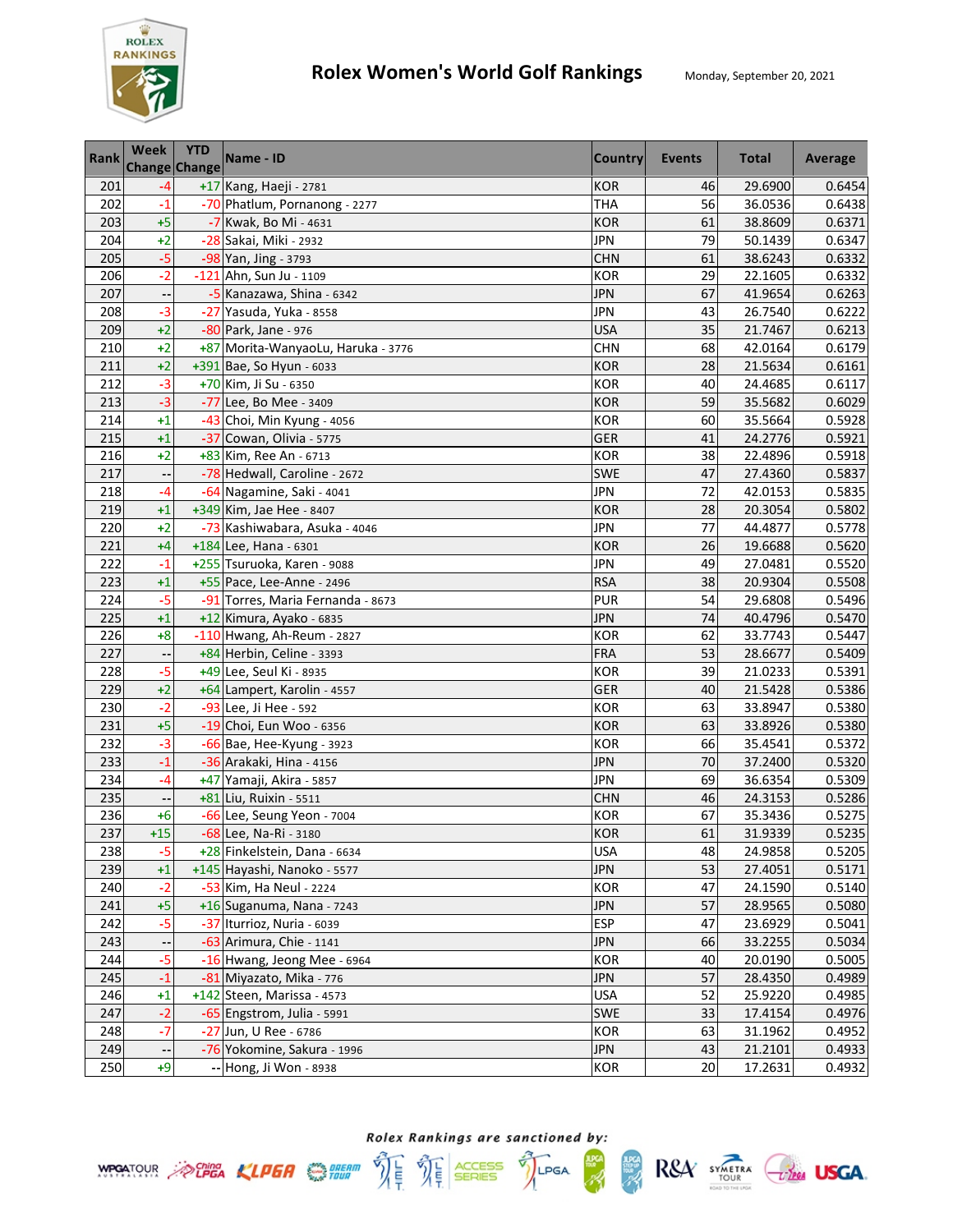

| <b>Rank</b> | <b>Week</b><br>Change Change | <b>YTD</b> | Name - ID                             | <b>Country</b> | <b>Events</b> | <b>Total</b> | Average |
|-------------|------------------------------|------------|---------------------------------------|----------------|---------------|--------------|---------|
| 251         | $+15$                        |            | +393 Kang, Yea Lin - 4259             | <b>KOR</b>     | 27            | 17.2345      | 0.4924  |
| 252         | $-4$                         |            | -9 Jeong, Seul Gi - 6526              | <b>KOR</b>     | 63            | 30.8577      | 0.4898  |
| 253         | $-3$                         |            | +17 Holmqvist, Daniela - 4952         | <b>SWE</b>     | 40            | 19.5513      | 0.4888  |
| 254         | $+1$                         |            | +34 Zhang, Rose - 8786                | <b>USA</b>     | 11            | 16.9207      | 0.4834  |
| 255         | $+22$                        |            | -14 Jo, Hye Lim - 8564                | <b>KOR</b>     | 38            | 18.2973      | 0.4815  |
| 256         | $-5$                         |            | +33 Tanabe, Hikari - 6789             | <b>JPN</b>     | 58            | 27.8952      | 0.4810  |
| 257         | $+5$                         |            | -23 Sobron Galmes, Luna - 5996        | <b>ESP</b>     | 47            | 22.4315      | 0.4773  |
| 258         | $+7$                         |            | +163 Ishikawa, Asuka - 6518           | <b>JPN</b>     | 54            | 25.5444      | 0.4730  |
| 259         | $-3$                         |            | +61 MacDonald, Kelsey - 3063          | SCO            | 38            | 17.9557      | 0.4725  |
| 260         | $-7$                         |            | -46 Stackhouse, Mariah - 4310         | <b>USA</b>     | 42            | 19.8420      | 0.4724  |
| 261         | $-7$                         |            | -66 Yoshimoto, Hikaru - 5338          | <b>JPN</b>     | 76            | 35.8861      | 0.4722  |
| 262         | $+19$                        |            | +357 Jung, Ji min - 7194              | <b>KOR</b>     | 31            | 16.5159      | 0.4719  |
| 263         | $-3$                         |            | -71 Zhang, Weiwei - 4394              | <b>CHN</b>     | 29            | 16.4954      | 0.4713  |
| 264         | $+3$                         |            | -80 Ree, Robynn - 6993                | <b>USA</b>     | 38            | 17.7146      | 0.4662  |
| 265         | $-8$                         |            | -50 Duncan, Lindy - 2611              | <b>USA</b>     | 53            | 24.6935      | 0.4659  |
| 266         | $-5$                         |            | +195 Yamashiro, Nana - 4466           | <b>JPN</b>     | 56            | 26.0910      | 0.4659  |
| 267         | $-9$                         |            | -122 Asai, Saki - 5862                | <b>JPN</b>     | 81            | 37.7379      | 0.4659  |
| 268         | $+1$                         |            | -59 Fuenfstueck, Laura - 8628         | GER            | 42            | 19.4884      | 0.4640  |
| 269         | $+3$                         |            | -- Vu, Lilia - 4504                   | <b>USA</b>     | 32            | 16.1802      | 0.4623  |
| 270         | $-7$                         |            | -91 Kang, Ji Sun - 5321               | <b>KOR</b>     | 44            | 20.1990      | 0.4591  |
| 271         | $+7$                         |            | +35 Cheng, Ssu-Chia - 4670            | <b>TPE</b>     | 55            | 25.1250      | 0.4568  |
| 272         | $-8$                         |            | $-17$ Chan, Tiffany - 5120            | <b>HKG</b>     | 45            | 20.5434      | 0.4565  |
| 273         | $-3$                         |            | -43 Chien, Peiyun - 4354              | <b>TPE</b>     | 57            | 26.0080      | 0.4563  |
| 274         | $+2$                         |            | +283 Li, Lucy - 5810                  | <b>USA</b>     | 24            | 15.9159      | 0.4547  |
| 275         | $+4$                         |            | +240 Belac, Ana - 9578                | <b>SLO</b>     | 26            | 15.9013      | 0.4543  |
| 276         | $-3$                         |            | -27 Uehara, Ayako - 1839              | <b>JPN</b>     | 52            | 23.5909      | 0.4537  |
| 277         | $-6$                         |            | +28 Sasaki, Shoko - 4050              | <b>JPN</b>     | 70            | 31.7162      | 0.4531  |
| 278         | $+6$                         |            | +176 Chang, Jennifer - 8889           | <b>USA</b>     | 29            | 15.7615      | 0.4503  |
| 279         | $-4$                         |            | -- Jang, Su Yeon - 3242               | <b>KOR</b>     | 61            | 27.3542      | 0.4484  |
| 280         | $-12$                        |            | -168 Cho, Jeong Min - 5298            | <b>KOR</b>     | 63            | 28.1978      | 0.4476  |
| 281         | $-7$                         |            | +169 He, Muni - 5133                  | <b>CHN</b>     | 43            | 19.2341      | 0.4473  |
| 282         | $+16$                        |            | +219 Roussin-Bouchard, Pauline - 6494 | <b>FRA</b>     | 8             | 15.6321      | 0.4466  |
| 283         | $-3$                         |            | +53 Ardina, Dottie - 3037             | PHI            | 51            | 22.4910      | 0.4410  |
| 284         | $+1$                         |            | +47 Miyata, Naruha - 7248             | <b>JPN</b>     | 53            | 23.0072      | 0.4341  |
| 285         | $+5$                         |            | -9 Lee, Hyo Rin - 5399                | <b>KOR</b>     | 64            | 27.3224      | 0.4269  |
| 286         | $-3$                         |            | -80 Yoktuan, Pavarisa - 4150          | <b>THA</b>     | 35            | 14.9199      | 0.4263  |
| 287         | $-5$                         |            | -68 Nagai, Kana - 4508                | JPN            | 76            | 32.2026      | 0.4237  |
| 288         | $+24$                        |            | -59 Dryburgh, Gemma - 6529            | <b>SCO</b>     | 47            | 19.8639      | 0.4226  |
| 289         | $+2$                         |            | +203 Babnik, Pia - 7010               | <b>SLO</b>     | 23            | 14.4927      | 0.4141  |
| 290         | +4                           |            | +4 Spilkova, Klara - 3941             | CZE            | 38            | 15.6740      | 0.4125  |
| 291         | $-4$                         |            | -68 De Roey, Manon - 4570             | <b>BEL</b>     | 50            | 20.6102      | 0.4122  |
| 292         | -4                           |            | $+199$ Grant, Linn - 6425             | SWE            | 6             | 14.4269      | 0.4122  |
| 293         | $-7$                         |            | -40 Wolf, Christine - 4312            | AUT            | 49            | 20.1384      | 0.4110  |
| 294         | -5                           |            | -119 Heo, Yoon Kyung - 3224           | KOR            | 34            | 14.1051      | 0.4030  |
| 295         | $-2$                         |            | -35 Jung, Yeon Ju - 4115              | <b>KOR</b>     | 62            | 24.7731      | 0.3996  |
| 296         | $+115$                       |            | +247 Yoon, INA - 9296                 | <b>KOR</b>     | 17            | 13.8197      | 0.3948  |
| 297         | $-5$                         |            | -134 Park, SEO JIN - 6119             | <b>KOR</b>     | 64            | 25.2233      | 0.3941  |
| 298         | $-2$                         |            | -72 Fukuda, Mami - 3618               | <b>JPN</b>     | 69            | 26.7318      | 0.3874  |
| 299         | $-4$                         |            | -12 Burnham, Sarah - 6420             | <b>USA</b>     | 43            | 16.6066      | 0.3862  |
| 300         | $-3$                         |            | +178 Kim, Hyo Moon - 8433             | <b>KOR</b>     | 37            | 14.2648      | 0.3855  |

Rolex Rankings are sanctioned by: **WPOATOUR** ACPEA KLPER SERIES TO LPGA

體

 $RSA$  SYMETRA  $G$ lega USGA.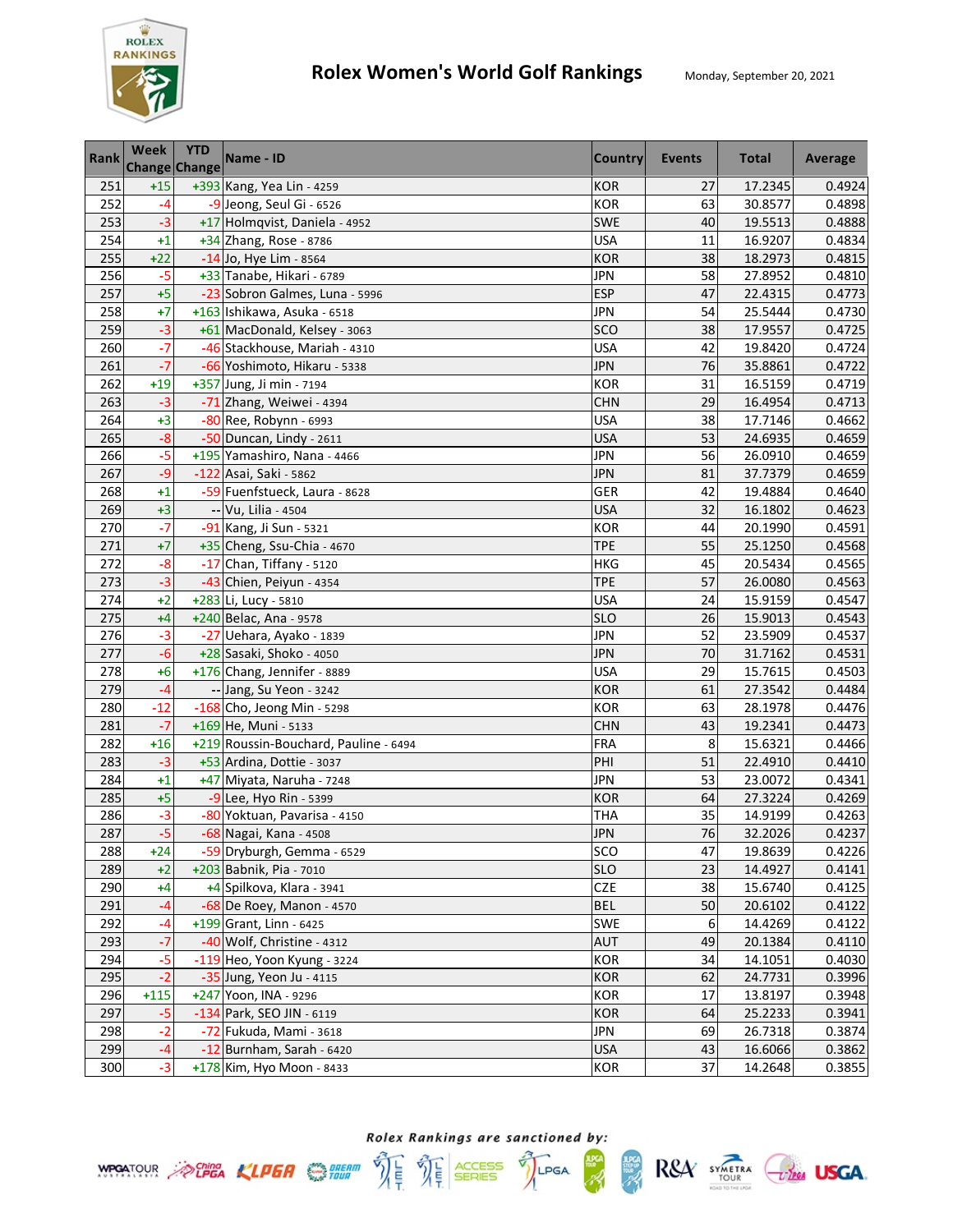

| <b>Rank</b> | Week<br><b>Change Change</b> | <b>YTD</b> | Name - ID                           | Country    | Events         | <b>Total</b> | Average |
|-------------|------------------------------|------------|-------------------------------------|------------|----------------|--------------|---------|
| 301         | $-1$                         |            | -102 Kim, Char Young2 - 3901        | <b>KOR</b> | 41             | 15.6903      | 0.3827  |
| 302         | $+3$                         |            | +8 Gustavsson, Johanna - 5444       | SWE        | 48             | 18.2839      | 0.3809  |
| 303         | -4                           |            | -76 Park, Gyeol - 4261              | <b>KOR</b> | 63             | 23.8523      | 0.3786  |
| 304         | $-1$                         |            | +260 Reto, Paula - 5440             | <b>RSA</b> | 51             | 19.0053      | 0.3727  |
| 305         | $-4$                         |            | -55 Lee, Gi Ppuem - 5850            | <b>KOR</b> | 63             | 23.4235      | 0.3718  |
| 306         | $+3$                         |            | -- Duncan, Louise - 10381           | SCO        | $\mathbf{1}$   | 13.0000      | 0.3714  |
| 307         | $-5$                         |            | -139 Nomura, Harukyo - 3746         | <b>JPN</b> | 34             | 12.9347      | 0.3696  |
| 308         | $-4$                         |            | -84 Yoshiba, Rumi - 4378            | <b>JPN</b> | 77             | 28.4197      | 0.3691  |
| 309         | $-1$                         |            | -57 Kim, Hyun Soo - 3628            | <b>KOR</b> | 56             | 20.6428      | 0.3686  |
| 310         | -4                           |            | +28 Wikstrom, Ursula - 1828         | <b>FIN</b> | 40             | 14.7243      | 0.3681  |
| 311         | $+30$                        |            | -2 Walker, Kylie - 3097             | SCO        | 47             | 17.1354      | 0.3646  |
| 312         | $-5$                         |            | +86 Takagi, Yuna - 6848             | <b>JPN</b> | 57             | 20.5956      | 0.3613  |
| 313         | $-3$                         |            | -157 Narita, Misuzu - 4075          | JPN        | 66             | 23.8000      | 0.3606  |
| 314         | $+2$                         |            | +30 Lee, Esther - 8760              | <b>USA</b> | 44             | 15.8205      | 0.3596  |
| 315         | $+47$                        |            | +419 Iwai, Akie - 8813              | <b>JPN</b> | 15             | 12.4675      | 0.3562  |
| 316         | $+6$                         |            | -108 Hiruta, Minami - 4663          | <b>JPN</b> | 69             | 24.3577      | 0.3530  |
| 317         |                              |            | +41 Oki, Seira - 3391               | <b>JPN</b> | 62             | 21.8388      | 0.3522  |
| 318         | $-5$                         |            | +60 Kotaki, Mio - 6705              | <b>JPN</b> | 56             | 19.6646      | 0.3512  |
| 319         | $-4$                         |            | +137 Danielson, Casey - 8431        | <b>USA</b> | 47             | 16.4285      | 0.3495  |
| 320         | $-6$                         |            | +52 Fernandez Cano, Fatima - 5327   | <b>ESP</b> | 50             | 17.4641      | 0.3493  |
| 321         | $-10$                        |            | -121 Park, So Yeon - 5292           | <b>KOR</b> | 63             | 21.9667      | 0.3487  |
| 322         | $-4$                         |            | +65 Kaneda, Kumiko - 356            | <b>JPN</b> | 62             | 21.5817      | 0.3481  |
| 323         | $-3$                         |            | +446 Son, Ju Hee - 4650             | <b>KOR</b> | 31             | 12.1261      | 0.3465  |
| 324         | +4                           |            | +101 Hall, Lydia - 3099             | WAL        | 46             | 15.8185      | 0.3439  |
| 325         | $+1$                         |            | -86 In, Ju Yeon - 5842              | <b>KOR</b> | 63             | 21.5924      | 0.3427  |
| 326         | $-7$                         |            | -133 Na, Hee Won - 3907             | <b>KOR</b> | 65             | 21.9909      | 0.3383  |
| 327         | $+11$                        |            | +58 Simmermacher, Magdalena - 7028  | ARG        | 45             | 15.2000      | 0.3378  |
| 328         | $-3$                         |            | $-66$ Papp, Kaitlyn - 9342          | <b>USA</b> | $\overline{7}$ | 11.8204      | 0.3377  |
| 329         | $-8$                         |            | +141 Yoshikawa, Momo - 7127         | <b>JPN</b> | 56             | 18.8847      | 0.3372  |
| 330         | $-3$                         |            | -63 Hong, Ran - 213                 | <b>KOR</b> | 58             | 19.5400      | 0.3369  |
| 331         | $+14$                        |            | +12 Uriell, Alana - 7017            | <b>USA</b> | 38             | 12.7953      | 0.3367  |
| 332         | -9                           |            | -96 Thomas, Charlotte - 4433        | ENG        | 37             | 12.3747      | 0.3345  |
| 333         | $-2$                         |            | -25 Shi, Yuting - 4126              | <b>CHN</b> | 55             | 18.0926      | 0.3290  |
| 334         | $-10$                        |            | -71 Choi, Na Yeon - 1336            | <b>KOR</b> | 42             | 13.8019      | 0.3286  |
| 335         | $+22$                        |            | +998 Lee, Joo Mi - 4651             | <b>KOR</b> | 23             | 11.3863      | 0.3253  |
| 336         | $-6$                         |            | +6 Givens, Eleanor - 4488           | ENG        | 38             | 12.3292      | 0.3245  |
| 337         | $-8$                         |            | $-112$ Azuma, Hiroko - 4045         | <b>JPN</b> | 73             | 23.6459      | 0.3239  |
| 338         | $-6$                         |            | -12 Kudo, Haruka - 4047             | <b>JPN</b> | 56             | 18.1323      | 0.3238  |
| 339         | $-6$                         |            | +211 Leblanc, Maude-Aimee - 2213    | CAN        | 39             | 12.5487      | 0.3218  |
| 340         | $+4$                         |            | -17 Inglis, Caroline - 7019         | USA        | 24             | 11.2254      | 0.3207  |
| 341         | $-5$                         |            | -57 Davidson, Karis - 5605          | <b>AUS</b> | 45             | 13.7596      | 0.3058  |
| 342         | $+9$                         |            | +191 Lee, YEWON - 9192              | KOR        | 17             | 10.6988      | 0.3057  |
| 343         | $-9$                         |            | -85 Jang, Eun Soo - 5556            | <b>KOR</b> | 54             | 16.4974      | 0.3055  |
| 344         | -9                           |            | -109 Wakimoto, Hana - 5578          | <b>JPN</b> | 71             | 21.3605      | 0.3009  |
| 345         | $-3$                         |            | +271 Hausmann, Sophie - 8864        | GER        | 34             | 10.4939      | 0.2998  |
| 346         | -9                           |            | -81 Liu, Babe - 4265                | <b>TPE</b> | 25             | 10.4826      | 0.2995  |
| 347         | $+13$                        |            | -107 Perry-Hamski, Katherine - 3682 | <b>USA</b> | 32             | 10.4432      | 0.2984  |
| 348         | $+1$                         |            | +61 Coughlin, Lauren - 5486         | <b>USA</b> | 48             | 14.1378      | 0.2945  |
| 349         | $-10$                        |            | +31 Ono, Hiromu - 4370              | <b>JPN</b> | 55             | 16.1823      | 0.2942  |
| 350         | +44                          |            | +52 Jackson, Janie - 4366           | <b>USA</b> | 50             | 14.6928      | 0.2939  |



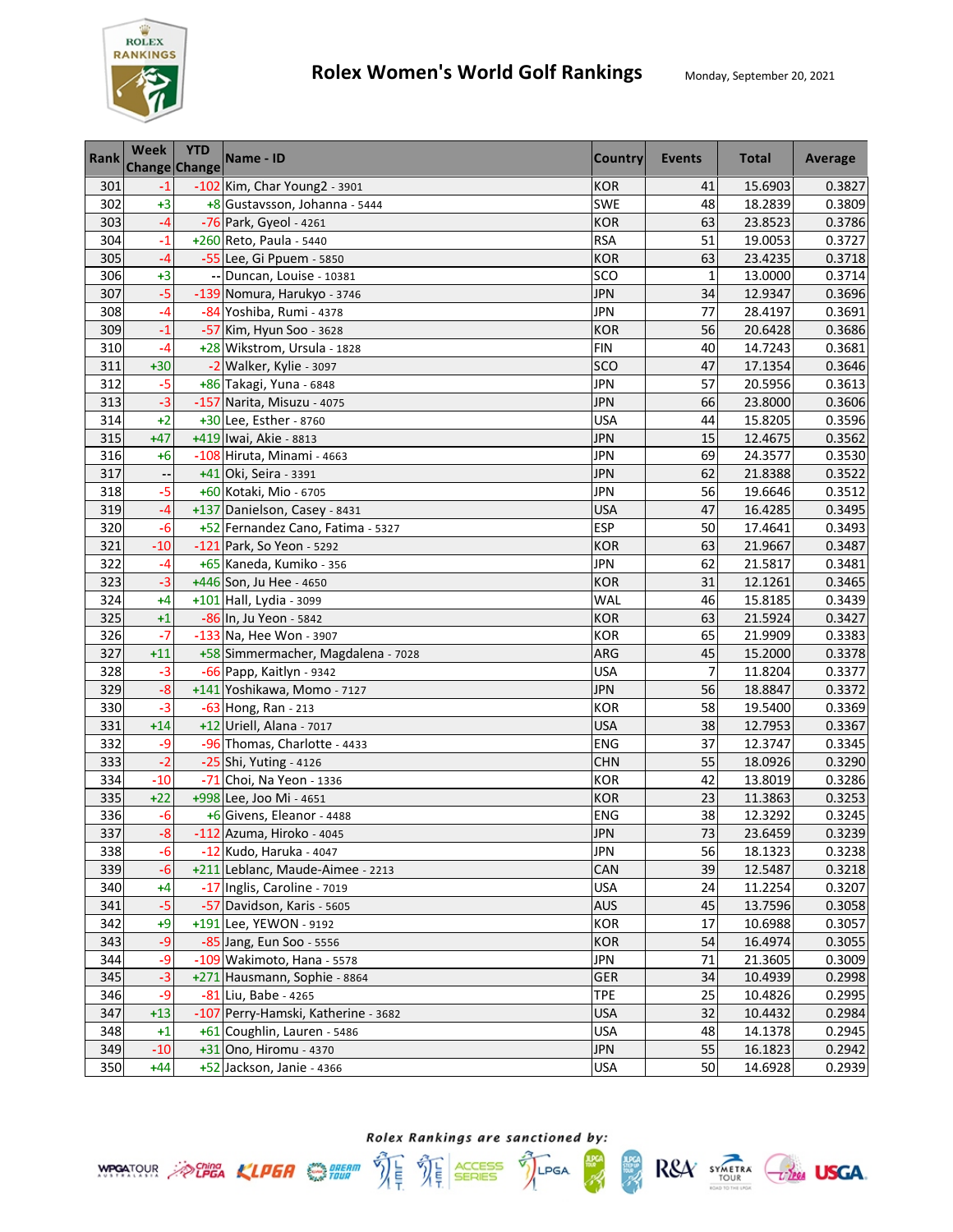

| <b>Rank</b> | <b>Week</b><br><b>Change Change</b> | <b>YTD</b> | Name - ID                        | <b>Country</b> | Events | <b>Total</b> | Average |
|-------------|-------------------------------------|------------|----------------------------------|----------------|--------|--------------|---------|
| 351         | $+21$                               |            | $+8$ Kim, Lauren - 6461          | <b>USA</b>     | 31     | 10.1585      | 0.2902  |
| 352         | $-12$                               |            | -2 Fujimoto, Asako - 2507        | <b>JPN</b>     | 73     | 21.1737      | 0.2901  |
| 353         | $+8$                                |            | $+1$ lee, ji hyun3 - 8906        | <b>KOR</b>     | 55     | 15.7657      | 0.2866  |
| 354         | $-11$                               |            | -134 Uribe, Mariajo - 2636       | COL            | 27     | 9.9247       | 0.2836  |
| 355         | $-9$                                |            | +15 Oide, Mizuki - 5407          | <b>JPN</b>     | 63     | 17.8196      | 0.2829  |
| 356         | $-9$                                |            | -102 Ohnishi, Aoi - 4277         | <b>JPN</b>     | 53     | 14.8191      | 0.2796  |
| 357         | $-9$                                |            | -113 Liu, Yan - 6006             | <b>CHN</b>     | 31     | 9.6813       | 0.2766  |
| 358         | $+9$                                |            | +171 Metraux, Morgane - 5781     | SUI            | 27     | 9.6518       | 0.2758  |
| 359         | $-1$                                |            | +54 Johnson, Felicity - 2950     | <b>ENG</b>     | 44     | 12.0657      | 0.2742  |
| 360         | -4                                  |            | +126 Shinkai, Miyu - 4040        | <b>JPN</b>     | 60     | 16.4040      | 0.2734  |
| 361         | $-6$                                |            | -93 Du, Mohan - 5693             | <b>CHN</b>     | 22     | 9.5084       | 0.2717  |
| 362         | $-10$                               |            | +62 Takeyama, Karin - 4689       | JPN            | 44     | 11.9374      | 0.2713  |
| 363         | $-9$                                |            | -83 Kim, Ye Jin - 4343           | <b>KOR</b>     | 41     | 11.1211      | 0.2712  |
| 364         | $-14$                               |            | -72 MacLaren, Meghan - 7072      | ENG            | 54     | 14.6233      | 0.2708  |
| 365         |                                     |            | +34 Kido, Megumi - 2655          | <b>JPN</b>     | 71     | 19.1967      | 0.2704  |
| 366         | $+30$                               |            | +635 You, hyo ju - 7358          | <b>KOR</b>     | 22     | 9.4569       | 0.2702  |
| 367         | $-8$                                |            | -50 Sukapan, Budsabakorn - 6216  | <b>THA</b>     | 33     | 9.4551       | 0.2701  |
| 368         | $+88$                               |            | +393 Hwang, You min - 9481       | <b>KOR</b>     | 9      | 9.4412       | 0.2697  |
| 369         | $-6$                                |            | -- Ganne, Megha - 9325           | <b>USA</b>     | 3      | 9.4322       | 0.2695  |
| 370         | $-17$                               |            | -167 Matsuda, Rei - 4680         | <b>JPN</b>     | 71     | 19.0876      | 0.2688  |
| 371         | $+3$                                |            | +129 Malik, Tvesa - 4409         | <b>IND</b>     | 39     | 10.4507      | 0.2680  |
| 372         | $-8$                                |            | -82 Yin, Ruoning - 6803          | <b>CHN</b>     | 16     | 9.3611       | 0.2675  |
| 373         | $-7$                                |            | $-156$ Chen, Yu-Ju - 5513        | <b>TPE</b>     | 21     | 9.2097       | 0.2631  |
| 374         | $+5$                                |            | +42 Young, Liz - 3324            | ENG            | 31     | 9.1656       | 0.2619  |
| 375         | $-2$                                |            | +20 Ku, Rae Hyeon - 9716         | <b>KOR</b>     | 24     | 9.1517       | 0.2615  |
| 376         | $+6$                                |            | +303 Chi, Young Min - 3504       | <b>KOR</b>     | 45     | 11.6800      | 0.2596  |
| 377         | $-8$                                |            | -106 Booth, Carly - 3060         | SCO            | 34     | 9.0810       | 0.2595  |
| 378         | $-8$                                |            | -136 Joh, Tiffany - 2420         | <b>USA</b>     | 48     | 12.3748      | 0.2578  |
| 379         | $-11$                               |            | -33 Jo, Eun Hye - 8590           | <b>KOR</b>     | 40     | 10.3059      | 0.2576  |
| 380         | $-2$                                |            | +190 Ishikawa, Rena - 9849       | <b>JPN</b>     | 25     | 8.9554       | 0.2559  |
| 381         | $+3$                                |            | -- Humphreys, Lily May - 7231    | <b>ENG</b>     | 14     | 8.9366       | 0.2553  |
| 382         | $-1$                                |            | +178 Ishii, Rio - 5855           | <b>JPN</b>     | 54     | 13.7293      | 0.2542  |
| 383         | $-6$                                |            | -69 An, Ho-yu - 7203             | <b>TPE</b>     | 13     | 8.8916       | 0.2540  |
| 384         | $-13$                               |            | -99 Yao, Hsuan-Yu - 3649         | <b>TPE</b>     | 44     | 11.1181      | 0.2527  |
| 385         | $+1$                                |            | +77 Yin, Xiaowen - 8576          | <b>CHN</b>     | 15     | 8.8006       | 0.2514  |
| 386         | $+57$                               |            | +234 Park, Su Bin - 9713         | <b>KOR</b>     | 36     | 9.0501       | 0.2514  |
| 387         | $\overline{\phantom{a}}$            |            | -6 Yoshimoto, Kokone - 6598      | <b>JPN</b>     | 70     | 17.5181      | 0.2503  |
| 388         | $-5$                                |            | -150 Lee, Ji Hyun2 - 4266        | KOR            | 61     | 15.2200      | 0.2495  |
| 389         | -9                                  |            | +110 Williams, Chloe - 6932      | WAL            | 41     | 10.1852      | 0.2484  |
| 390         | $-14$                               |            | $-4$ Hwang, Ye Nah - 3925        | <b>KOR</b>     | 37     | 9.1834       | 0.2482  |
| 391         | $-16$                               |            | -127 Darquea, Daniela - 6416     | ECU            | 43     | 10.6546      | 0.2478  |
| 392         | -4                                  |            | -123 Wu, Chia Yen - 7204         | <b>TPE</b>     | 19     | 8.6263       | 0.2465  |
| 393         | $+5$                                |            | -18 Dimmock, Annabel - 5881      | ENG            | 35     | 8.6104       | 0.2460  |
| 394         | $-4$                                |            | -64 Shinohara, Maria - 4258      | <b>JPN</b>     | 71     | 17.4513      | 0.2458  |
| 395         | $-10$                               |            | -97 Lee, Su Jin3 - 5487          | <b>KOR</b>     | 39     | 9.4945       | 0.2434  |
| 396         | $-3$                                |            | +80 Kim, Se Eun - 8905           | KOR            | 56     | 13.4391      | 0.2400  |
| 397         |                                     |            | +62 Koivisto, Tiia - 4967        | <b>FIN</b>     | 47     | 11.2624      | 0.2396  |
| 398         | -9                                  |            | -31 Gabsa, Isi - 5267            | <b>GER</b>     | 49     | 11.7223      | 0.2392  |
| 399         | $-8$                                |            | -151 Muangkhumsakul, Mind - 5927 | <b>THA</b>     | 42     | 9.8870       | 0.2354  |
| 400         | $+7$                                |            | -60 KIM, Song Yeon - 6868        | <b>KOR</b>     | 52     | 12.2157      | 0.2349  |



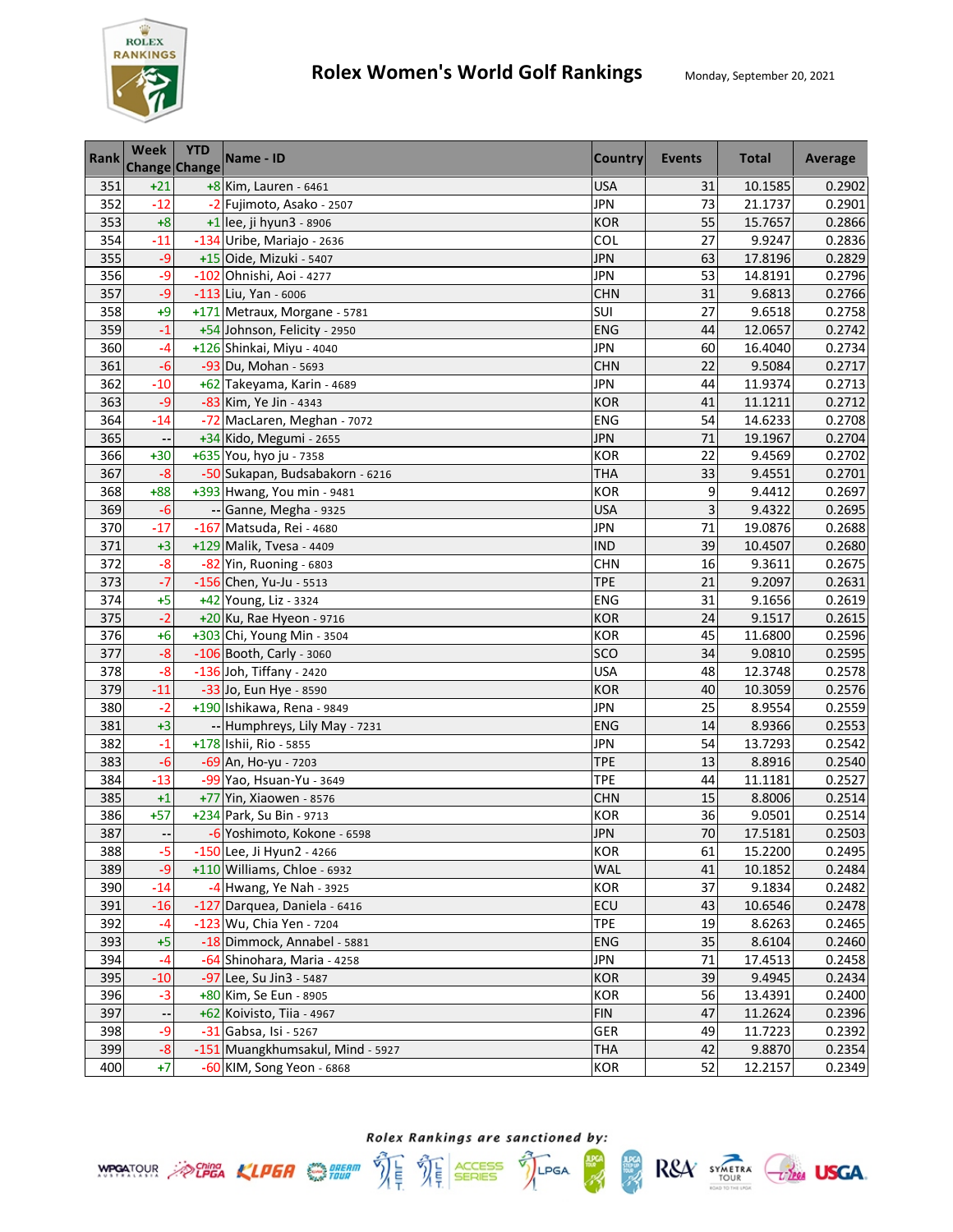

| <b>Rank</b> | <b>Week</b><br><b>Change Change</b> | <b>YTD</b> | Name - ID                               | <b>Country</b> | Events | <b>Total</b> | Average |
|-------------|-------------------------------------|------------|-----------------------------------------|----------------|--------|--------------|---------|
| 401         | -9                                  |            | +224 Kishibe, Momoko - 4038             | <b>JPN</b>     | 43     | 10.0711      | 0.2342  |
| 402         |                                     |            | +18 Metraux, Kim - 5780                 | SUI            | 42     | 9.7885       | 0.2331  |
| 403         | $-8$                                |            | -56 Dye, Kendall - 3560                 | <b>USA</b>     | 42     | 9.6442       | 0.2296  |
| 404         | -4                                  |            | -159 Creamer, Paula - 1380              | <b>USA</b>     | 30     | 8.0051       | 0.2287  |
| 405         | $-4$                                |            | +17 Tsuji, Rie - 5255                   | <b>JPN</b>     | 71     | 16.2350      | 0.2287  |
| 406         | $-2$                                |            | +161 Pegova, Nina - 5480                | <b>RUS</b>     | 34     | 8.0010       | 0.2286  |
| 407         | $-8$                                |            | -121 Koga, Eimi - 4280                  | <b>JPN</b>     | 70     | 15.8971      | 0.2271  |
| 408         | $-5$                                |            | -104 Kim, Bo Bae2 - 6349                | <b>KOR</b>     | 40     | 9.0776       | 0.2269  |
| 409         | $+3$                                |            | +46 McPherson, Kristy - 744             | <b>USA</b>     | 41     | 9.1424       | 0.2230  |
| 410         | $+16$                               |            | +109 Nishiyama, Yukari - 2724           | <b>JPN</b>     | 55     | 12.1933      | 0.2217  |
| 411         | $-2$                                |            | -92 Jung, Hee Won - 3709                | <b>KOR</b>     | 38     | 8.3711       | 0.2203  |
| 412         | $-2$                                |            | -139 Hou, Yu-Chiang - 6176              | <b>TPE</b>     | 19     | 7.6925       | 0.2198  |
| 413         | $+24$                               |            | -- PARK, SEO HYEON - 9929               | <b>KOR</b>     | 20     | 7.6815       | 0.2195  |
| 414         | -9                                  |            | -7 Hillier, Whitney - 3136              | <b>AUS</b>     | 46     | 10.0886      | 0.2193  |
| 415         | $-9$                                |            | -114 Saiki, Miki - 1545                 | <b>JPN</b>     | 31     | 7.6756       | 0.2193  |
| 416         | $+20$                               |            | +806 Lee, Sehee - 6398                  | <b>KOR</b>     | 23     | 7.6455       | 0.2184  |
| 417         | $-3$                                |            | +758 Malchirand, Lucie - 7363           | <b>FRA</b>     | 12     | 7.6275       | 0.2179  |
| 418         | $+78$                               |            | +408 Macdonald, Gabriele - 6882         | SCO            | 34     | 7.5796       | 0.2166  |
| 419         | $-2$                                |            | -23 Haddioui, Maha - 3851               | <b>MAR</b>     | 38     | 8.2148       | 0.2162  |
| 420         | $-12$                               |            | -63 Choi, He Yong - 1335                | <b>KOR</b>     | 48     | 10.3365      | 0.2153  |
| 421         | $-3$                                |            | -21 Dagar, Diksha - 7275                | <b>IND</b>     | 44     | 9.4634       | 0.2151  |
| 422         | $-6$                                |            | -53 Kobashi, Eriko - 493                | <b>JPN</b>     | 47     | 10.0441      | 0.2137  |
| 423         | $-10$                               |            | +83 Kawamitsu, Hikari - 3065            | <b>JPN</b>     | 47     | 10.0193      | 0.2132  |
| 424         | $+48$                               |            | +161 Brooks, Sierra - 5483              | <b>USA</b>     | 31     | 7.4103       | 0.2117  |
| 425         | $+3$                                |            | +604 Doherty, Amanda - 9519             | <b>USA</b>     | 25     | 7.4059       | 0.2116  |
| 426         | $-7$                                |            | -119 Ichinose, Yuki - 2505              | <b>JPN</b>     | 29     | 7.3869       | 0.2111  |
| 427         | $-6$                                |            | -90 Yoshida, Yumiko - 2014              | <b>JPN</b>     | 40     | 8.4202       | 0.2105  |
| 428         | $-13$                               |            | -126 Lim, Eun Bin - 5880                | <b>KOR</b>     | 65     | 13.6542      | 0.2101  |
| 429         | $+19$                               |            | -- Wu, Beth - 6331                      | <b>USA</b>     | 17     | 7.3330       | 0.2095  |
| 430         | $-6$                                |            | +202 Harford, Haylee - 9502             | <b>USA</b>     | 27     | 7.3110       | 0.2089  |
| 431         | $-11$                               |            | -107 Yang, Chae Lin - 5981              | <b>KOR</b>     | 49     | 10.1906      | 0.2080  |
| 432         | $-10$                               |            | +88 Hirota, Mayu - 8485                 | <b>JPN</b>     | 37     | 7.6900       | 0.2078  |
| 433         | $-10$                               |            | -98 Robyn, Choi - 6826                  | <b>AUS</b>     | 51     | 10.5150      | 0.2062  |
| 434         | -9                                  |            | +31 Kim, Younkyo - 7098                 | <b>KOR</b>     | 34     | 7.2022       | 0.2058  |
| 435         | $-8$                                |            | -86 Takeo, Saki - 4368                  | <b>JPN</b>     | 62     | 12.6587      | 0.2042  |
| 436         | $-7$                                |            | -63 Colombotto Rosso, Lucrezia - 6878   | <b>ITA</b>     | 42     | 8.3316       | 0.1984  |
| 437         | $+4$                                |            | +166 Emrey, Allison - 5816              | <b>USA</b>     | 48     | 9.5035       | 0.1980  |
| 438         | $-5$                                |            | $+220$ Feng, Simin - 3376               | <b>CHN</b>     | 31     | 6.9290       | 0.1980  |
| 439         | $-5$                                |            | -91 Gong, MI JEONG - 7001               | KOR            | 24     | 6.9029       | 0.1972  |
| 440         | $-10$                               |            | +70 Tardy, Bailey - 5546                | <b>USA</b>     | 49     | 9.6534       | 0.1970  |
| 441         | $-6$                                |            | -113 Liu, Wenbo - 6005                  | <b>CHN</b>     | 22     | 6.8453       | 0.1956  |
| 442         | $-11$                               |            | +70 Alonso, Carmen - 22                 | <b>ESP</b>     | 40     | 7.8228       | 0.1956  |
| 443         | $-5$                                |            | -4 Hou, Yu-Sang - 6217                  | <b>TPE</b>     | 14     | 6.8043       | 0.1944  |
| 444         | $-2$                                |            | -111 Park, Shin Young - 5293            | <b>KOR</b>     | 45     | 8.7264       | 0.1939  |
| 445         | $-13$                               |            | -48 Morgan, Becky - 796                 | <b>WAL</b>     | 37     | 7.1401       | 0.1930  |
| 446         | $+11$                               |            | +152 Hernandez, Maria - 175             | <b>ESP</b>     | 43     | 8.2489       | 0.1918  |
| 447         | $-8$                                |            | -35 Takeuchi, Miyuki - 5968             | <b>JPN</b>     | 62     | 11.8399      | 0.1910  |
| 448         | $-8$                                |            | -232 Langkulgasettrin, Saranporn - 6797 | <b>THA</b>     | 68     | 12.8553      | 0.1890  |
| 449         | $+1$                                |            | +23 Iwahashi, Rie - 4684                | <b>JPN</b>     | 48     | 9.0562       | 0.1887  |
| 450         | $-6$                                |            | -79 CHANG, Wenny - 8672                 | <b>TPE</b>     | 32     | 6.5669       | 0.1876  |



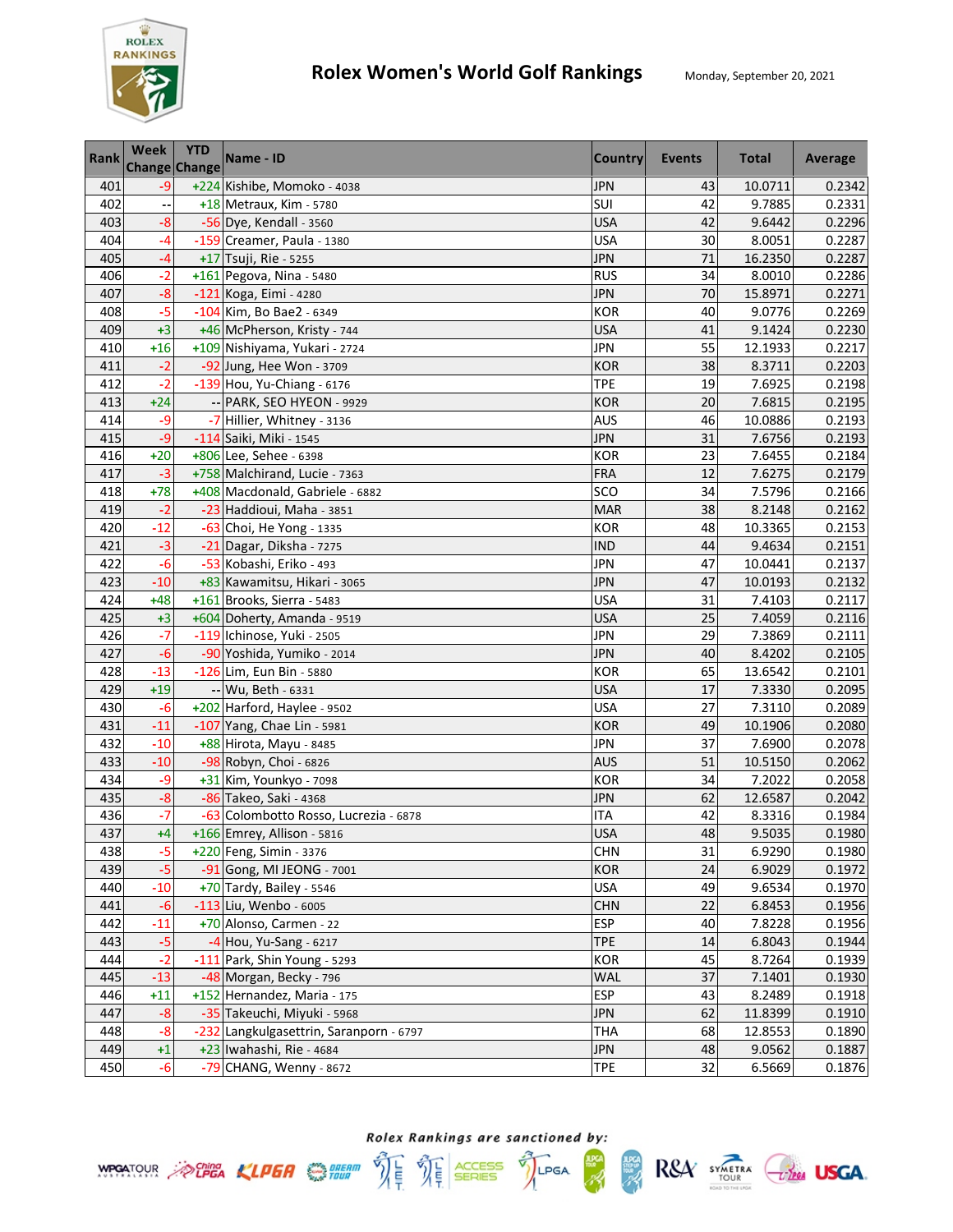

| <b>Rank</b> | <b>Week</b><br><b>Change Change</b> | <b>YTD</b> | Name - ID                      | <b>Country</b> | Events | <b>Total</b> | Average |
|-------------|-------------------------------------|------------|--------------------------------|----------------|--------|--------------|---------|
| 451         | $+2$                                |            | +350 Schubert, Sophia - 8578   | <b>USA</b>     | 46     | 8.5972       | 0.1869  |
| 452         | $-6$                                |            | -63 Baek, Q - 3410             | <b>KOR</b>     | 30     | 6.4881       | 0.1854  |
| 453         | $-8$                                |            | +113 Kawagishi, Fumika - 3704  | <b>JPN</b>     | 52     | 9.6285       | 0.1852  |
| 454         | $-2$                                |            | -- YUN, Hwayeong - 9926        | <b>KOR</b>     | 20     | 6.4403       | 0.1840  |
| 455         | $+23$                               |            | +94 Frankish, Cloe - 6117      | ENG            | 51     | 9.3819       | 0.1840  |
| 456         | $-5$                                |            | +27 Schober, Sarah - 3371      | <b>AUT</b>     | 35     | 6.3775       | 0.1822  |
| 457         | $-2$                                |            | +71 Hong, Yaeeun - 6378        | <b>KOR</b>     | 32     | 6.3262       | 0.1807  |
| 458         | $+18$                               |            | +326 Hattori, Mayu - 146       | <b>JPN</b>     | 41     | 7.4017       | 0.1805  |
| 459         | $-12$                               |            | -107 Choi, Ka Ram - 4524       | <b>KOR</b>     | 60     | 10.8210      | 0.1804  |
| 460         | $+1$                                |            | -17 Jo, Fumie - 8435           | <b>JPN</b>     | 55     | 9.9059       | 0.1801  |
| 461         | $-7$                                |            | -34 Hsieh, Yu-Ling - 4213      | <b>TPE</b>     | 34     | 6.2963       | 0.1799  |
| 462         | $-3$                                |            | +70 Matsumori, Ayaka - 4282    | <b>JPN</b>     | 55     | 9.8366       | 0.1788  |
| 463         | $-14$                               |            | +45 Chung, Karen - 6833        | <b>USA</b>     | 39     | 6.9549       | 0.1783  |
| 464         | $+21$                               |            | +175 Grechi, Emma - 6493       | <b>FRA</b>     | 35     | 6.2074       | 0.1774  |
| 465         | $-5$                                |            | -24 Wearn, Laura - 5705        | <b>USA</b>     | 48     | 8.5115       | 0.1773  |
| 466         | $+8$                                |            | +56 Kinhult, Frida - 6000      | <b>SWE</b>     | 30     | 6.1884       | 0.1768  |
| 467         | $-2$                                |            | -167 Chung, Jae-Eun - 2570     | <b>KOR</b>     | 61     | 10.7537      | 0.1763  |
| 468         | $-2$                                |            | +224 Rohanna, Rachel - 4308    | <b>USA</b>     | 52     | 9.1165       | 0.1753  |
| 469         | $-2$                                |            | +343 Kim, Min-G - 6774         | <b>KOR</b>     | 50     | 8.7356       | 0.1747  |
| 470         | $-12$                               |            | -30 Kwak, Min Seo - 3575       | <b>KOR</b>     | 47     | 8.2088       | 0.1747  |
| 471         | $+18$                               |            | +11 Johansson, Linnea - 4957   | SWE            | 50     | 8.6961       | 0.1739  |
| 472         | $-10$                               |            | -112 Daffinrud, Tonje - 3340   | <b>NOR</b>     | 40     | 6.9379       | 0.1734  |
| 473         | $-10$                               |            | -20 Maeda, Yoko - 2622         | <b>JPN</b>     | 70     | 12.0519      | 0.1722  |
| 474         | $-10$                               |            | +5 Sauzon, Agathe - 5064       | <b>FRA</b>     | 48     | 8.2076       | 0.1710  |
| 475         | $-4$                                |            | -157 Ohe, Kaori - 3161         | <b>JPN</b>     | 36     | 6.1044       | 0.1696  |
| 476         | $+80$                               |            | +220 Moore, Haley - 6344       | <b>USA</b>     | 27     | 5.9271       | 0.1693  |
| 477         | $-4$                                |            | +88 Cowley, Gabriella - 4901   | <b>ENG</b>     | 44     | 7.3828       | 0.1678  |
| 478         | $-9$                                |            | -75 Fukuyama, Eri - 3855       | <b>JPN</b>     | 68     | 11.3972      | 0.1676  |
| 479         | $-11$                               |            | -15 lacobelli, Daniela - 3871  | <b>USA</b>     | 43     | 7.1214       | 0.1656  |
| 480         | $-3$                                |            | -- PARK, Bo Kyeom - 8681       | <b>KOR</b>     | 20     | 5.7946       | 0.1656  |
| 481         | $+12$                               |            | +200 Wagner, Samantha - 6539   | <b>USA</b>     | 46     | 7.5806       | 0.1648  |
| 482         | $-12$                               |            | -131 Hara, Erina - 127         | <b>JPN</b>     | 63     | 10.3167      | 0.1638  |
| 483         | $+4$                                |            | $+426$ Garcia, Nicole - 4607   | <b>RSA</b>     | 18     | 5.7069       | 0.1631  |
| 484         | $+33$                               |            | +32 Davies, Laura - 1421       | ENG            | 36     | 5.8536       | 0.1626  |
| 485         | $-5$                                |            | -93 Pan, Yanhong - 4066        | <b>CHN</b>     | 17     | 5.6724       | 0.1621  |
| 486         | $+5$                                |            | -15 Weber, Dewi - 5374         | <b>NED</b>     | 45     | 7.2642       | 0.1614  |
| 487         | $-12$                               |            | -320 Martin, Mo - 2481         | <b>USA</b>     | 22     | 5.6425       | 0.1612  |
| 488         | -4                                  |            | -135 Lin, Tzu-Chi - 3590       | <b>TPE</b>     | 43     | 6.9082       | 0.1607  |
| 489         | $-3$                                |            | -52 Uehara, Miki - 1840        | JPN            | 33     | 5.6183       | 0.1605  |
| 490         | $-7$                                |            | -125 Ryu, Hyunji - 5876        | KOR            | 31     | 5.6102       | 0.1603  |
| 491         | $-10$                               |            | $-230$ Gal, Sandra - 2637      | GER            | 26     | 5.6061       | 0.1602  |
| 492         |                                     |            | -5 Zhang, Jienalin - 4827      | <b>CHN</b>     | 28     | 5.5942       | 0.1598  |
| 493         | $+12$                               |            | +442 JUNG, SeBeen - 9123       | KOR            | 20     | 5.5881       | 0.1597  |
| 494         | $-4$                                |            | -52 Liu, Yiyi - 6173           | <b>CHN</b>     | 17     | 5.5854       | 0.1596  |
| 495         | $+36$                               |            | -32 Ridderstrom, Louise - 5976 | <b>SWE</b>     | 42     | 6.6809       | 0.1591  |
| 496         | $-14$                               |            | -157 Ohshiro, Satsuki - 919    | <b>JPN</b>     | 71     | 11.2398      | 0.1583  |
| 497         | $-9$                                |            | -129 Yasuda, Ayano - 4401      | <b>JPN</b>     | 71     | 11.2387      | 0.1583  |
| 498         | $-19$                               |            | -70 Davis, Hayley - 6621       | GBR            | 36     | 5.6982       | 0.1583  |
| 499         | $-5$                                |            | -125 Zhang, Yun Jie - 4833     | <b>CHN</b>     | 24     | 5.5350       | 0.1581  |
| 500         | $+8$                                |            | +104 Suzuki, Maaya - 6046      | <b>JPN</b>     | 42     | 6.5768       | 0.1566  |

Rolex Rankings are sanctioned by: **WPOATOUR** ACPEA KLPER SERIES TO LPGA

體

 $RSA$  SYMETRA  $G$ lega USGA.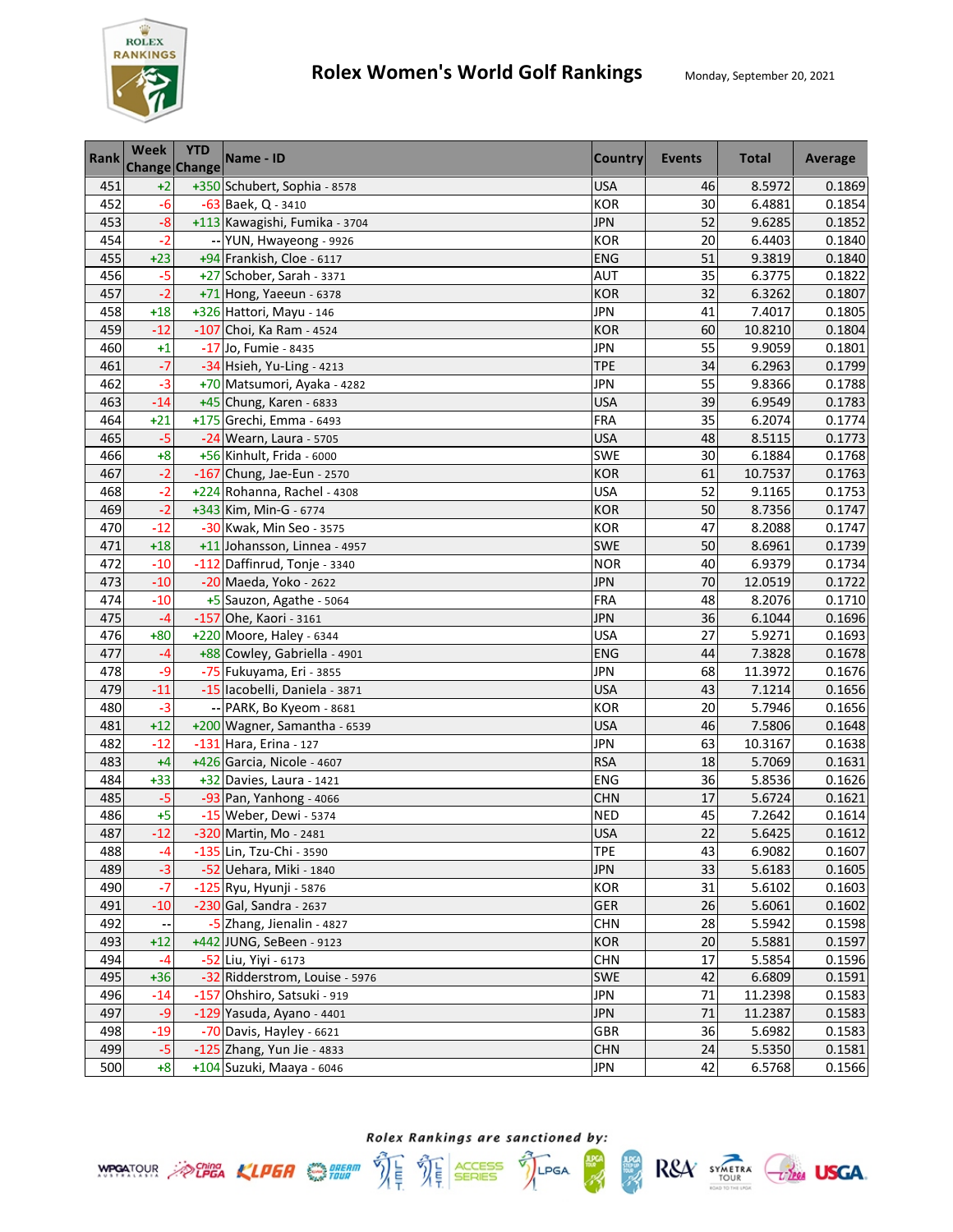

## **Rolex Women's World Golf Rankings** Monday, September 20, 2021

| <b>Rank</b> | Week<br><b>Change Change</b> | <b>YTD</b> | Name - ID                     | <b>Country</b> | <b>Events</b>   | <b>Total</b> | Average |
|-------------|------------------------------|------------|-------------------------------|----------------|-----------------|--------------|---------|
| 501         | $-6$                         |            | -167 Hwang, Yul Lin - 5690    | <b>KOR</b>     | 52              | 8.1230       | 0.1562  |
| 502         | $-1$                         |            | +215 Staiano, Ririna - 8382   | <b>JPN</b>     | 34              | 5.4610       | 0.1560  |
| 503         | $-3$                         |            | $+10$ bang, shin sil - 9694   | <b>KOR</b>     | 9               | 5.4465       | 0.1556  |
| 504         | $-6$                         |            | -221 Tanaka, Mizuki - 6895    | <b>JPN</b>     | 74              | 11.3982      | 0.1540  |
| 505         | $-3$                         |            | +54 Runas, Demi - 5629        | <b>USA</b>     | 39              | 5.9991       | 0.1538  |
| 506         | $+6$                         |            | +107 Goodall, Rachael - 5526  | <b>ENG</b>     | 36              | 5.5156       | 0.1532  |
| 507         | $-10$                        |            | +40 Parra, Maria - 6881       | <b>ESP</b>     | 46              | 7.0404       | 0.1531  |
| 508         | $+6$                         |            | +18 Laisne, Agathe - 6567     | FRA            | 10              | 5.3406       | 0.1526  |
| 509         | $-10$                        |            | -90 Park, So Hye - 5392       | <b>KOR</b>     | 46              | 7.0125       | 0.1524  |
| 510         | $-6$                         |            | -72 Boqvist, Lina - 4878      | SWE            | 42              | 6.3959       | 0.1523  |
| 511         | $-8$                         |            | -148 Park, Carrie - 6090      | <b>KOR</b>     | 33              | 5.3045       | 0.1516  |
| 512         | $-5$                         |            | $-157$ Kim, Da Na - 3268      | <b>KOR</b>     | 31              | 5.2188       | 0.1491  |
| 513         | $-3$                         |            | -152 Boulden, Amy - 4001      | <b>WAL</b>     | 49              | 7.2431       | 0.1478  |
| 514         | $-8$                         |            | -199 Youn, Seo Hyeon - 5789   | <b>KOR</b>     | 40              | 5.9012       | 0.1475  |
| 515         | $+1$                         |            | +160 Shibusawa, Rieru - 8424  | <b>JPN</b>     | 33              | 5.0918       | 0.1455  |
| 516         | $-7$                         |            | -189 Kim, Ji Hyun2 - 4249     | <b>KOR</b>     | 37              | 5.3772       | 0.1453  |
| 517         | -4                           |            | -161 Kongkraphan, P.K. - 3080 | <b>THA</b>     | 15              | 5.0744       | 0.1450  |
| 518         | $+1$                         |            | +288 Vilaubi, Savannah - 6735 | <b>USA</b>     | 32              | 5.0696       | 0.1448  |
| 519         | $+15$                        |            | +124 Ma, Dasom - 8884         | <b>KOR</b>     | 16              | 5.0332       | 0.1438  |
| 520         | $+20$                        |            | -53 Tajima, Yu - 7350         | <b>JPN</b>     | 65              | 9.3268       | 0.1435  |
| 521         | $-10$                        |            | -225 Phokan, Parinda - 7356   | <b>THA</b>     | 23              | 5.0150       | 0.1433  |
| 522         | $-4$                         |            | -92 Yoon, Seul A - 2657       | <b>KOR</b>     | 33              | 5.0125       | 0.1432  |
| 523         | $-2$                         |            | -75 Shih, Cheng-Hsuan - 8877  | <b>TPE</b>     | 20              | 5.0063       | 0.1430  |
| 524         | $-9$                         |            | +59 Eum, Nayeon - 9247        | <b>KOR</b>     | $\overline{37}$ | 5.2386       | 0.1416  |
| 525         | $+40$                        |            | +46 Ogura, Sae - 8629         | <b>JPN</b>     | 13              | 4.8757       | 0.1393  |
| 526         | $+9$                         |            | -60 Lee, Na Kyung - 8400      | <b>KOR</b>     | 23              | 4.8733       | 0.1392  |
| 527         | $-1$                         |            | $-113$ Guce, Clariss - 6639   | PHI            | 46              | 6.3901       | 0.1389  |
| 528         | $-6$                         |            | +81 Choi, Eun Song - 5434     | <b>KOR</b>     | 41              | 5.6812       | 0.1386  |
| 529         | $-9$                         |            | -106 Smith, Sarah Jane - 399  | <b>AUS</b>     | 36              | 4.9820       | 0.1384  |
| 530         | $-7$                         |            | +6 Thomson, Michelle - 3098   | SCO            | 41              | 5.6375       | 0.1375  |
| 531         | $-6$                         |            | +277 Murata, Risa - 4399      | <b>JPN</b>     | 37              | 5.0489       | 0.1365  |
| 532         | $+18$                        |            | +98 Kajitani, Tsubasa - 6907  | <b>JPN</b>     | 12              | 4.7464       | 0.1356  |
| 533         | $-9$                         |            | -107 Fujita, Hikari - 3016    | <b>JPN</b>     | 46              | 6.2302       | 0.1354  |
| 534         | $-6$                         |            | +55 Wessberg, Linda - 1897    | SWE            | 34              | 4.7330       | 0.1352  |
| 535         | $+14$                        |            | -67 Woods, Cheyenne - 3658    | <b>USA</b>     | 33              | 4.7230       | 0.1349  |
| 536         | $-6$                         |            | $+91$ Jeon, Jiwon - 5621      | <b>KOR</b>     | 17              | 4.7053       | 0.1344  |
| 537         | $-10$                        |            | $-160$ Kim. Do Yeon - 4512    | <b>KOR</b>     | 27              | 4.6879       | 0.1339  |
| 538         | -9                           |            | $-132$ Ren, Yue - 8497        | <b>CHN</b>     | 24              | 4.6752       | 0.1336  |
| 539         |                              |            | -22 Parker, Florentyna - 3497 | ENG            | 42              | 5.5531       | 0.1322  |
| 540         | -4                           |            | +179 Moosmann, Elena - 8416   | SUI            | 14              | 4.6084       | 0.1317  |
| 541         | $+11$                        |            | -43 Stoll, Gigi - 4558        | <b>USA</b>     | 45              | 5.9125       | 0.1314  |
| 542         |                              |            | -45 Wie West, Michelle - 1913 | <b>USA</b>     | 12              | 4.5408       | 0.1297  |
| 543         | $-11$                        |            | -32 Lopez, Lee - 4633         | <b>USA</b>     | 41              | 5.2964       | 0.1292  |
| 544         |                              |            | +126 Thammaraks, Prima - 6229 | THA            | 41              | 5.2879       | 0.1290  |
| 545         | $+14$                        |            | +137 Hosaka, Mayu - 3775      | <b>JPN</b>     | 45              | 5.8008       | 0.1289  |
| 546         | $-13$                        |            | -9 Do, Brianna - 2605         | <b>USA</b>     | 38              | 4.8901       | 0.1287  |
| 547         | $-6$                         |            | -78 Huang, Ching - 5938       | <b>TPE</b>     | 33              | 4.4980       | 0.1285  |
| 548         | $-3$                         |            | -96 Lee, Jeong Hwa2 - 4008    | <b>KOR</b>     | 26              | 4.4650       | 0.1276  |
| 549         | $+67$                        |            | -- Moon, Jeongmin - 9409      | <b>KOR</b>     | $\bf 8$         | 4.4644       | 0.1276  |
| 550         | $-12$                        |            | -186 Lee, Seung Hyun - 2739   | <b>KOR</b>     | 41              | 5.2113       | 0.1271  |





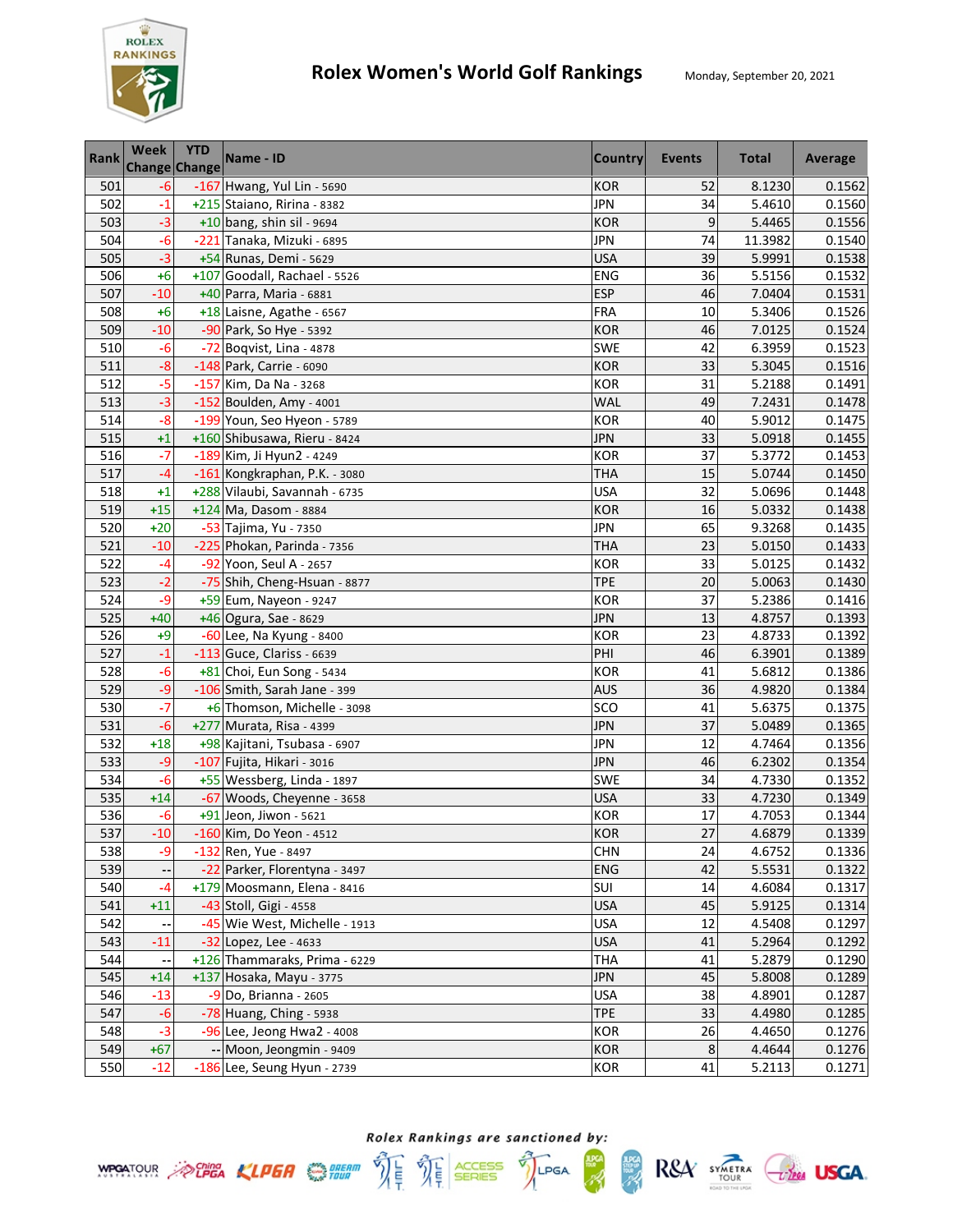

| <b>Rank</b> | Week<br><b>Change Change</b> | <b>YTD</b> | Name - ID                        | <b>Country</b> | Events         | <b>Total</b> | Average |
|-------------|------------------------------|------------|----------------------------------|----------------|----------------|--------------|---------|
| 551         |                              |            | +2 Lindblad, Ingrid - 9242       | <b>SWE</b>     | 5              | 4.4416       | 0.1269  |
| 552         | $-9$                         |            | -141 Granada, Julieta - 2058     | PAR            | 38             | 4.8172       | 0.1268  |
| 553         | $-16$                        |            | -35 Kim, Kyung - 5395            | <b>USA</b>     | 42             | 5.2988       | 0.1262  |
| 554         | $-7$                         |            | -105 Lee, Eun Ju - 4264          | <b>KOR</b>     | 33             | 4.4063       | 0.1259  |
| 555         | $-7$                         |            | -145 Thompson, Charlotte - 4660  | <b>GBR</b>     | 29             | 4.4038       | 0.1258  |
| 556         | $-3$                         |            | +20 Morii, Ayame - 4043          | <b>JPN</b>     | 36             | 4.5203       | 0.1256  |
| 557         | $+30$                        |            | +81 Yu, Seung-Hee - 6193         | <b>KOR</b>     | 45             | 5.6360       | 0.1252  |
| 558         | $+67$                        |            | +263 Lund, Karoline - 6443       | <b>NOR</b>     | 27             | 4.3695       | 0.1248  |
| 559         | $+32$                        |            | -- Ji, Soo jin - 9931            | <b>KOR</b>     | 20             | 4.3391       | 0.1240  |
| 560         | $-5$                         |            | -80 Burke, Hannah - 3293         | <b>ENG</b>     | 32             | 4.3383       | 0.1240  |
| 561         | $-15$                        |            | -129 Kinoshita, Aya - 9125       | <b>JPN</b>     | 41             | 5.0818       | 0.1239  |
| 562         | $-5$                         |            | -- Takeda, Rio - 9307            | <b>JPN</b>     | 4              | 4.3317       | 0.1238  |
| 563         | $+1$                         |            | +16 Gidali, Manon - 4031         | FRA            | 41             | 5.0256       | 0.1226  |
| 564         | $-10$                        |            | +150 Nagel, Liz - 6166           | <b>USA</b>     | 42             | 5.1244       | 0.1220  |
| 565         | $-5$                         |            | $-105$ Hong, Jin Joo - 212       | <b>KOR</b>     | 20             | 4.2390       | 0.1211  |
| 566         | $-5$                         |            | -132 Lennarth, Camilla - 3333    | SWE            | 30             | 4.1959       | 0.1199  |
| 567         | $-5$                         |            | -174 Matthew, Catriona - 724     | SCO            | 21             | 4.1311       | 0.1180  |
| 568         | $-10$                        |            | -80 Kim, Yeon-Song - 3607        | <b>KOR</b>     | 42             | 4.9573       | 0.1180  |
| 569         | $-3$                         |            | -84 Hatano, Natsuki - 6375       | <b>JPN</b>     | 27             | 4.0987       | 0.1171  |
| 570         | $-1$                         |            | +129 Ogusu, Risa - 3018          | <b>JPN</b>     | 40             | 4.6784       | 0.1170  |
| 571         | $+35$                        |            | -- Hong, Jin Young2 - 10127      | <b>KOR</b>     | 7              | 4.0748       | 0.1164  |
| 572         | $-9$                         |            | -31 Lee, Chae Eun 2 - 8387       | <b>KOR</b>     | 43             | 4.9992       | 0.1163  |
| 573         | $-3$                         |            | -84 Beck, Laetitia - 4341        | <b>ISR</b>     | 54             | 6.2492       | 0.1157  |
| 574         | $-2$                         |            | -116 Komulainen, Noora - 5079    | <b>FIN</b>     | 30             | 4.0435       | 0.1155  |
| 575         | --                           |            | -37 Ogawa, Yoko - 5964           | <b>JPN</b>     | 34             | 4.0281       | 0.1151  |
| 576         | $-8$                         |            | -214 Chayanun, Chonlada - 6616   | THA            | 28             | 4.0088       | 0.1145  |
| 577         | $+2$                         |            | -- Bae, Kyeong - 1169            | <b>KOR</b>     | 17             | 4.0045       | 0.1144  |
| 578         | $-7$                         |            | -184 Suksukont, Renuka - 6136    | <b>THA</b>     | 26             | 3.9887       | 0.1140  |
| 579         | $-6$                         |            | +329 Nitta, Ayano - 5386         | <b>JPN</b>     | 38             | 4.3269       | 0.1139  |
| 580         | $-2$                         |            | -78 Chen, Hsuan - 6042           | TPE            | 24             | 3.9616       | 0.1132  |
| 581         | $+4$                         |            | -76 Yamauchi, Hinako - 4374      | <b>JPN</b>     | 58             | 6.5588       | 0.1131  |
| 582         | $-15$                        |            | -206 Hollis, Jillian - 5990      | <b>USA</b>     | 45             | 5.0807       | 0.1129  |
| 583         | $+1$                         |            | +111 Muirhead, Alison - 9227     | SCO            | 25             | 3.9466       | 0.1128  |
| 584         | $-3$                         |            | -94 An, So Hyeon - 6034          | <b>KOR</b>     | 29             | 3.9458       | 0.1127  |
| 585         | $+62$                        |            | -34 Karlsson, Jessica - 4963     | SWE            | 27             | 3.9424       | 0.1126  |
| 586         | $-12$                        |            | -185 Lee, Solar - 4239           | <b>KOR</b>     | 56             | 6.3077       | 0.1126  |
| 587         | $+22$                        |            | +447 Tukiainen, Emilia - 6020    | <b>FIN</b>     | 16             | 3.9286       | 0.1122  |
| 588         | $-11$                        |            | -180 Kim, Gina - 8385            | <b>USA</b>     | $\overline{2}$ | 3.9270       | 0.1122  |
| 589         | $+166$                       |            | +34 Meyssonnier, Anais - 6492    | <b>FRA</b>     | 29             | 3.9066       | 0.1116  |
| 590         | $-1$                         |            | +361 Mora, Anne-Charlotte - 5403 | FRA            | 24             | 3.9038       | 0.1115  |
| 591         | $-15$                        |            | -208 Kaufman, Kim - 5409         | <b>USA</b>     | 57             | 6.3257       | 0.1110  |
| 592         | $+18$                        |            | -- Lira, Fernanda - 9074         | <b>MEX</b>     | 26             | 3.8611       | 0.1103  |
| 593         | $-3$                         |            | +3 Goto, Miyu - 6559             | <b>JPN</b>     | 33             | 3.8535       | 0.1101  |
| 594         | $-1$                         |            | -14 Stoelting, Jackie - 3361     | <b>USA</b>     | 20             | 3.8434       | 0.1098  |
| 595         | $-9$                         |            | -213 Sangchan, Supamas - 5186    | <b>THA</b>     | 30             | 3.8350       | 0.1096  |
| 596         | $-13$                        |            | -179 Kim, Cho hui - 3227         | KOR            | 60             | 6.5664       | 0.1094  |
| 597         | $-15$                        |            | -94 Nishiki, Yukiko - 4596       | <b>JPN</b>     | 49             | 5.3437       | 0.1091  |
| 598         | $-3$                         |            | -67 Chen, Szu-Han - 5289         | <b>TPE</b>     | 30             | 3.8083       | 0.1088  |
| 599         | $-7$                         |            | -37 Chevalier, Camille - 4899    | <b>FRA</b>     | 40             | 4.3496       | 0.1087  |
| 600         | $-20$                        |            | -234 Park, You-Na - 3609         | <b>KOR</b>     | 29             | 3.8039       | 0.1087  |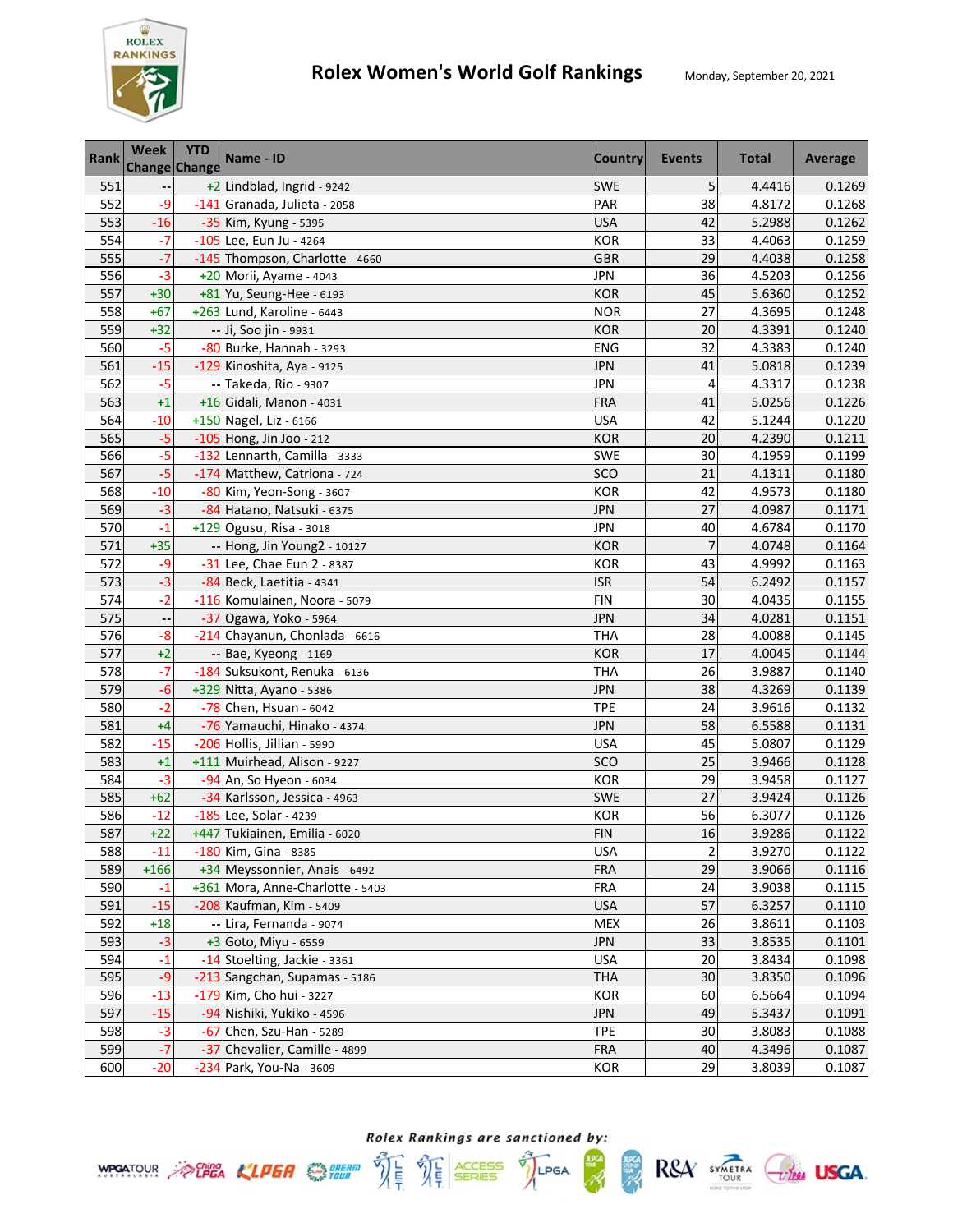

| <b>Rank</b> | <b>Week</b><br><b>Change Change</b> | <b>YTD</b> | Name - ID                               | <b>Country</b> | Events         | <b>Total</b> | Average |
|-------------|-------------------------------------|------------|-----------------------------------------|----------------|----------------|--------------|---------|
| 601         | $-13$                               |            | -128 Shimokawa, Megumi - 1610           | <b>JPN</b>     | 54             | 5.8159       | 0.1077  |
| 602         | $-6$                                |            | -151 Han, Seung Ji - 3624               | <b>KOR</b>     | 20             | 3.7667       | 0.1076  |
| 603         | $-5$                                |            | +14 JUNG, Soo Bin - 9740                | <b>KOR</b>     | 28             | 3.7580       | 0.1074  |
| 604         | $-10$                               |            | -97 Peng, Jessica - 4784                | <b>TPE</b>     | 32             | 3.7494       | 0.1071  |
| 605         | $-4$                                |            | +657 Michaels, Sydnee - 2492            | <b>USA</b>     | 4              | 3.7200       | 0.1063  |
| 606         | $+133$                              |            | +351 Dambaugh, Katelyn - 7141           | <b>USA</b>     | 20             | 3.6941       | 0.1055  |
| 607         | $+17$                               |            | -- LEE, Jung Woo - 9932                 | <b>KOR</b>     | 21             | 3.6919       | 0.1055  |
| 608         | $-9$                                |            | -193 Yubol, Arpichaya - 8596            | <b>THA</b>     | 13             | 3.6706       | 0.1049  |
| 609         | $-9$                                |            | -128 Chang, Ya-Chun - 6008              | <b>TPE</b>     | 10             | 3.6639       | 0.1047  |
| 610         | $+19$                               |            | +121 Deilert, Isabella - 4909           | <b>FRA</b>     | 35             | 3.6545       | 0.1044  |
| 611         | $-4$                                |            | -- KIM, Hee Jun - 9605                  | <b>KOR</b>     | 21             | 3.6453       | 0.1042  |
| 612         | $-15$                               |            | -166 Nilsson, Emma - 5020               | <b>SWE</b>     | 45             | 4.6797       | 0.1040  |
| 613         | $-5$                                |            | +336 Heck, Rachel - 8475                | <b>USA</b>     | $\overline{4}$ | 3.6278       | 0.1037  |
| 614         | $-10$                               |            | -110 Ahn, Shi Hyun - 1108               | <b>KOR</b>     | 39             | 4.0217       | 0.1031  |
| 615         | $-13$                               |            | -170 Gondo, Karen - 5353                | <b>JPN</b>     | 63             | 6.4052       | 0.1017  |
| 616         | $-11$                               |            | -159 MIYASAKI, Tsugumi - 5719           | <b>JPN</b>     | 52             | 5.2853       | 0.1016  |
| 617         | $-14$                               |            | -78 Inoue, Riko - 6555                  | <b>JPN</b>     | 44             | 4.4697       | 0.1016  |
| 618         | $-3$                                |            | +697 Son, Yeon Jung - 8934              | <b>KOR</b>     | 21             | 3.5462       | 0.1013  |
| 619         | $+17$                               |            | -9 Dlamini, Nobuhle - 4604              | SWZ            | 31             | 3.5042       | 0.1001  |
| 620         | $+68$                               |            | +345 Mehaffey, Olivia - 5674            | <b>IRL</b>     | 8              | 3.5031       | 0.1001  |
| 621         | $-2$                                |            | +135 Hung, Juliana - 6280               | <b>NZL</b>     | 13             | 3.5027       | 0.1001  |
| 622         | -4                                  |            | +364 lee, hyejung - 6354                | <b>KOR</b>     | 21             | 3.5005       | 0.1000  |
| 623         | $-12$                               |            | $-179$ Tan, Moeno - 4105                | <b>JPN</b>     | 37             | 3.6877       | 0.0997  |
| 624         | $-4$                                |            | -46 Prat, Mireia - 3074                 | <b>ESP</b>     | 45             | 4.4717       | 0.0994  |
| 625         | $-4$                                |            | +336 Kim, Grace - 6290                  | <b>AUS</b>     | 9              | 3.4629       | 0.0989  |
| 626         | $-13$                               |            | -191 Sanz Barrio, Marta - 5866          | <b>ESP</b>     | 60             | 5.9178       | 0.0986  |
| 627         | $-15$                               |            | -53 Fukuda, Yuko - 2725                 | <b>JPN</b>     | 39             | 3.8445       | 0.0986  |
| 628         | $-5$                                |            | -76 Jooma, Eri - 3635                   | <b>JPN</b>     | 32             | 3.4382       | 0.0982  |
| 629         | $-12$                               |            | -250 Carlsson, Lynn - 4891              | SWE            | 17             | 3.4376       | 0.0982  |
| 630         | $-4$                                |            | +3 Paulsen, Maiken Bing - 7182          | <b>NOR</b>     | 27             | 3.4285       | 0.0980  |
| 631         | $-3$                                |            | -- Park, Jae Gyeong - 5418              | <b>KOR</b>     | 12             | 3.4170       | 0.0976  |
| 632         | $-18$                               |            | -201 Onuki, Urara - 8393                | <b>JPN</b>     | 51             | 4.9726       | 0.0975  |
| 633         | $-11$                               |            | +64 Yuan, Hexi - 8496                   | <b>CHN</b>     | 46             | 4.4458       | 0.0966  |
| 634         | $-3$                                |            | +272 Iwai, Chisato - 8814               | <b>JPN</b>     | 13             | 3.3402       | 0.0954  |
| 635         | $+3$                                |            | +88 Borge, Celine - 6437                | <b>NOR</b>     | 44             | 4.1713       | 0.0948  |
| 636         | -4                                  |            | +70 Shin, Eui Kyung - 7000              | <b>KOR</b>     | 21             | 3.3100       | 0.0946  |
| 637         | $-2$                                |            | -- Broze, Emma - 4884                   | <b>FRA</b>     | $\mathsf g$    | 3.2950       | 0.0941  |
| 638         | $-11$                               |            | -202 Thanapolboonyaras, Pannarat - 5869 | THA            | 44             | 4.1166       | 0.0936  |
| 639         | $-9$                                |            | -146 Nimitpongkul, Nattagate - 6191     | THA            | 25             | 3.2703       | 0.0934  |
| 640         | $-7$                                |            | -115 Chun, Youngin - 7223               | KOR            | 26             | 3.2649       | 0.0933  |
| 641         | $-7$                                |            | -300 Concolino, Jacqui - 4444           | <b>USA</b>     | 35             | 3.2503       | 0.0929  |
| 642         | $-5$                                |            | +334 Kouskova, Sara - 5901              | <b>CZE</b>     | 9              | 3.2427       | 0.0926  |
| 643         | $-1$                                |            | +83 Bringner, Sofie - 6956              | SWE            | 20             | 3.2047       | 0.0916  |
| 644         | $-5$                                |            | -135 Klatten, Joanna - 4227             | <b>FRA</b>     | 18             | 3.1967       | 0.0913  |
| 645         | $-2$                                |            | +56 chung, Si Woo - 6982                | <b>KOR</b>     | 30             | 3.1937       | 0.0912  |
| 646         | $-1$                                |            | +219 Lee, JE YEONG - 6821               | <b>KOR</b>     | 23             | 3.1713       | 0.0906  |
| 647         | $-6$                                |            | -173 Nam, So Yeon - 3898                | <b>KOR</b>     | 29             | 3.1631       | 0.0904  |
| 648         | $+4$                                |            | $+99$ Lee, Ha rang - 7155               | <b>ESP</b>     | 50             | 4.5164       | 0.0903  |
| 649         | $-3$                                |            | -95 Redding, Anna - 9475                | <b>USA</b>     | 26             | 3.1436       | 0.0898  |
| 650         | $-2$                                |            | +393 Kang, Ji Won - 6347                | <b>KOR</b>     | 24             | 3.1391       | 0.0897  |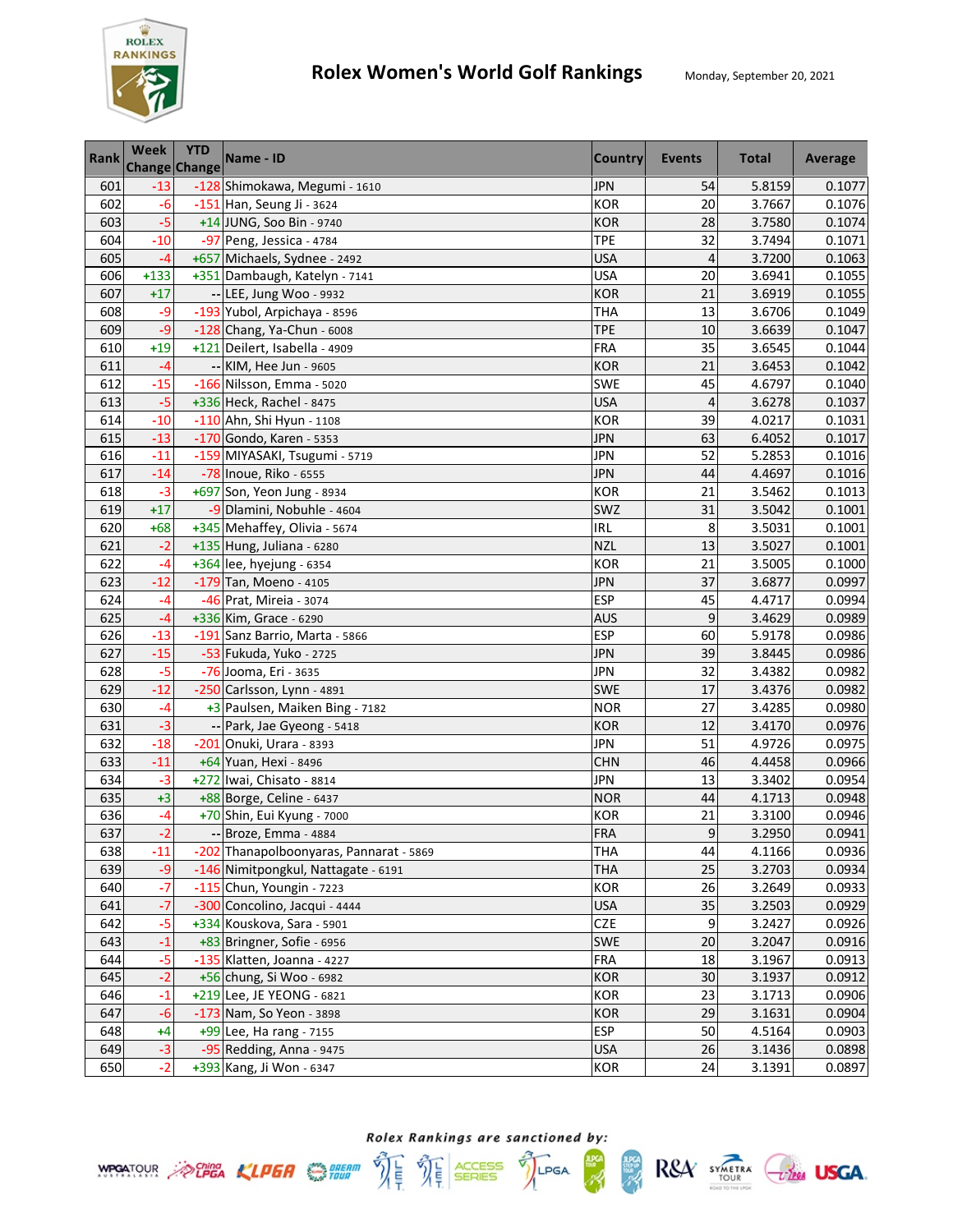

| <b>Rank</b> | Week<br>Change Change | <b>YTD</b> | Name - ID                              | <b>Country</b> | <b>Events</b>   | <b>Total</b> | Average |
|-------------|-----------------------|------------|----------------------------------------|----------------|-----------------|--------------|---------|
| 651         | $-11$                 |            | +232 Arvidsson, Elin - 6590            | <b>SWE</b>     | 45              | 4.0351       | 0.0897  |
| 652         | $+30$                 |            | +64 Ueno, Nanako - 6079                | <b>JPN</b>     | 18              | 3.1378       | 0.0897  |
| 653         | $-4$                  |            | +134 Yoon, Min A - 7179                | <b>KOR</b>     | 27              | 3.1317       | 0.0895  |
| 654         | $+32$                 |            | -47 White, Sarah - 8871                | <b>USA</b>     | 24              | 3.1104       | 0.0889  |
| 655         | $-11$                 |            | +383 Saeki, Akane - 4369               | <b>JPN</b>     | 40              | 3.5449       | 0.0886  |
| 656         | $-5$                  |            | +163 Gainer, Cara - 8620               | <b>ENG</b>     | 17              | 3.0704       | 0.0877  |
| 657         | $-1$                  |            | -- Walsh, Lauren - 10380               | <b>IRL</b>     | $\mathbf{1}$    | 3.0500       | 0.0871  |
| 658         | $-3$                  |            | +586 Muehlbauer, Katharina - 8417      | <b>AUT</b>     | 13              | 3.0454       | 0.0870  |
| 659         | $+7$                  |            | +78 Aime, Julie - 6830                 | <b>FRA</b>     | 52              | 4.4925       | 0.0864  |
| 660         | $-6$                  |            | -26 Lewthwaite, Lejan - 7264           | <b>RSA</b>     | 34              | 3.0044       | 0.0858  |
| 661         | $-11$                 |            | +286 White, Allie - 3676               | <b>USA</b>     | 42              | 3.5905       | 0.0855  |
| 662         | н,                    |            | +400 Schmidt, Sarina - 9224            | GER            | 28              | 2.9894       | 0.0854  |
| 663         | $-4$                  |            | $-12$ Wang, Xinying - 4391             | <b>CHN</b>     | 10              | 2.9861       | 0.0853  |
| 664         | $-11$                 |            | -168 Tamulis, Kris - 1768              | <b>USA</b>     | 29              | 2.9804       | 0.0852  |
| 665         | $-1$                  |            | -43 Bakker, Krista - 4283              | <b>FIN</b>     | 27              | 2.9478       | 0.0842  |
| 666         | -3                    |            | -171 Icher, Karine - 247               | <b>FRA</b>     | 19              | 2.9299       | 0.0837  |
| 667         | -9                    |            | -249 Cho, Yoon Ji - 3783               | <b>KOR</b>     | 31              | 2.9249       | 0.0836  |
| 668         | $-7$                  |            | +207 Bjorgvinsdottir, Gudrun - 8756    | <b>ISL</b>     | 39              | 3.2491       | 0.0833  |
| 669         | $-2$                  |            | -58 Yamato, Miyu - 3994                | <b>JPN</b>     | 45              | 3.7355       | 0.0830  |
| 670         | $-13$                 |            | $-195$ Son, Yujeong - 8650             | <b>KOR</b>     | 42              | 3.4752       | 0.0827  |
| 671         | $+120$                |            | -- Elena Carta, Virginia - 5882        | <b>ITA</b>     | 9               | 2.8920       | 0.0826  |
| 672         | $-7$                  |            | -282 Tanguay, Anne-Catherine - 5485    | CAN            | 21              | 2.8893       | 0.0826  |
| 673         | $-13$                 |            | -115 Bregman, Stacy - 2801             | <b>RSA</b>     | 38              | 3.1349       | 0.0825  |
| 674         | $-3$                  |            | -134 Wang, Li-Ning - 4383              | <b>TPE</b>     | 23              | 2.8288       | 0.0808  |
| 675         | $-3$                  |            | -131 Wakui, Mayu - 6460                | <b>JPN</b>     | 10              | 2.8229       | 0.0807  |
| 676         | $-2$                  |            | -62 Hirai, Ami - 8437                  | <b>JPN</b>     | 9               | 2.8201       | 0.0806  |
| 677         | $-8$                  |            | -143 Ahn, Shin Ae - 3605               | <b>KOR</b>     | 26              | 2.8166       | 0.0805  |
| 678         | $-5$                  |            | -81 Sjoholm, Annelie - 6536            | SWE            | 31              | 2.8088       | 0.0803  |
| 679         | $-11$                 |            | -85 Omote, Junko - 940                 | <b>JPN</b>     | 43              | 3.4332       | 0.0798  |
| 680         |                       |            | +27 Lee, JEONG HYUN - 9700             | <b>KOR</b>     | 9               | 2.7787       | 0.0794  |
| 681         | $-4$                  |            | -125 Vayson De Pradenne, Astrid - 5271 | <b>FRA</b>     | 43              | 3.4044       | 0.0792  |
| 682         | $+1$                  |            | +104 Nummenpää, Elina - 5022           | <b>FIN</b>     | 31              | 2.7699       | 0.0791  |
| 683         | $-2$                  |            | -65 Chen, Hanna - 5953                 | <b>TPE</b>     | 27              | 2.7624       | 0.0789  |
| 684         | $-14$                 |            | -115 Haglund, Jenny - 4940             | <b>SWE</b>     | 48              | 3.7840       | 0.0788  |
| 685         | $-1$                  |            | +36 Leander, My - 7011                 | <b>SWE</b>     | 21              | 2.7580       | 0.0788  |
| 686         | $-8$                  |            | -123 Park, Bo Mi - 5680                | <b>KOR</b>     | 34              | 2.7502       | 0.0786  |
| 687         | $-11$                 |            | -173 Kawinpakorn, Yupaporn - 3945      | <b>THA</b>     | 30 <sub>o</sub> | 2.7470       | 0.0785  |
| 688         | $-13$                 |            | -241 Kozuma, Kotono - 3335             | <b>JPN</b>     | 58              | 4.5457       | 0.0784  |
| 689         | $-2$                  |            | -4 Seo, Uh Jin - 8855                  | <b>KOR</b>     | 18              | 2.7192       | 0.0777  |
| 690         | $+20$                 |            | +460 Coffa, Pasqualle - 8690           | <b>NED</b>     | 39              | 3.0294       | 0.0777  |
| 691         | $+89$                 |            | +57 Sakuma, Shuri - 8632               | <b>JPN</b>     | 9               | 2.7175       | 0.0776  |
| 692         | $+27$                 |            | +276 Hall, Cassandra - 9269            | <b>RSA</b>     | 12              | 2.7126       | 0.0775  |
| 693         | $-14$                 |            | -53 Restrepo, Laura - 7150             | PAN            | 45              | 3.4825       | 0.0774  |
| 694         | $-4$                  |            | -104 Ye, Lei - 5791                    | <b>CHN</b>     | 3               | 2.7032       | 0.0772  |
| 695         | $-6$                  |            | -171 Konsunthea, Ornnicha - 4581       | <b>THA</b>     | 21              | 2.6843       | 0.0767  |
| 696         | $-11$                 |            | -90 Kono, Anna - 6083                  | <b>JPN</b>     | 38              | 2.9103       | 0.0766  |
| 697         | $-5$                  |            | +199 Abe, Miyuu - 8850                 | <b>JPN</b>     | 17              | 2.6772       | 0.0765  |
| 698         | $-7$                  |            | +317 Martin, Marta - 8960              | <b>ESP</b>     | 39              | 2.9186       | 0.0748  |
| 699         | $-5$                  |            | -104 Smit, Monique - 4491              | <b>RSA</b>     | 18              | 2.6185       | 0.0748  |
| 700         | $-3$                  |            | +102 Friedrich, Franziska - 5389       | GER            | 35              | 2.5986       | 0.0742  |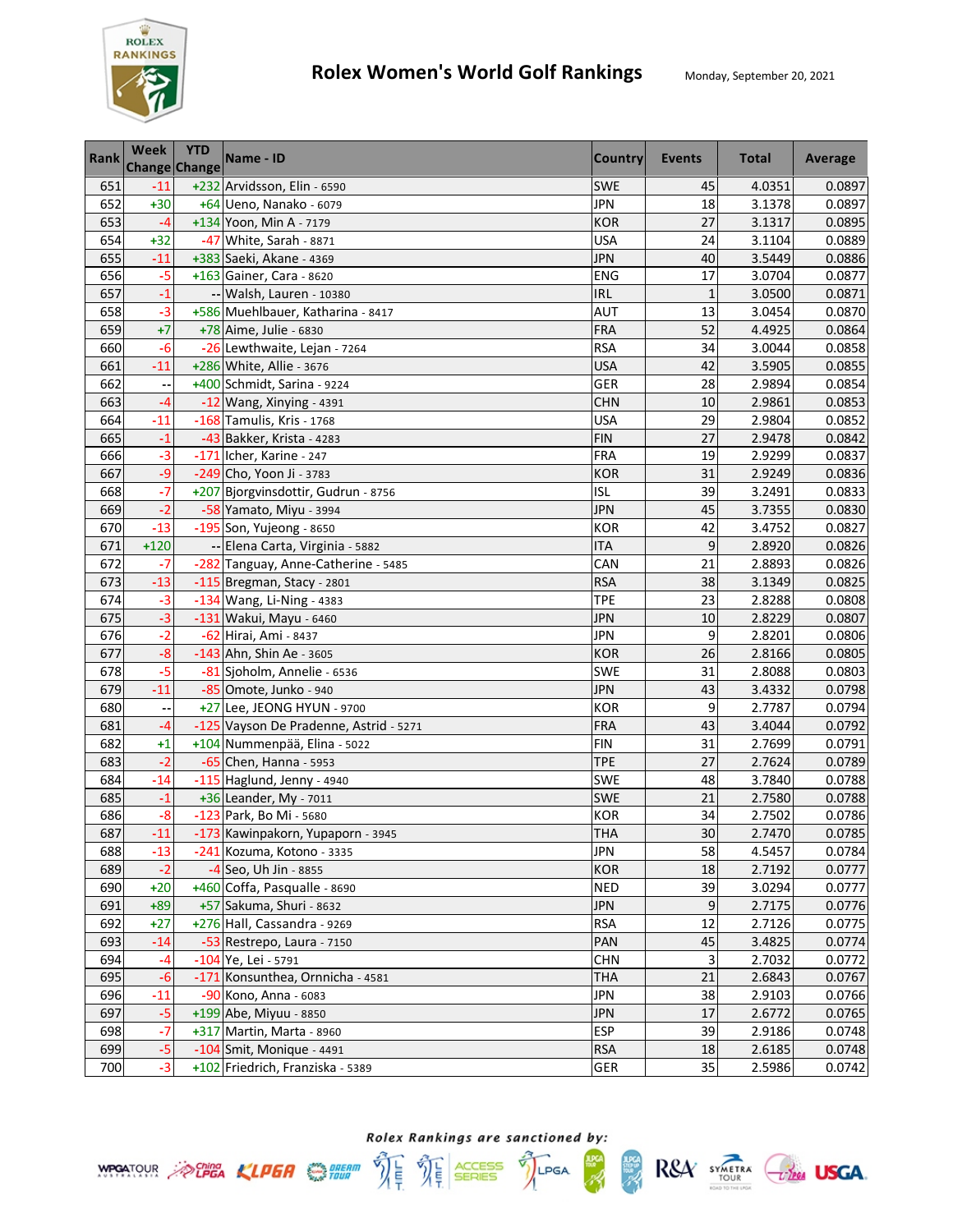

| <b>Rank</b> | <b>Week</b> | <b>YTD</b><br><b>Change Change</b> | Name - ID                                   | <b>Country</b> | Events         | <b>Total</b> | Average |
|-------------|-------------|------------------------------------|---------------------------------------------|----------------|----------------|--------------|---------|
| 701         | $-1$        |                                    | +390 Nii, Yuka - 8606                       | <b>JPN</b>     | 4              | 2.5883       | 0.0740  |
| 702         | $-7$        |                                    | -41 Kim, Kayoung - 9406                     | <b>KOR</b>     | 12             | 2.5869       | 0.0739  |
| 703         | $-10$       |                                    | +97 Dalton, Kendra - 9094                   | <b>USA</b>     | 48             | 3.5391       | 0.0737  |
| 704         | $-8$        |                                    | +46 Gill, Breanna - 6247                    | <b>AUS</b>     | 10             | 2.5804       | 0.0737  |
| 705         | $-4$        |                                    | -- YANG, Ho Jung - 9977                     | <b>KOR</b>     | 19             | 2.5652       | 0.0733  |
| 706         | $-2$        |                                    | +175 Gimmy, Verena - 8691                   | GER            | 29             | 2.5516       | 0.0729  |
| 707         | $+213$      |                                    | -- Choi, Yebon - 10321                      | <b>KOR</b>     | 4              | 2.5440       | 0.0727  |
| 708         | $-6$        |                                    | -54 Kweon, Da Won - 3921                    | <b>KOR</b>     | 31             | 2.5411       | 0.0726  |
| 709         | $-6$        |                                    | -127 Banon, Silvia - 4858                   | <b>ESP</b>     | 32             | 2.5250       | 0.0721  |
| 710         | $-11$       |                                    | -306 Recari, Beatriz - 1067                 | <b>ESP</b>     | 20             | 2.5219       | 0.0721  |
| 711         | $+35$       |                                    | -27 Shin, Ji Won2 - 9355                    | <b>KOR</b>     | 28             | 2.5024       | 0.0715  |
| 712         | $+56$       |                                    | +435 kwon, Seo Yeon - 6099                  | <b>KOR</b>     | 22             | 2.4973       | 0.0714  |
| 713         | $-15$       |                                    | -48 Ogura, Himawari - 6684                  | <b>JPN</b>     | 36             | 2.5666       | 0.0713  |
| 714         | -9          |                                    | -179 Cheenglab, Trichat - 8528              | THA            | 23             | 2.4910       | 0.0712  |
| 715         | $-7$        |                                    | +107 Melecka, Tereza - 5892                 | CZE            | 9              | 2.4907       | 0.0712  |
| 716         | $-9$        |                                    | -115 Rominger, Caroline - 2573              | SUI            | 33             | 2.4891       | 0.0711  |
| 717         | $-11$       |                                    | +22 McCrary, Maddie - 6384                  | <b>USA</b>     | 42             | 2.9596       | 0.0705  |
| 718         | $-9$        |                                    | +34 Choi, Doey - 5597                       | <b>AUS</b>     | $\overline{7}$ | 2.4618       | 0.0703  |
| 719         | $+52$       |                                    | -119 Shinozaki, Mana - 7375                 | <b>JPN</b>     | 27             | 2.4325       | 0.0695  |
| 720         | $-5$        |                                    | +77 Kim, Hye Yun2 - 6912                    | <b>KOR</b>     | 15             | 2.3974       | 0.0685  |
| 721         | $-8$        |                                    | -173 Lu, Hsin Yu - 6575                     | <b>TPE</b>     | 17             | 2.3920       | 0.0683  |
| 722         | $-11$       |                                    | -114 Hurst, Vicky - 2606                    | <b>USA</b>     | 51             | 3.4436       | 0.0675  |
| 723         | $-5$        |                                    | +221 Holmslykke, Linette Littau Durr - 9730 | <b>DEN</b>     | 25             | 2.3597       | 0.0674  |
| 724         | $-8$        |                                    | -47 Folch, Elia - 3968                      | <b>ESP</b>     | 50             | 3.3669       | 0.0673  |
| 725         | $-8$        |                                    | -32 Pelaez, Ana - 6587                      | <b>ESP</b>     | 4              | 2.3555       | 0.0673  |
| 726         | $-14$       |                                    | -79 Gonzalez Escallon, Laura - 3693         | <b>BEL</b>     | 38             | 2.5359       | 0.0667  |
| 727         | $+37$       |                                    | +83 Sakai, Chie - 1551                      | <b>JPN</b>     | 37             | 2.4651       | 0.0666  |
| 728         | $-14$       |                                    | -140 Murray, Laura - 5191                   | SCO            | 45             | 2.9972       | 0.0666  |
| 729         | $-9$        |                                    | -105 Kim, Min Byeol - 9322                  | <b>KOR</b>     | 6              | 2.3304       | 0.0666  |
| 730         | $-7$        |                                    | -61 Yoo, Hyun Ju - 4517                     | <b>KOR</b>     | 23             | 2.3223       | 0.0664  |
| 731         | $-4$        |                                    | -- Nobilio, Alessia - 9902                  | <b>ITA</b>     | 4              | 2.3178       | 0.0662  |
| 732         | $-11$       |                                    | -72 Muguruma, Hinano - 9280                 | <b>JPN</b>     | 13             | 2.3175       | 0.0662  |
| 733         | $-8$        |                                    | +407 Kim, Cho Yeon - 7360                   | <b>KOR</b>     | 33             | 2.3163       | 0.0662  |
| 734         | $+262$      |                                    | +298 Da Eun, Kim - 8637                     | <b>KOR</b>     | 10             | 2.2970       | 0.0656  |
| 735         | $-11$       |                                    | -100 Tamura, Aya - 6697                     | <b>JPN</b>     | 31             | 2.2870       | 0.0653  |
| 736         | $-6$        |                                    | +132 Magnusson, Anna - 5446                 | SWE            | 23             | 2.2866       | 0.0653  |
| 737         | $-8$        |                                    | +234 Caudal, Anne-Lise - 2297               | <b>FRA</b>     | 26             | 2.2820       | 0.0652  |
| 738         | $-16$       |                                    | +73 Morioka, Ayaka - 5463                   | <b>JPN</b>     | 40             | 2.5954       | 0.0649  |
| 739         | $-6$        |                                    | $+271$ Lemieux, Gabby - 8963                | <b>USA</b>     | 27             | 2.2617       | 0.0646  |
| 740         | $-8$        |                                    | +25 Moerk, Filippa - 6426                   | SWE            | 29             | 2.2585       | 0.0645  |
| 741         | $-13$       |                                    | -186 Ota, Sara - 6906                       | <b>JPN</b>     | 6              | 2.2496       | 0.0643  |
| 742         | $-16$       |                                    | +386 Kurata, Julia - 3773                   | <b>JPN</b>     | 36             | 2.3115       | 0.0642  |
| 743         | $-8$        |                                    | -- Jeon, hyo min - 6788                     | <b>KOR</b>     | 14             | 2.2330       | 0.0638  |
| 744         | $-10$       |                                    | $-169$ Pan, Aretha - 4053                   | <b>MAS</b>     | 23             | 2.2250       | 0.0636  |
| 745         | $-14$       |                                    | $-199$ Han, Sanghee - 5689                  | <b>KOR</b>     | 23             | 2.2193       | 0.0634  |
| 746         | $-6$        |                                    | -- Arwefjall, Kajsa - 9385                  | SWE            | 3              | 2.2040       | 0.0630  |
| 747         | $-11$       |                                    | $-121$ Fudoh, Yuri - 21                     | <b>JPN</b>     | 19             | 2.1940       | 0.0627  |
| 748         | $+427$      |                                    | -- Nagashima, Hanane - 8776                 | <b>JPN</b>     | 4              | 2.1862       | 0.0625  |
| 749         | $-12$       |                                    | -94 Liias, Niina - 4990                     | <b>FIN</b>     | 32             | 2.1762       | 0.0622  |
| 750         | $-8$        |                                    | -- Jung, Jiyu - 6931                        | <b>KOR</b>     | 26             | 2.1540       | 0.0615  |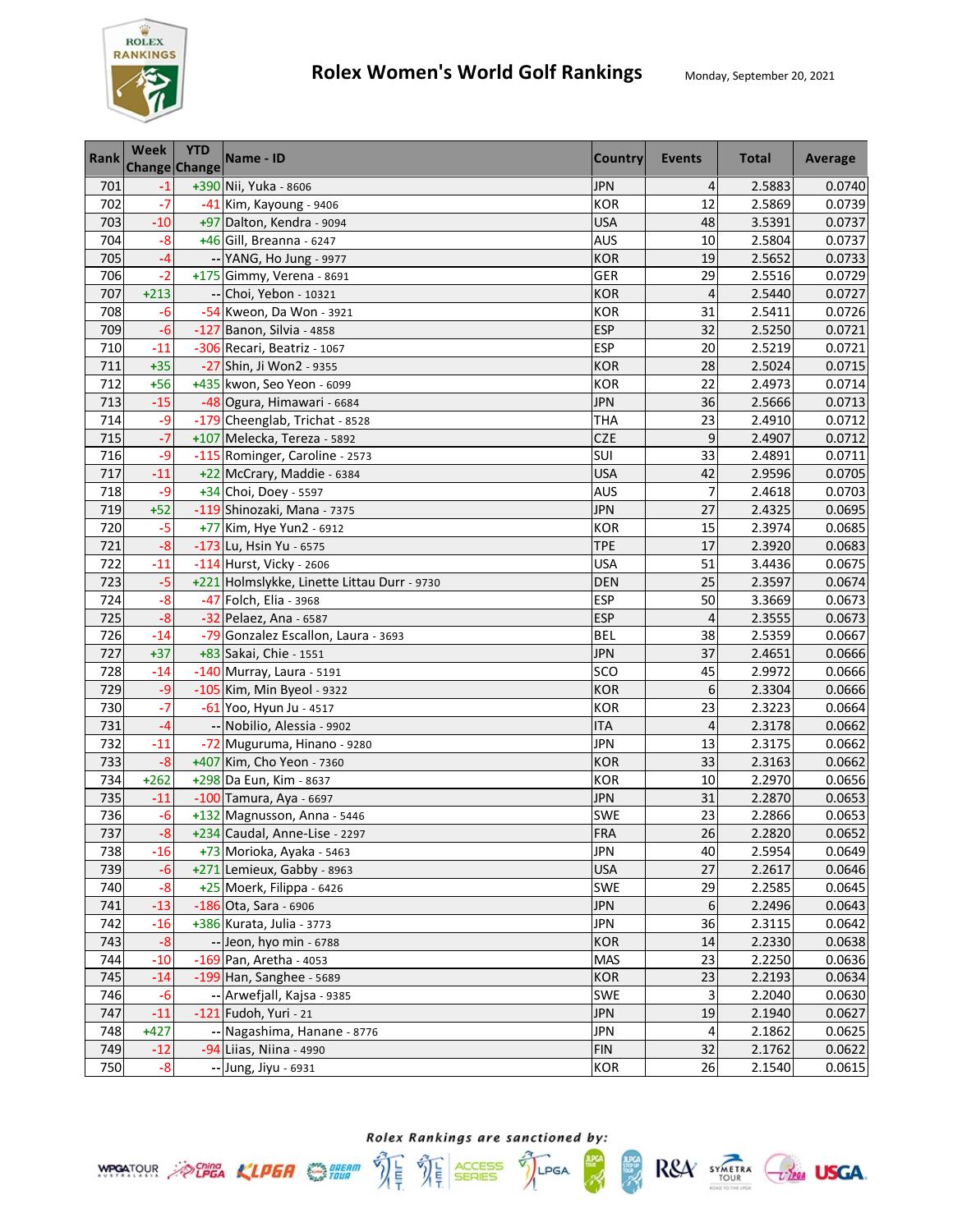

| <b>Rank</b> | <b>Week</b><br><b>Change Change</b> | <b>YTD</b> | Name - ID                            | <b>Country</b> | Events                  | <b>Total</b> | Average |
|-------------|-------------------------------------|------------|--------------------------------------|----------------|-------------------------|--------------|---------|
| 751         | $-8$                                |            | -- ZENG, Liqi - 9882                 | <b>CHN</b>     | 5                       | 2.1454       | 0.0613  |
| 752         | $+31$                               |            | +322 Kuwaki, Shiho - 9146            | <b>JPN</b>     | $\overline{7}$          | 2.1391       | 0.0611  |
| 753         | $-9$                                |            | +28 Chang, Hsuan-Ping - 4726         | <b>TPE</b>     | 29                      | 2.1299       | 0.0609  |
| 754         | $-16$                               |            | -181 Allen, Beth - 2050              | <b>USA</b>     | 38                      | 2.2835       | 0.0601  |
| 755         | $-5$                                |            | -- CHOE, Hye Jin2 - 9975             | <b>KOR</b>     | 8                       | 2.1022       | 0.0601  |
| 756         | $-11$                               |            | -144 Kudo, Yumi - 5408               | <b>JPN</b>     | 19                      | 2.1021       | 0.0601  |
| 757         | $-10$                               |            | -86 Ji, EUNJUNG - 8408               | <b>KOR</b>     | 15                      | 2.1013       | 0.0600  |
| 758         | $-17$                               |            | -127 Kito, Sakura - 3936             | <b>JPN</b>     | 48                      | 2.8682       | 0.0598  |
| 759         | $-5$                                |            | -76 Yu, Go Un - 4551                 | <b>KOR</b>     | 43                      | 2.5114       | 0.0584  |
| 760         | $+27$                               |            | +292 Ras-Anderica, Leticia - 6758    | GER            | 34                      | 2.0365       | 0.0582  |
| 761         | $-13$                               |            | -109 Llaneza, Alejandra - 2053       | <b>MEX</b>     | 48                      | 2.7890       | 0.0581  |
| 762         | $-13$                               |            | +41 Gutierrez Nunez, Ingrid - 9023   | <b>MEX</b>     | 45                      | 2.6016       | 0.0578  |
| 763         | $-1$                                |            | -- Martin, Thalia - 9911             | <b>ENG</b>     | 8                       | 2.0200       | 0.0577  |
| 764         | $-13$                               |            | -243 Superal, Princess Mary - 5413   | PHI            | 18                      | 2.0171       | 0.0576  |
| 765         | $-8$                                |            | -144 Sawada, Chika - 5555            | <b>JPN</b>     | 26                      | 2.0083       | 0.0574  |
| 766         | $+46$                               |            | -- Baek, Gyeong rim - 9930           | <b>KOR</b>     | 20                      | 2.0076       | 0.0574  |
| 767         | $-15$                               |            | -139 Gomez Ruiz, Laura - 9022        | <b>ESP</b>     | 44                      | 2.5134       | 0.0571  |
| 768         | $+205$                              |            | -- Bae, Su Yeon - 10009              | <b>KOR</b>     | 16                      | 1.9955       | 0.0570  |
| 769         | $-11$                               |            | -183 Voelker, Greta Isabella - 6562  | <b>GER</b>     | 20                      | 1.9931       | 0.0569  |
| 770         | $-10$                               |            | -155 Jonsdottir, Valdis Thora - 3751 | ISL            | 20                      | 1.9876       | 0.0568  |
| 771         | $-8$                                |            | -39 Carnet, Anaelle - 4892           | <b>FRA</b>     | 31                      | 1.9865       | 0.0568  |
| 772         | $-11$                               |            | -119 Yonezawa, Yu - 4628             | <b>JPN</b>     | 32                      | 1.9831       | 0.0567  |
| 773         | $-17$                               |            | -131 Taylor, Rachael - 5896          | SCO            | 39                      | 2.2080       | 0.0566  |
| 774         | $-21$                               |            | -280 Pogacar, Katja - 5166           | <b>SLO</b>     | 54                      | 3.0319       | 0.0561  |
| 775         | $+56$                               |            | -80 Nishihata, Moeka - 4712          | <b>JPN</b>     | 35                      | 1.9646       | 0.0561  |
| 776         | $-10$                               |            | +111 Yamamoto, Kaori - 1970          | <b>JPN</b>     | 28                      | 1.9615       | 0.0560  |
| 777         | $-10$                               |            | -- Griffaut, Marine - 10097          | <b>FRA</b>     | $\overline{c}$          | 1.9566       | 0.0559  |
| 778         | $-19$                               |            | -251 Szeryk, Maddie - 5762           | CAN            | 46                      | 2.5378       | 0.0552  |
| 779         | $-14$                               |            | -237 Lee, Hsin - 5939                | <b>TPE</b>     | 24                      | 1.9224       | 0.0549  |
| 780         | $-11$                               |            | -196 Sui, Xiang - 5213               | <b>CHN</b>     | 16                      | 1.8904       | 0.0540  |
| 781         | $-7$                                |            | -204 Kim, Min Ji5 - 5676             | <b>KOR</b>     | 16                      | 1.8752       | 0.0536  |
| 782         | $-3$                                |            | +362 Noja, Chiara - 9875             | <b>ENG</b>     | 6                       | 1.8690       | 0.0534  |
| 783         | $-10$                               |            | -142 Shi, Yuli - 6339                | <b>CHN</b>     | 17                      | 1.8674       | 0.0534  |
| 784         | $+114$                              |            | -- Jeong, Joori - 7096               | <b>KOR</b>     | 8                       | 1.8630       | 0.0532  |
| 785         | $-10$                               |            | -123 ah ro mi, Kim - 9295            | <b>KOR</b>     | 29                      | 1.8603       | 0.0532  |
| 786         | $-2$                                |            | -- Na, Eunseo - 9885                 | <b>KOR</b>     | $\overline{\mathbf{c}}$ | 1.8540       | 0.0530  |
| 787         | $+61$                               |            | +114 Ko, JI U - 9374                 | <b>KOR</b>     | 11                      | 1.8520       | 0.0529  |
| 788         | $-16$                               |            | +137 Liti, Roberta - 4380            | <b>ITA</b>     | 48                      | 2.5389       | 0.0529  |
| 789         | $-19$                               |            | -141 Adams, Lori Beth - 6417         | <b>USA</b>     | 41                      | 2.1657       | 0.0528  |
| 790         | $-14$                               |            | -185 Park, Jin Hee2 - 7371           | KOR            | 20                      | 1.8366       | 0.0525  |
| 791         | $-13$                               |            | -219 Poruangrong, Wanchana - 6471    | THA            | 21                      | 1.8171       | 0.0519  |
| 792         | $-10$                               |            | -156 Sirisampant, Wannasiri - 2594   | <b>THA</b>     | 29                      | 1.7965       | 0.0513  |
| 793         | $-16$                               |            | -202 Jimenez, Noemi - 4037           | <b>ESP</b>     | 46                      | 2.3538       | 0.0512  |
| 794         | $-13$                               |            | -89 Yamamoto, Keiko - 6941           | JPN            | 38                      | 1.9368       | 0.0510  |
| 795         | $-10$                               |            | $-109$ Go, Na Hye - 6348             | KOR            | 18                      | 1.7804       | 0.0509  |
| 796         | $-10$                               |            | +49 Aratake, Rui - 5646              | JPN            | 27                      | 1.7669       | 0.0505  |
| 797         | $-9$                                |            | -33 Chiu, Lynn - 4058                | <b>TPE</b>     | 27                      | 1.7537       | 0.0501  |
| 798         | $+286$                              |            | $+118$ Clews, Gemma - 5518           | <b>ENG</b>     | 17                      | 1.7509       | 0.0500  |
| 799         | $-10$                               |            | +8 Boineau, Isabelle - 2296          | <b>FRA</b>     | 41                      | 2.0491       | 0.0500  |
| 800         | $+21$                               |            | +271 Park, Kum-Kang - 9297           | KOR            | 22                      | 1.7474       | 0.0499  |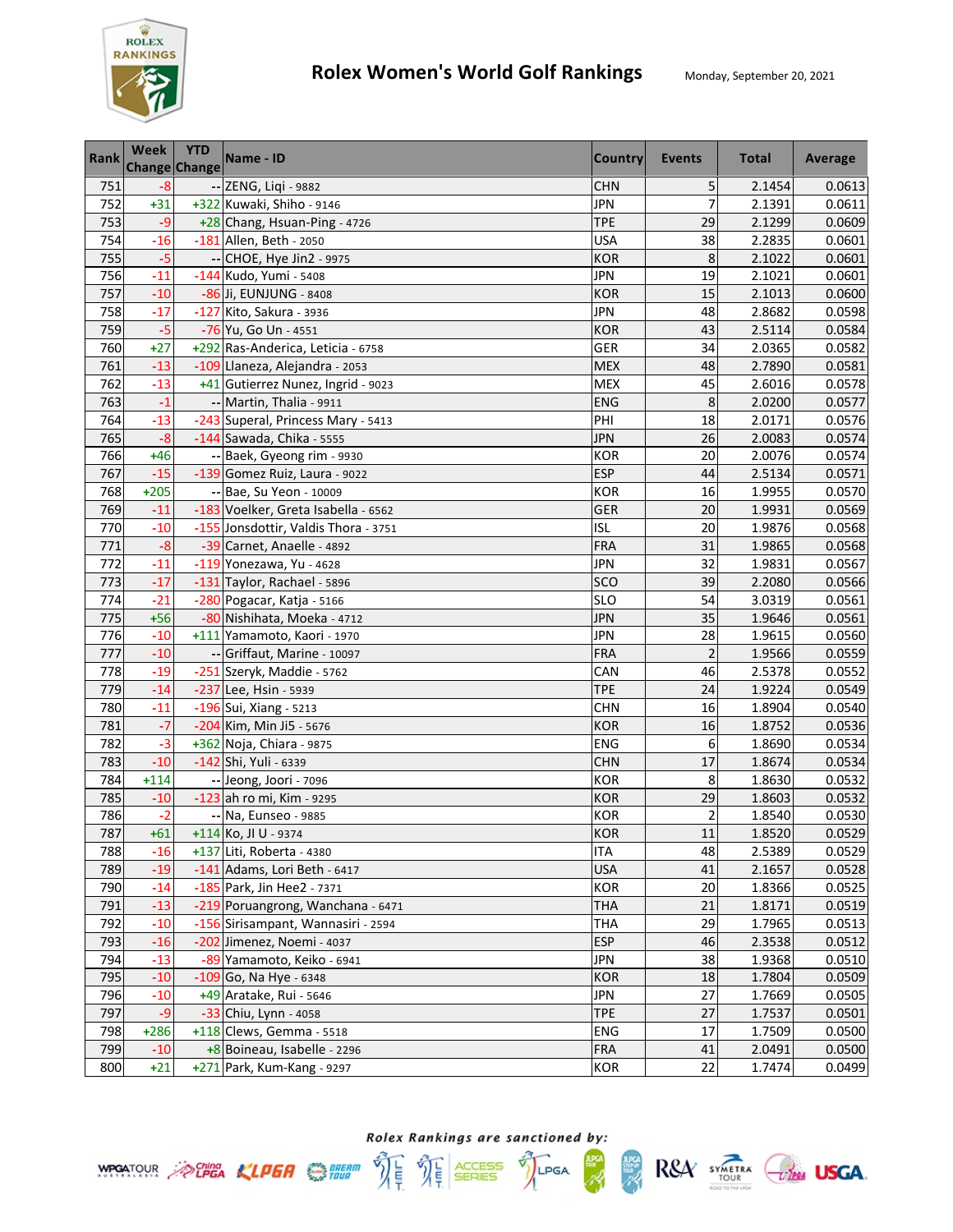

| <b>Rank</b> | <b>Week</b><br><b>Change Change</b> | <b>YTD</b> | Name - ID                            | <b>Country</b> | Events         | <b>Total</b> | Average |
|-------------|-------------------------------------|------------|--------------------------------------|----------------|----------------|--------------|---------|
| 801         | $+72$                               |            | +40 Park, do eun - 8453              | <b>KOR</b>     | 11             | 1.7269       | 0.0493  |
| 802         | $-7$                                |            | +302 Drall, Amandeep - 4718          | <b>IND</b>     | 14             | 1.7266       | 0.0493  |
| 803         | $-10$                               |            | -113 Tateura, Hayuno - 5715          | <b>JPN</b>     | 35             | 1.7153       | 0.0490  |
| 804         | $-12$                               |            | -94 ye-been, sohn - 6778             | <b>KOR</b>     | 11             | 1.7131       | 0.0489  |
| 805         | $-15$                               |            | -168 Beautell, Maria - 1198          | <b>ESP</b>     | 29             | 1.7108       | 0.0489  |
| 806         | $-12$                               |            | -65 Yang, Fei-chien - 7088           | <b>TPE</b>     | 16             | 1.7096       | 0.0488  |
| 807         | $-8$                                |            | -47 Yang, Taoli - 2752               | <b>CHN</b>     | 20             | 1.6873       | 0.0482  |
| 808         | $-12$                               |            | -105 Lee, Chia-Pei - 6010            | <b>TPE</b>     | 25             | 1.6865       | 0.0482  |
| 809         | $-9$                                |            | +125 Kim, Seoyoon - 9405             | <b>KOR</b>     | 11             | 1.6826       | 0.0481  |
| 810         | $-12$                               |            | -153 Park, Seong Weon - 5847         | <b>KOR</b>     | 23             | 1.6764       | 0.0479  |
| 811         | $-10$                               |            | -86 Resen, Stina - 6447              | <b>NOR</b>     | 36             | 1.7143       | 0.0476  |
| 812         | $-15$                               |            | -59 Makitani, Kaori - 4377           | <b>JPN</b>     | 40             | 1.8739       | 0.0468  |
| 813         | $-10$                               |            | -- An, su bin - 5788                 | <b>KOR</b>     | 17             | 1.6265       | 0.0465  |
| 814         | $+90$                               |            | +402 Stavnar, Madelene - 7190        | <b>NOR</b>     | 21             | 1.6215       | 0.0463  |
| 815         | $-11$                               |            | +14 Kuo, Ai-Chen - 3910              | <b>TPE</b>     | 33             | 1.6083       | 0.0460  |
| 816         | $-14$                               |            | -271 Preedasuttijit, Kanyalak - 6804 | <b>THA</b>     | 26             | 1.5841       | 0.0453  |
| 817         | $-8$                                |            | -- Schmidt, Patricia Isabel - 9836   | GER            | 14             | 1.5817       | 0.0452  |
| 818         | $-13$                               |            | -118 Oh, Gyeong Eun - 8395           | <b>KOR</b>     | 18             | 1.5759       | 0.0450  |
| 819         | $+100$                              |            | +124 Sato, Emi - 4679                | <b>JPN</b>     | 36             | 1.6108       | 0.0447  |
| 820         | $-14$                               |            | -170 Sasaki, Keiko - 1564            | <b>JPN</b>     | 24             | 1.5600       | 0.0446  |
| 821         | $-13$                               |            | -176 Pongthanarak, Chommapat - 7282  | <b>THA</b>     | 13             | 1.5437       | 0.0441  |
| 822         | $-15$                               |            | -173 Chung, Ye-Na - 3612             | <b>KOR</b>     | 27             | 1.5417       | 0.0440  |
| 823         | $-8$                                |            | -- Uhm, KYUWON - 8957                | <b>KOR</b>     | 8              | 1.5360       | 0.0439  |
| 824         | $-11$                               |            | -- Kawasaki, Haruka - 9170           | JPN            | 8              | 1.5260       | 0.0436  |
| 825         | $+77$                               |            | +23 LaCrosse, Cindy - 3535           | <b>USA</b>     | 16             | 1.5243       | 0.0436  |
| 826         | $-15$                               |            | -239 Song, Nam Kyoung - 5708         | <b>KOR</b>     | 21             | 1.5199       | 0.0434  |
| 827         | $-13$                               |            | -140 Takahashi, Megumi - 3854        | <b>JPN</b>     | 25             | 1.5098       | 0.0431  |
| 828         | $-10$                               |            | -- KIM, MINSUN - 9925                | <b>KOR</b>     | 5              | 1.5069       | 0.0431  |
| 829         | $-13$                               |            | -101 Amamoto, Haruka - 7207          | <b>JPN</b>     | 4              | 1.5065       | 0.0430  |
| 830         | $-11$                               |            | +93 Zhang, Yue - 7354                | <b>CHN</b>     | 8              | 1.4933       | 0.0427  |
| 831         | $-21$                               |            | -270 Sattayabanphot, Onnarin - 2740  | <b>THA</b>     | 29             | 1.4755       | 0.0422  |
| 832         | $-8$                                |            | -- Rudgeley, Kirsten - 8715          | <b>AUS</b>     | 3              | 1.4674       | 0.0419  |
| 833         | $-7$                                |            | +145 Stormo, Karoline - 6449         | <b>NOR</b>     | 12             | 1.4594       | 0.0417  |
| 834         | $-9$                                |            | -143 Song, Hanee - 3835              | <b>NZL</b>     | 21             | 1.4508       | 0.0415  |
| 835         | $-8$                                |            | +37 Totland, Taylor - 7105           | <b>USA</b>     | 35             | 1.4453       | 0.0413  |
| 836         | $-16$                               |            | -177 Marchand, Brittany - 4305       | CAN            | 42             | 1.7341       | 0.0413  |
| 837         | $-7$                                |            | -- Wallin, Beatrice - 5995           | <b>SWE</b>     | $\overline{2}$ | 1.4400       | 0.0411  |
| 838         | $-10$                               |            | -55 Stahle, Louise - 1686            | SWE            | 30             | 1.4360       | 0.0410  |
| 839         | $-17$                               |            | -93 Krolboll Hansen, Malene - 5494   | DEN            | 42             | 1.7212       | 0.0410  |
| 840         | $-23$                               |            | -48 Lee, Jaclyn - 7193               | CAN            | 36             | 1.4748       | 0.0410  |
| 841         | $-18$                               |            | +12 Taneda, Kana - 4649              | <b>JPN</b>     | 41             | 1.6767       | 0.0409  |
| 842         | $+32$                               |            | +427 Schmid, Priscilla - 9528        | SUI            | 9              | 1.4158       | 0.0405  |
| 843         | $-14$                               |            | -123 Miura, Momoka - 5897            | <b>JPN</b>     | 32             | 1.4036       | 0.0401  |
| 844         | $-10$                               |            | -- Kim, Minju - 8636                 | <b>KOR</b>     | 7              | 1.4026       | 0.0401  |
| 845         | $-8$                                |            | -- Fuller, Annabell - 10382          | <b>ENG</b>     | $\mathbf{1}$   | 1.4000       | 0.0400  |
| 846         | $-13$                               |            | +539 Davies, Rosie - 5826            | <b>ENG</b>     | 20             | 1.3988       | 0.0400  |
| 847         | $-15$                               |            | -72 Chen, Chih-Min - 5714            | <b>TPE</b>     | 9              | 1.3851       | 0.0396  |
| 848         | $-12$                               |            | -160 Fourquier, Marie - 4925         | <b>FRA</b>     | 22             | 1.3685       | 0.0391  |
| 849         | $-10$                               |            | -77 Migliaccio, Emilia - 8874        | <b>USA</b>     | 3              | 1.3656       | 0.0390  |
| 850         | $-15$                               |            | $-176$ Chulya, Jackie - 8687         | THA            | 26             | 1.3602       | 0.0389  |



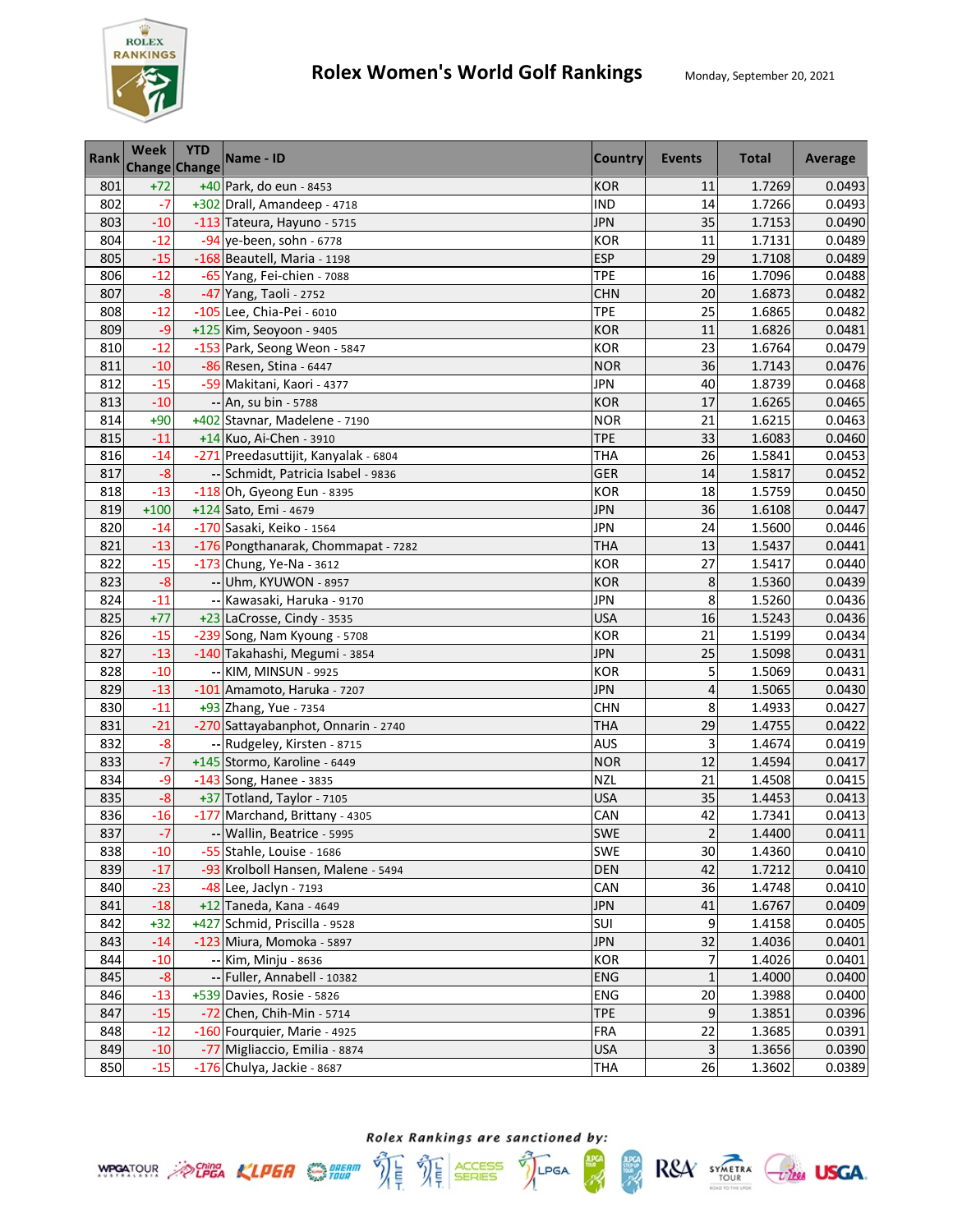

| <b>Rank</b> | <b>Week</b> | <b>YTD</b><br><b>Change Change</b> | Name - ID                                 | <b>Country</b> | Events         | <b>Total</b> | Average |
|-------------|-------------|------------------------------------|-------------------------------------------|----------------|----------------|--------------|---------|
| 851         | $-8$        |                                    | +49 Blackman, Georgina - 7230             | <b>ENG</b>     | 20             | 1.3590       | 0.0388  |
| 852         | $-12$       |                                    | -95 HUANG, Erica - 6571                   | <b>TPE</b>     | 13             | 1.3575       | 0.0388  |
| 853         | $-12$       |                                    | +138 Plasencia, Regina - 3515             | <b>MEX</b>     | 30             | 1.3572       | 0.0388  |
| 854         | $-16$       |                                    | -178 Derrey, Valentine - 3916             | <b>FRA</b>     | 23             | 1.3566       | 0.0388  |
| 855         | $-11$       |                                    | -15 Aoyama, Kaori - 1134                  | <b>JPN</b>     | 30             | 1.3536       | 0.0387  |
| 856         | $-14$       |                                    | -167 Cho, Yoon Jung - 6172                | <b>KOR</b>     | 31             | 1.3339       | 0.0381  |
| 857         | $-11$       |                                    | +27 Wu, Yi-Ching - 5425                   | <b>TPE</b>     | 25             | 1.3336       | 0.0381  |
| 858         | $-11$       |                                    | -67 Lee, Ilhee - 579                      | <b>KOR</b>     | 3              | 1.3315       | 0.0380  |
| 859         | $-14$       |                                    | -135 Boonraksasat, Thanutra - 6135        | <b>THA</b>     | 27             | 1.3166       | 0.0376  |
| 860         | $+211$      |                                    | +316 Ozeki, Amiyu - 8946                  | <b>JPN</b>     | $\overline{7}$ | 1.3164       | 0.0376  |
| 861         | $-10$       |                                    | -26 Kauffmann, Carolin - 9225             | <b>GER</b>     | 36             | 1.3416       | 0.0373  |
| 862         | $+63$       |                                    | +166 Satoh, Yasuko - 1571                 | JPN            | 30             | 1.2965       | 0.0370  |
| 863         | $-14$       |                                    | -155 Lee, Eun Ji - 5982                   | <b>KOR</b>     | 29             | 1.2961       | 0.0370  |
| 864         | $-11$       |                                    | $-137$ Li, Jiayun - 3111                  | <b>CHN</b>     | 13             | 1.2869       | 0.0368  |
| 865         | $-15$       |                                    | -342 Santiwiwatthanaphong, Sherman - 6123 | <b>THA</b>     | 19             | 1.2836       | 0.0367  |
| 866         | $+71$       |                                    | +277 Kobayashi, Yoshie - 4335             | JPN            | 35             | 1.2760       | 0.0365  |
| 867         | $-10$       |                                    | $+11$ Naveed, Hira - 6242                 | <b>AUS</b>     | 21             | 1.2727       | 0.0364  |
| 868         | $-12$       |                                    | +9 Gustafsson Spaang, Frida - 4938        | <b>SWE</b>     | 31             | 1.2678       | 0.0362  |
| 869         | $-7$        |                                    | -- Kim, Hani - 8867                       | <b>KOR</b>     | 12             | 1.2670       | 0.0362  |
| 870         | $-15$       |                                    | -135 Shepherd, Erica - 6966               | <b>USA</b>     | 3              | 1.2660       | 0.0362  |
| 871         | $-19$       |                                    | -167 Kim, August - 7136                   | <b>USA</b>     | 42             | 1.5055       | 0.0358  |
| 872         | $-9$        |                                    | -28 Chen, Siyan - 9362                    | <b>CHN</b>     | 9              | 1.2495       | 0.0357  |
| 873         | $-12$       |                                    | -175 Yanagisawa, Misae - 4373             | <b>JPN</b>     | 26             | 1.2466       | 0.0356  |
| 874         | $-5$        |                                    | -- LEE, JU-EUN - 10008                    | <b>KOR</b>     | 17             | 1.2404       | 0.0354  |
| 875         | $-21$       |                                    | $-195$ Ha, Cindy - 7113                   | <b>USA</b>     | 47             | 1.6592       | 0.0353  |
| 876         | $-6$        |                                    | +244 Riihijarvi, Kiira - 8888             | <b>FIN</b>     | 5              | 1.2352       | 0.0353  |
| 877         | $-19$       |                                    | +210 Kitamura, Hibiki - 4033              | JPN            | 37             | 1.3039       | 0.0352  |
| 878         | $-11$       |                                    | -232 Chang, Tzu-Yi - 6054                 | <b>TPE</b>     | 15             | 1.2269       | 0.0351  |
| 879         | $+102$      |                                    | -84 Piyapattra, Michelle - 5988           | <b>USA</b>     | 47             | 1.6441       | 0.0350  |
| 880         | $-20$       |                                    | -158 Pettersson, Lisa - 5448              | <b>SWE</b>     | 38             | 1.3246       | 0.0349  |
| 881         | $-6$        |                                    | +528 Liautier, Charlotte - 7362           | <b>FRA</b>     | 13             | 1.2150       | 0.0347  |
| 882         | $-11$       |                                    | -114 Pano, Alexa - 6969                   | <b>USA</b>     | 11             | 1.2126       | 0.0346  |
| 883         | $-15$       |                                    | +39 Coleman, Kristin - 6223               | <b>USA</b>     | 50             | 1.7316       | 0.0346  |
| 884         | $-25$       |                                    | -173 Toyonaga, Shiho - 1806               | <b>JPN</b>     | 42             | 1.4533       | 0.0346  |
| 885         | $-13$       |                                    | -70 Paltrinieri, Emilie - 9892            | <b>ITA</b>     | $\mathbf{1}$   | 1.2106       | 0.0346  |
| 886         | $-22$       |                                    | -293 Keh, Munchin - 5177                  | <b>NZL</b>     | 24             | 1.2097       | 0.0346  |
| 887         | $-21$       |                                    | -138 Schechter, Maia - 6748               | <b>USA</b>     | 48             | 1.6497       | 0.0344  |
| 888         | $-8$        |                                    | -- Milligan, Kaitlin - 10259              | USA            | 1              | 1.2000       | 0.0343  |
| 889         | $-8$        |                                    | -- Back, Charlotte - 10387                | GER            | $\mathbf{1}$   | 1.2000       | 0.0343  |
| 890         | $-8$        |                                    | -- JANG, Ji Yeon - 9992                   | <b>KOR</b>     | 7              | 1.2000       | 0.0343  |
| 891         | $-6$        |                                    | -- Ortengren, Meja - 10276                | SWE            | 3              | 1.1877       | 0.0339  |
| 892         | $-27$       |                                    | -228 Kumagai, Kaho - 7256                 | <b>JPN</b>     | 45             | 1.5230       | 0.0338  |
| 893         | $+229$      |                                    | -- Klotz, Ariane - 10367                  | <b>FRA</b>     | 3              | 1.1800       | 0.0337  |
| 894         | $-15$       |                                    | -55 McCurdy, Lindsey - 8747               | <b>USA</b>     | 38             | 1.2794       | 0.0337  |
| 895         | $-8$        |                                    | +80 Hansen, Line Toft - 9396              | <b>DEN</b>     | 22             | 1.1778       | 0.0337  |
| 896         | $-20$       |                                    | $-116$ Reynolds, Jean - 3165              | <b>USA</b>     | 38             | 1.2768       | 0.0336  |
| 897         | $-19$       |                                    | -139 Seto, Mizuki - 5933                  | <b>JPN</b>     | 28             | 1.1726       | 0.0335  |
| 898         | $-15$       |                                    | -153 Evans, Sian - 7234                   | <b>ENG</b>     | 26             | 1.1650       | 0.0333  |
| 899         | $-22$       |                                    | +227 Kameda, Airi - 5966                  | <b>JPN</b>     | 45             | 1.4975       | 0.0333  |
| 900         | $-8$        |                                    | -- Kaur, Gurleen - 10023                  | <b>USA</b>     | $\mathbf{1}$   | 1.1609       | 0.0332  |



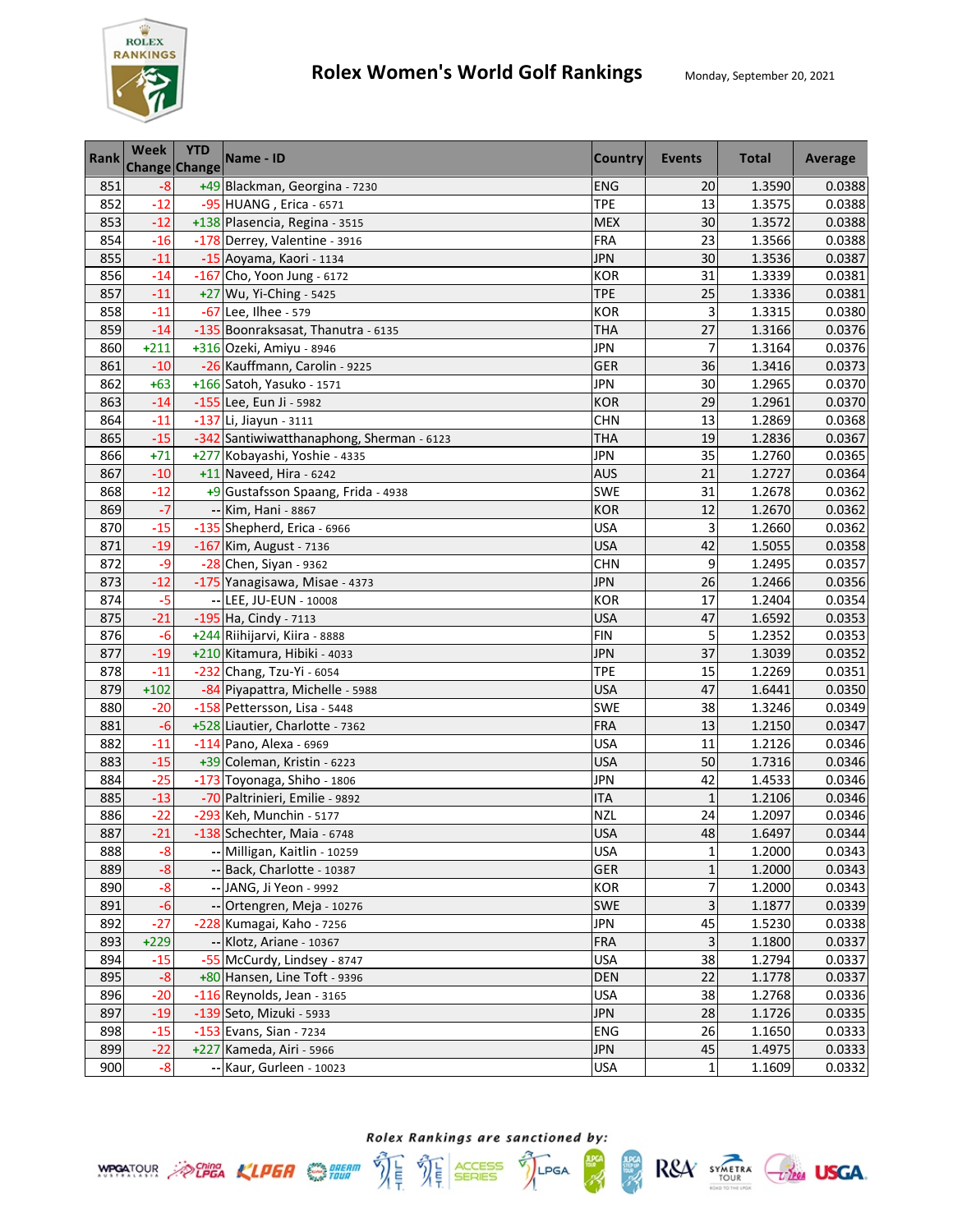

| <b>Rank</b> | <b>Week</b><br>Change Change | <b>YTD</b>               | Name - ID                            | <b>Country</b> | Events                  | <b>Total</b> | Average |
|-------------|------------------------------|--------------------------|--------------------------------------|----------------|-------------------------|--------------|---------|
| 901         | $-10$                        |                          | -127 Mehmet, Inci - 5529             | <b>ENG</b>     | 13                      | 1.1575       | 0.0331  |
| 902         | $-14$                        |                          | -187 Chen, Meng Chu - 4675           | <b>TPE</b>     | 30                      | 1.1528       | 0.0329  |
| 903         | $-19$                        |                          | -47 Peronnin, Emie - 5040            | FRA            | 40                      | 1.3159       | 0.0329  |
| 904         | $-11$                        |                          | $-35$ Chen, Ling-Jie - 6681          | <b>TPE</b>     | 15                      | 1.1477       | 0.0328  |
| 905         | $-10$                        |                          | +98 Ishikawa, Yoko - 4074            | <b>JPN</b>     | 34                      | 1.1381       | 0.0325  |
| 906         | $-16$                        |                          | -204 Raksachat, Nanthikarn - 4709    | THA            | 20                      | 1.1369       | 0.0325  |
| 907         | $-18$                        |                          | -137 Abe, Lakareber - 8908           | <b>USA</b>     | 49                      | 1.5842       | 0.0323  |
| 908         | $-22$                        |                          | -195 Na, Stephanie - 2786            | <b>AUS</b>     | 58                      | 1.8691       | 0.0322  |
| 909         | $-12$                        |                          | -169 Lee, Eu Ddeum - 4241            | <b>KOR</b>     | 19                      | 1.1212       | 0.0320  |
| 910         | $-14$                        |                          | -242 Persson, Cajsa - 5447           | SWE            | 16                      | 1.1171       | 0.0319  |
| 911         | $-11$                        |                          | -13 Lee, Soo Jin - 3817              | <b>KOR</b>     | 28                      | 1.1164       | 0.0319  |
| 912         | -9                           | $\overline{\phantom{a}}$ | LEE, JIHYUN - 9927                   | <b>KOR</b>     | $\overline{2}$          | 1.1088       | 0.0317  |
| 913         | $-12$                        |                          | $-71$ Lai, Yi-Ting - 6140            | <b>TPE</b>     | 20                      | 1.1053       | 0.0316  |
| 914         | -5                           |                          | +59 Kukkonen, Karina - 8458          | <b>FIN</b>     | 23                      | 1.0952       | 0.0313  |
| 915         | $-9$                         |                          | -95 Lee, Jae Yoon - 8838             | <b>KOR</b>     | 20                      | 1.0931       | 0.0312  |
| 916         | $-22$                        |                          | -253 Yamaguchi, Suzuka - 5553        | <b>JPN</b>     | 36                      | 1.1236       | 0.0312  |
| 917         | $-9$                         |                          | -112 Fan, shuangshuang - 9620        | <b>CHN</b>     | 8                       | 1.0876       | 0.0311  |
| 918         | $-19$                        |                          | -133 Chaves, Milagros - 9018         | PAR            | 39                      | 1.2093       | 0.0310  |
| 919         | $-12$                        |                          | -168 Plucksataporn, Titiya - 1031    | <b>THA</b>     | 15                      | 1.0816       | 0.0309  |
| 920         | $+113$                       |                          | -- Han, Jiwon - 8456                 | <b>KOR</b>     | 8                       | 1.0785       | 0.0308  |
| 921         | $-11$                        |                          | +98 Kapoor, Vani - 4407              | <b>IND</b>     | 19                      | 1.0750       | 0.0307  |
| 922         | $-17$                        |                          | -149 Yoo, Katie - 9070               | <b>USA</b>     | 48                      | 1.4740       | 0.0307  |
| 923         | $+78$                        |                          | -43 Tsuchida, Sayaka - 3729          | <b>JPN</b>     | 35                      | 1.0658       | 0.0305  |
| 924         | $-12$                        |                          | -91 An, Keun Yeong - 4515            | <b>KOR</b>     | 20                      | 1.0646       | 0.0304  |
| 925         | $-12$                        |                          | +110 Chen, Cih-Hui - 5713            | <b>TPE</b>     | 21                      | 1.0589       | 0.0303  |
| 926         | $-11$                        |                          | -12 Shipley, Gabrielle - 5861        | <b>USA</b>     | 13                      | 1.0572       | 0.0302  |
| 927         | $-16$                        |                          | -165 Ohbayashi, Nao - 7241           | JPN            | 9                       | 1.0567       | 0.0302  |
| 928         | $-14$                        |                          | -165 Nakano, Erika - 8390            | JPN            | 20                      | 1.0475       | 0.0299  |
| 929         | $-13$                        |                          | -37 Zhao, Zhimeng - 8412             | <b>CHN</b>     | 13                      | 1.0457       | 0.0299  |
| 930         | -9                           |                          | -- Keum, Na Eun - 6924               | <b>KOR</b>     | 8                       | 1.0390       | 0.0297  |
| 931         | $-13$                        |                          | -122 Johnson, Trish - 321            | ENG            | 15                      | 1.0319       | 0.0295  |
| 932         | $-15$                        |                          | -202 Utama, Aunchisa - 4713          | <b>THA</b>     | 14                      | 1.0315       | 0.0295  |
| 933         | $-10$                        |                          | -21 Hsu, Huai-Chien - 8780           | <b>TPE</b>     | 14                      | 1.0080       | 0.0288  |
| 934         | $-10$                        |                          | -168 Uy, Daniella - 6360             | PHI            | 5                       | 0.9956       | 0.0284  |
| 935         | $-7$                         |                          | +140 Yang, Fang - 8912               | <b>CHN</b>     | 18                      | 0.9872       | 0.0282  |
| 936         | $+2$                         |                          | -- Lussand, Mia Sandtorv - 10356     | <b>NOR</b>     | $\overline{\mathbf{c}}$ | 0.9867       | 0.0282  |
| 937         | $+2$                         |                          | -- Nyqvist, Josefine - 5366          | <b>SWE</b>     | 15                      | 0.9867       | 0.0282  |
| 938         | $-16$                        |                          | -226 Pressel, Madison - 5264         | <b>USA</b>     | 39                      | 1.0989       | 0.0282  |
| 939         | $-12$                        |                          | -108 Martinez Bernal, Piti - 5831    | <b>ESP</b>     | 28                      | 0.9854       | 0.0282  |
| 940         | $-9$                         |                          | +34 Yang, Jiaxin - 4071              | <b>CHN</b>     | 19                      | 0.9849       | 0.0281  |
| 941         | $-11$                        |                          | +139 Ji, Yuai - 9621                 | <b>CHN</b>     | 7                       | 0.9847       | 0.0281  |
| 942         | $-16$                        |                          | -163 Phaewchimplee, Wad - 8778       | <b>THA</b>     | 17                      | 0.9832       | 0.0281  |
| 943         | $-3$                         |                          | +280 Liao, Hsin-Chun - 9200          | <b>TPE</b>     | 6                       | 0.9810       | 0.0280  |
| 944         | $-8$                         |                          | +44 Park, Juyoung5 - 4108            | KOR            | 24                      | 0.9775       | 0.0279  |
| 945         | $-13$                        |                          | $-111$ Pan, Jiehong - 9212           | <b>CHN</b>     | 13                      | 0.9771       | 0.0279  |
| 946         | $-17$                        |                          | -158 Phuntumabamrung, Punpaka - 6048 | <b>THA</b>     | 25                      | 0.9751       | 0.0279  |
| 947         | $-4$                         |                          | -59 Alonso, Emilie - 2989            | <b>FRA</b>     | 35                      | 0.9693       | 0.0277  |
| 948         | $-4$                         |                          | -- Park, Yeji - 10118                | <b>KOR</b>     | 4                       | 0.9688       | 0.0277  |
| 949         | $-15$                        |                          | -135 Ladgratok, Mookharin - 5287     | <b>THA</b>     | 25                      | 0.9678       | 0.0277  |
| 950         | $-17$                        |                          | -157 Clyburn, Holly - 4634           | <b>ENG</b>     | 41                      | 1.1266       | 0.0275  |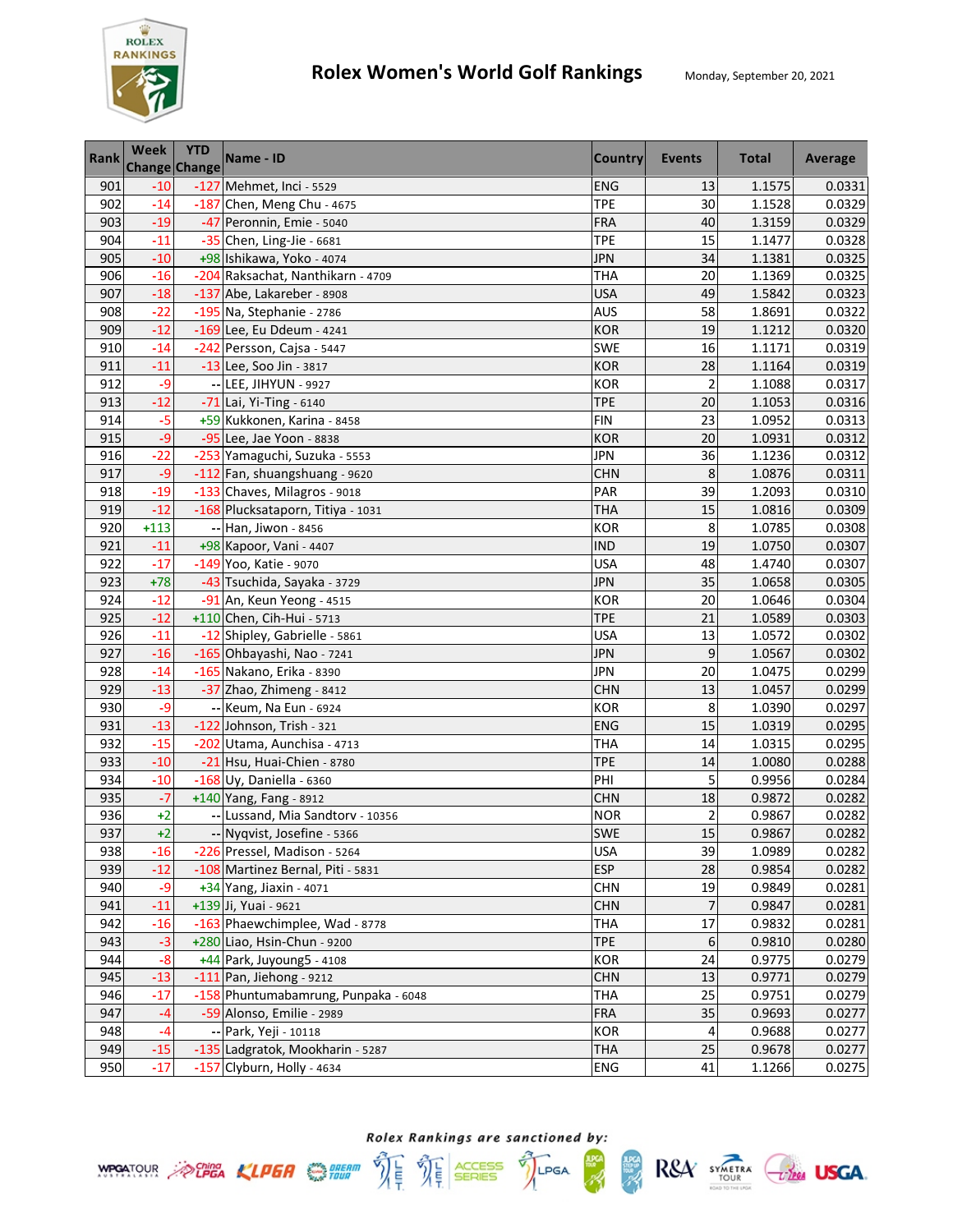

| <b>Rank</b> | <b>Week</b><br><b>Change Change</b> | <b>YTD</b> | Name - ID                                                     | <b>Country</b>           | <b>Events</b>           | <b>Total</b>     | Average          |
|-------------|-------------------------------------|------------|---------------------------------------------------------------|--------------------------|-------------------------|------------------|------------------|
| 951         | $-9$                                |            | -124 Jaengkit, Chorphaka - 6644                               | <b>THA</b>               | 26                      | 0.9544           | 0.0273           |
| 952         | $-11$                               |            | -193 Sadoyama, Riri - 6707                                    | <b>JPN</b>               | 9                       | 0.9539           | 0.0273           |
| 953         | $-8$                                |            | +174 Kim, Soo Bin - 5488                                      | <b>KOR</b>               | 23                      | 0.9500           | 0.0271           |
| 954         | $-19$                               |            | -183 Yoshino, Akane - 4338                                    | <b>JPN</b>               | 46                      | 1.2466           | 0.0271           |
| 955         | $-9$                                |            | -91 Turner, Jane - 3691                                       | sco                      | 21                      | 0.9418           | 0.0269           |
| 956         | $-4$                                |            | -- Hashizoe, Minori - 8656                                    | <b>JPN</b>               | 3                       | 0.9367           | 0.0268           |
| 957         | $-10$                               |            | -181 Avanzo, Stefania - 4379                                  | <b>ITA</b>               | 22                      | 0.9315           | 0.0266           |
| 958         | $-8$                                |            | -97 Zhang, Jingwen - 6390                                     | <b>CHN</b>               | 17                      | 0.9301           | 0.0266           |
| 959         | $-10$                               |            | -77 Yamada, Narumi - 4269                                     | <b>JPN</b>               | 34                      | 0.9272           | 0.0265           |
| 960         | $-4$                                |            | -- Kim, Na hyun2 - 7097                                       | <b>KOR</b>               | 8                       | 0.9234           | 0.0264           |
| 961         | $-2$                                |            | -- Napoleaova, Kristyna - 9236                                | <b>CZE</b>               | 20                      | 0.9220           | 0.0263           |
| 962         | $-14$                               |            | -289 Wirairungrueng, Ploychompoo - 6047                       | <b>THA</b>               | 25                      | 0.9218           | 0.0263           |
| 963         | $-10$                               |            | +215 Oshiro, Minami - 3920                                    | JPN                      | 17                      | 0.9213           | 0.0263           |
| 964         | $-10$                               |            | -- Kim, Stella - 8836                                         | <b>KOR</b>               | 5                       | 0.9194           | 0.0263           |
| 965         | $-7$                                |            | +466 Chaucheprat, Yvie - 6370                                 | FRA                      | $\overline{7}$          | 0.9148           | 0.0261           |
| 966         | $-15$                               |            | -162 Chen, I-Wen - 3786                                       | <b>TPE</b>               | 30                      | 0.9132           | 0.0261           |
| 967         | $-7$                                |            | -94 Qin, Min - 8765                                           | <b>CHN</b>               | 16                      | 0.9086           | 0.0260           |
| 968         | $-13$                               |            | $-170$ Andre, Lucie - 2298                                    | <b>FRA</b>               | 35                      | 0.9059           | 0.0259           |
| 969         | $-7$                                |            | $-106$ Guo, Caizhu - 3417                                     | <b>CHN</b>               | 18                      | 0.9011           | 0.0257           |
| 970         | $-13$                               |            | +114 Dreher, Justine - 4910                                   | FRA                      | 40                      | 1.0211           | 0.0255           |
| 971         | $-7$                                |            | +93 Liang, Yi-Lin - 5922                                      | <b>TPE</b>               | 22                      | 0.8896           | 0.0254           |
| 972         | $+64$                               |            | -- Walker, Brynn - 6978                                       | <b>USA</b>               | 12                      | 0.8874           | 0.0254           |
| 973         | $-7$                                |            | -- Patrick, Katharine - 9576                                  | <b>USA</b>               | 17                      | 0.8850           | 0.0253           |
| 974         | $-7$                                |            | -- Kang, So Whi - 8451                                        | <b>KOR</b>               | 8                       | 0.8844           | 0.0253           |
| 975         | $-10$                               |            | $-125$ Cai, Danlin - 8548                                     | <b>CHN</b>               | 14                      | 0.8824           | 0.0252           |
| 976         | $-15$                               |            | -233 Mounchoo, Pattaraporn - 6801                             | <b>THA</b>               | 14                      | 0.8821           | 0.0252           |
| 977         | $+60$                               |            | +95 Brewerton, Becky - 1253                                   | <b>WAL</b>               | 25                      | 0.8752           | 0.0250           |
| 978         | $-10$                               |            | -15 Hanada, Karin - 9702                                      | <b>JPN</b>               | 4                       | 0.8720           | 0.0249           |
| 979         | $-16$                               |            | -313 Lee, Seon Hwa - 616                                      | <b>KOR</b>               | 26                      | 0.8628           | 0.0247           |
| 980         | $-10$                               |            | -- Hori, Natsuka - 2747                                       | <b>JPN</b>               | 32                      | 0.8588           | 0.0245           |
| 981         | $-10$                               |            | +11 Li, Dongmei - 9285                                        | <b>CHN</b>               | 18                      | 0.8575           | 0.0245           |
| 982         | $-8$                                |            | -- Soo, Julienne - 4144                                       | <b>AUS</b>               | 24                      | 0.8533           | 0.0244           |
| 983         | $-3$                                |            | +348 Yokoyama, Tomoko - 2748                                  | <b>JPN</b>               | 28                      | 0.8460           | 0.0242           |
| 984         | $-5$                                |            | -- Colombo, Elena - 9666                                      | SUI                      | 15                      | 0.8414           | 0.0240           |
| 985         | $-7$                                |            | -- Macnab, Caitlyn - 10011                                    | <b>RSA</b>               | $\overline{c}$          | 0.8400<br>0.8357 | 0.0240           |
| 986<br>987  | $-11$<br>$-15$                      |            | -173 Chen, Doris - 4301<br>-395 Webb, Karrie - 1888           | <b>TPE</b><br><b>AUS</b> | 13<br>$11\,$            |                  | 0.0239           |
|             |                                     |            |                                                               |                          |                         | 0.8350<br>0.8321 | 0.0239           |
| 988<br>989  | -6<br>$-12$                         |            | -42 Welch, Jessica - 7067<br>-212 Siriprakob, Chatpara - 6846 | USA<br>THA               | 23<br>22                | 0.8309           | 0.0238<br>0.0237 |
| 990         | $-7$                                |            | +230 Fear, Natasha - 6935                                     | <b>ESP</b>               | 33                      |                  |                  |
| 991         | $-22$                               |            | -247 Takagi, Mei - 6702                                       | <b>JPN</b>               | 48                      | 0.8294<br>1.1370 | 0.0237<br>0.0237 |
| 992         | $-8$                                |            | +73 Meekers, Romy - 7213                                      | <b>NED</b>               | 20                      | 0.8262           | 0.0236           |
| 993         | $-17$                               |            | $-119$ Lee, Amy - 9100                                        | <b>USA</b>               | 43                      | 1.0026           | 0.0233           |
| 994         | -9                                  |            | -134 Varma, Anika - 8654                                      | <b>IND</b>               | 2                       | 0.8139           | 0.0233           |
| 995         | $+158$                              |            | -- KIM, ANNIE - 9993                                          | <b>KOR</b>               | 7                       | 0.8132           | 0.0232           |
| 996         | $-6$                                |            | -- Lee, SEO WOO - 6098                                        | <b>KOR</b>               | $\overline{7}$          | 0.8117           | 0.0232           |
| 997         | $-4$                                |            | -- Mazarino, Tina - 7187                                      | <b>NOR</b>               | 16                      | 0.8100           | 0.0231           |
| 998         | $-11$                               |            | -87 Matthews, Brooke - 9797                                   | <b>USA</b>               | $\overline{\mathbf{c}}$ | 0.8062           | 0.0230           |
| 999         | $+94$                               |            | +252 Luiza, Altmann - 7100                                    | <b>BRA</b>               | 33                      | 0.8051           | 0.0230           |
| 1000        | $-14$                               |            | -148 Kotake, Rino - 4106                                      | <b>JPN</b>               | 27                      | 0.8045           | 0.0230           |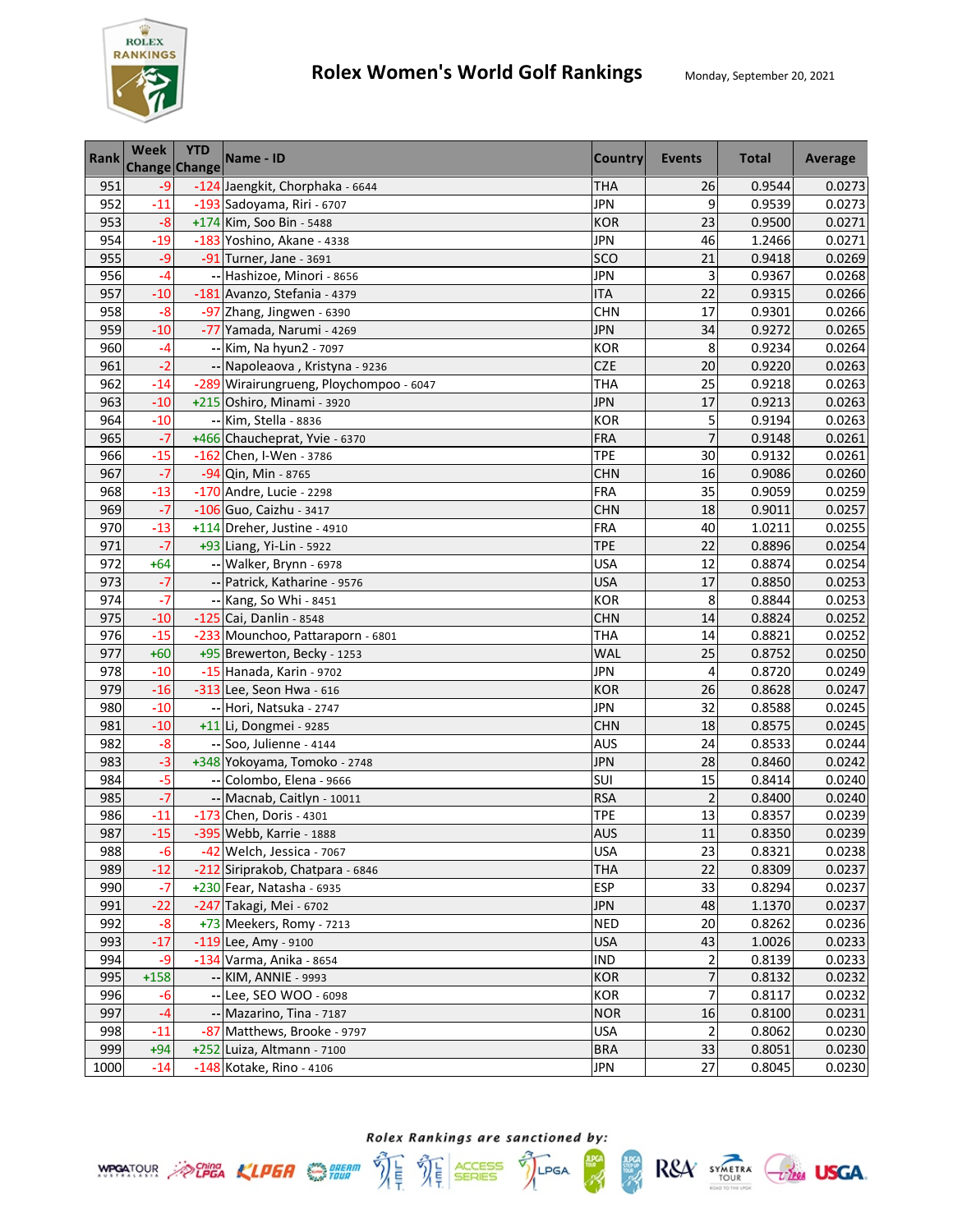

| <b>Rank</b>  | <b>Week</b><br><b>Change Change</b> | <b>YTD</b> | Name - ID                                          | Country                  | Events         | Total            | Average          |
|--------------|-------------------------------------|------------|----------------------------------------------------|--------------------------|----------------|------------------|------------------|
| 1001         | $-7$                                |            | -- Yokoyama, Suzuna - 9353                         | <b>JPN</b>               | 5              | 0.8042           | 0.0230           |
| 1002         | $-4$                                |            | -- Inoue, Nozomi - 3603                            | <b>JPN</b>               | 18             | 0.8000           | 0.0229           |
| 1003         | $-3$                                |            | +286 Bontan, Zhen - 6506                           | <b>NED</b>               | 17             | 0.7963           | 0.0228           |
| 1004         | $-9$                                |            | $-158$ Chen, Min-Jou - 5718                        | <b>TPE</b>               | 20             | 0.7926           | 0.0226           |
| 1005         | $-17$                               |            | -189 Kim, So Young - 2537                          | <b>KOR</b>               | 19             | 0.7910           | 0.0226           |
| 1006         | $-15$                               |            | -178 Kon, Ayana - 6706                             | <b>JPN</b>               | 21             | 0.7902           | 0.0226           |
| 1007         | $-10$                               |            | -128 Laklalech, Ines - 9417                        | <b>MAR</b>               | 5              | 0.7855           | 0.0224           |
| 1008         | $-16$                               |            | -60 Hill, Nannette - 183                           | <b>USA</b>               | 47             | 1.0478           | 0.0223           |
| 1009         | $-20$                               |            | -242 Khamborn, Chakansim - 8601                    | THA                      | 10             | 0.7796           | 0.0223           |
| 1010         | $-11$                               |            | -178 Ji, Yifan - 6391                              | <b>CHN</b>               | 18             | 0.7773           | 0.0222           |
| 1011         | $-9$                                |            | $+162$ Yan, Panpan - 3375                          | <b>CHN</b>               | 12             | 0.7746           | 0.0221           |
| 1012         | -9                                  |            | Gulbis, Natalie - 90                               | <b>USA</b>               | 17             | 0.7733           | 0.0221           |
| 1013         | $-8$                                |            | +56 Kang, So Yul - 6900                            | <b>KOR</b>               | 15             | 0.7727           | 0.0221           |
| 1014         | -7                                  |            | +347 Ezawa, Aya - 4561                             | <b>JPN</b>               | 23             | 0.7713           | 0.0220           |
| 1015         | $-9$                                |            | -105 Meng, Lin - 4778                              | <b>CHN</b>               | 18             | 0.7670           | 0.0219           |
| 1016         | $-8$                                |            | -- KONG, Ga Yeon - 10043                           | <b>KOR</b>               | $\overline{2}$ | 0.7637           | 0.0218           |
| 1017         | $-13$                               |            | $-166$ Kim, chan mee - 6404                        | <b>KOR</b>               | 18             | 0.7623           | 0.0218           |
| 1018         | $-9$                                |            | +209 Sanford, Karah - 6893                         | <b>USA</b>               | 29             | 0.7615           | 0.0218           |
| 1019         | $-8$                                |            | +67 Kozeluhova, Tereza - 8491                      | <b>CZE</b>               | 18             | 0.7555           | 0.0216           |
| 1020         | $-6$                                |            | +115 Lee-Bentham, Rebecca - 3995                   | CAN                      | 18             | 0.7532           | 0.0215           |
| 1021         | $-11$                               |            | -132 Sanz Barrio, Patricia - 4667                  | <b>ESP</b>               | 47             | 1.0059           | 0.0214           |
| 1022         | $+228$                              |            | -- Nadaud, Nastasia - 9546                         | <b>FRA</b>               | 3              | 0.7441           | 0.0213           |
| 1023         | $-11$                               |            | -205 Carter, Dori - 2196                           | <b>USA</b>               | 18             | 0.7437           | 0.0212           |
| 1024         | $-11$                               |            | -200 Tan, Amanda - 5603                            | SIN                      | 15             | 0.7382           | 0.0211           |
| 1025         | $-7$                                |            | +189 Teruyama, Asumi - 7254                        | <b>JPN</b>               | 32             | 0.7382           | 0.0211           |
| 1026         | $-10$                               |            | -188 Vlasinova, Katerina - 5471                    | <b>CZE</b>               | 34             | 0.7300           | 0.0209           |
| 1027         | $-6$                                |            | -- Andersson, Moa - 10350                          | <b>SWE</b>               | $\overline{c}$ | 0.7300           | 0.0209           |
| 1028         | $-11$                               |            | -299 Del Rosario, Pauline - 6844                   | PHI                      | 6              | 0.7232           | 0.0207           |
| 1029         | $-14$                               |            | $-171$ Sims, Sierra - 5838                         | <b>USA</b>               | 48             | 0.9915           | 0.0207           |
| 1030         | $-8$                                |            | +244 Lundqvist, Linda - 6958                       | <b>SWE</b>               | 9              | 0.7197           | 0.0206           |
| 1031         | $-12$                               |            | $-195$ Seo, Jihyun - 7368                          | <b>KOR</b>               | 13             | 0.7162           | 0.0205           |
| 1032         | $-8$                                |            | +282 Sakuma, Ayame - 7215                          | <b>JPN</b>               | 29             | 0.7117           | 0.0203           |
| 1033         | $-10$                               |            | -279 Pramphun, Kultida - 9153                      | <b>THA</b>               | 3              | 0.7091           | 0.0203           |
| 1034         | $-9$                                |            | -96 Narisawa, Yumi - 9867                          | <b>JPN</b>               | $\mathbf{1}$   | 0.7068           | 0.0202           |
| 1035         | $-9$                                |            | -96 Hamasaki, Mirai - 9126                         | <b>JPN</b>               | 7              | 0.7068           | 0.0202           |
| 1036         | $\overline{\phantom{a}}$            |            | -- Falcher, Emma - 10085                           | <b>FRA</b>               | $\overline{c}$ | 0.7000           | 0.0200           |
| 1037         | $-5$                                |            | -- Casty, Anouk - 8825                             | SUI                      | 4              | 0.7000           | 0.0200           |
| 1038         | $-8$                                |            | +131 Srinivasan, Natalie - 8499                    | USA                      | 14             | 0.6998           | 0.0200           |
| 1039         | $-10$                               |            | -50 Wong, Andrea - 7068                            | USA                      | 35             | 0.6982           | 0.0199           |
| 1040         | $-13$                               |            | -173 Dittrich, Luisa - 6528                        | GER                      | 23             | 0.6967           | 0.0199           |
| 1041         | $-21$                               |            | -374 Baek, Jihee - 5878                            | <b>KOR</b>               | 20             | 0.6928           | 0.0198           |
| 1042         | $-14$                               |            | -73 Huffer, Becca - 4586                           | <b>USA</b>               | 39             | 0.7695           | 0.0197           |
| 1043         | $-12$                               |            | +149 Bunque, Stephanie - 6232                      | <b>AUS</b>               | 5<br>23        | 0.6885           | 0.0197           |
| 1044         | $-9$                                |            | -- Ishiyama, Chiaki - 4247                         | <b>JPN</b>               |                | 0.6827           | 0.0195           |
| 1045         | $-11$                               |            | -105 Kaui, Alexandra - 5377                        | <b>USA</b>               | 28             | 0.6725           | 0.0192           |
| 1046         | $-4$                                |            | -- Kim, su yeon - 4107                             | <b>KOR</b>               | 10             | 0.6667           | 0.0190           |
| 1047<br>1048 | $-9$<br>$+94$                       |            | -- Melgrati, Carolina - 10019                      | <b>ITA</b><br><b>KOR</b> | 1<br>9         | 0.6648<br>0.6641 | 0.0190<br>0.0190 |
| 1049         | $-10$                               |            | -- Hong, Seo Yeon - 8952<br>-- Yun, Hye rim - 9982 | <b>KOR</b>               | $10\,$         | 0.6639           | 0.0190           |
| 1050         | $-10$                               |            | +23 Okada, Konoha - 6991                           | <b>JPN</b>               | 5              | 0.6620           | 0.0189           |





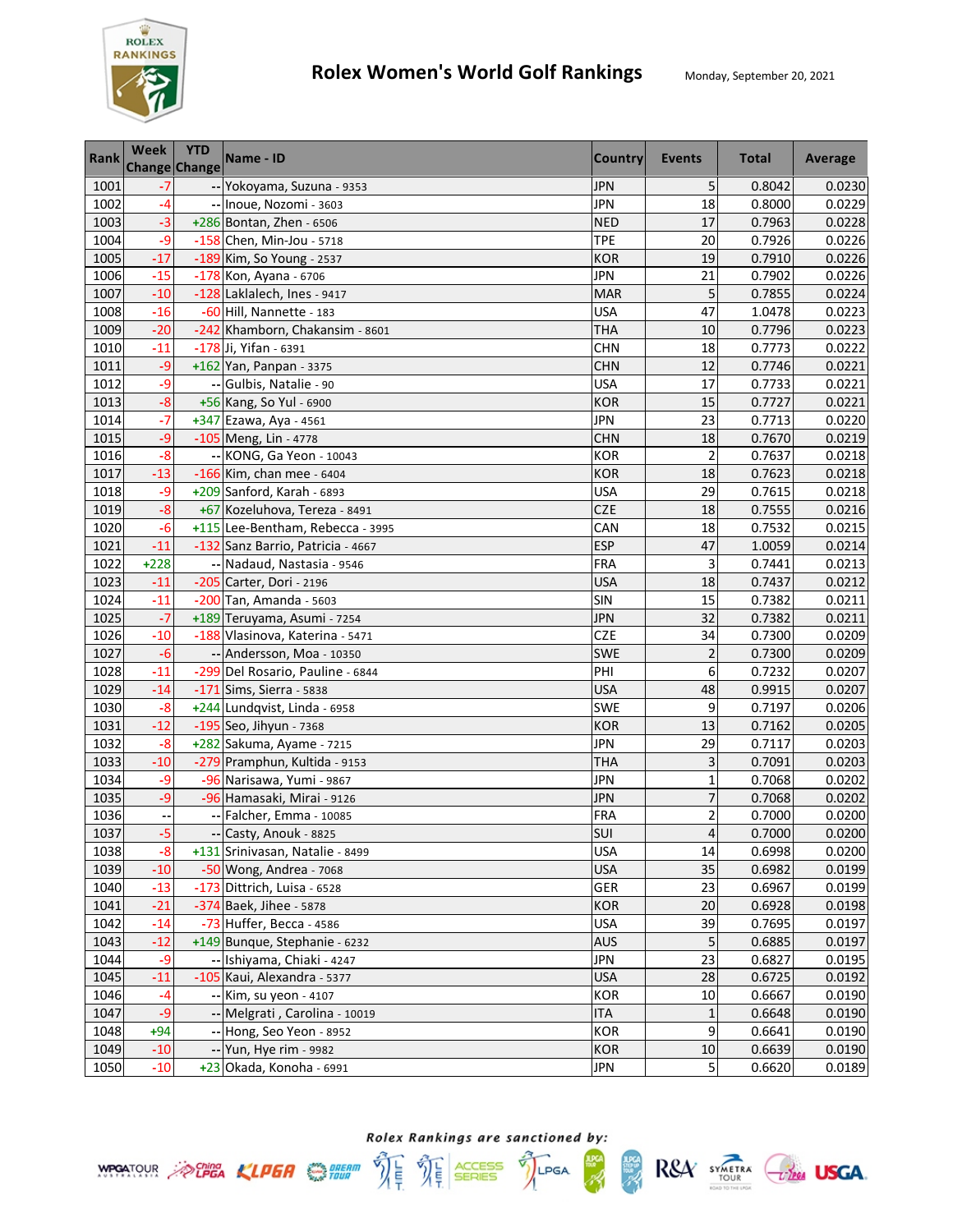

| <b>Rank</b> | <b>Week</b><br><b>Change Change</b> | <b>YTD</b> | Name - ID                               | <b>Country</b> | <b>Events</b>           | <b>Total</b> | Average |
|-------------|-------------------------------------|------------|-----------------------------------------|----------------|-------------------------|--------------|---------|
| 1051        | -6                                  |            | -- Youn, Sun Jeung - 5295               | <b>KOR</b>     | 11                      | 0.6500       | 0.0186  |
| 1052        | $-6$                                |            | -- Ko, Ji Won - 9741                    | <b>KOR</b>     | 3                       | 0.6460       | 0.0185  |
| 1053        | $-12$                               |            | $-112$ Lewis, Amelia - 3522             | <b>USA</b>     | 43                      | 0.7930       | 0.0184  |
| 1054        | $-10$                               |            | -164 Troyanovich, Samantha - 3652       | <b>USA</b>     | 46                      | 0.8373       | 0.0182  |
| 1055        | $-12$                               |            | -78 Oboh, Georgia Iziemgbe - 8413       | <b>NIG</b>     | 40                      | 0.7277       | 0.0182  |
| 1056        | $-9$                                |            | -171 Lee, Ye Seul - 6170                | <b>KOR</b>     | 13                      | 0.6313       | 0.0180  |
| 1057        | $-7$                                |            | -- Minayoshi, Asuka - 6849              | <b>JPN</b>     | $\mathbf{1}$            | 0.6282       | 0.0179  |
| 1058        | $-10$                               |            | -182 Pimpadsorn, Sangkaro - 3109        | <b>THA</b>     | 16                      | 0.6272       | 0.0179  |
| 1059        | $-6$                                |            | -- kim, gahee - 8840                    | <b>KOR</b>     | $\overline{7}$          | 0.6267       | 0.0179  |
| 1060        | $-5$                                |            | -- Haag, Elinor - 4939                  | <b>SWE</b>     | 6                       | 0.6267       | 0.0179  |
| 1061        | $-12$                               |            | -164 Hyun, Eun Ji - 4592                | <b>KOR</b>     | 3                       | 0.6255       | 0.0179  |
| 1062        | $-6$                                |            | -280 Park, Hyo jin - 7148               | <b>KOR</b>     | 12                      | 0.6206       | 0.0177  |
| 1063        | $+171$                              |            | -- Shin, Bo Min - 9933                  | <b>KOR</b>     | 20                      | 0.6196       | 0.0177  |
| 1064        | $-10$                               |            | -- Tsuruse, Kagetsu - 8617              | <b>JPN</b>     | $\overline{2}$          | 0.6191       | 0.0177  |
| 1065        | $-14$                               |            | -242 Chutichai, Porani - 2250           | <b>THA</b>     | 21                      | 0.6179       | 0.0177  |
| 1066        | $-14$                               |            | -241 Lee, Esther - 589                  | <b>KOR</b>     | 32                      | 0.6108       | 0.0175  |
| 1067        | $-10$                               |            | -146 Sakamoto, Nicole - 5630            | <b>USA</b>     | 36                      | 0.6266       | 0.0174  |
| 1068        | $-10$                               |            | -175 Phudthipinij, Dolnapa - 6132       | <b>THA</b>     | 14                      | 0.6028       | 0.0172  |
| 1069        | $-9$                                |            | -12 Folke, Moa - 5365                   | <b>SWE</b>     | 29                      | 0.5990       | 0.0171  |
| 1070        | $-9$                                |            | -104 Lee, Hye ji - 7196                 | <b>KOR</b>     | 4                       | 0.5981       | 0.0171  |
| 1071        | $+203$                              |            | +186 Bishnoi, Gaurika - 7272            | <b>IND</b>     | 6                       | 0.5968       | 0.0171  |
| 1072        | $-8$                                |            | -113 Matsubara, Yumi - 4398             | <b>JPN</b>     | 21                      | 0.5933       | 0.0170  |
| 1073        | $-11$                               |            | $-131$ Li, Gengshan - 7251              | <b>HKG</b>     | 16                      | 0.5925       | 0.0169  |
| 1074        | -6                                  |            | +119 Bessa, Leonor - 9231               | POR            | 14                      | 0.5903       | 0.0169  |
| 1075        | $-5$                                |            | -- Olsen, Fie - 9756                    | <b>DEN</b>     | 9                       | 0.5900       | 0.0169  |
| 1076        | $-10$                               |            | -95 ZHANG, Junyuan - 9790               | <b>CHN</b>     | $\overline{\mathbf{4}}$ | 0.5879       | 0.0168  |
| 1077        | $-18$                               |            | -218 Baik, Ji Eun - 9102                | <b>KOR</b>     | 45                      | 0.7552       | 0.0168  |
| 1078        | -9                                  |            | -62 Lin, Yezhou - 4769                  | <b>CHN</b>     | 22                      | 0.5831       | 0.0167  |
| 1079        | $-3$                                |            | -- Han, Na Kyoung - 9960                | <b>KOR</b>     | 10                      | 0.5789       | 0.0165  |
| 1080        | $-13$                               |            | $-189$ Lee, Tai-Ling - 5917             | <b>TPE</b>     | 23                      | 0.5783       | 0.0165  |
| 1081        | $-18$                               |            | -179 Kawasaki, Shiho - 6414             | <b>JPN</b>     | 41                      | 0.6750       | 0.0165  |
| 1082        | $-4$                                |            | -70 Siegenthaler, Maria Palacios - 5033 | PER            | 33                      | 0.5737       | 0.0164  |
| 1083        | $-9$                                |            | -165 Madan, Astha - 9039                | <b>IND</b>     | 28                      | 0.5735       | 0.0164  |
| 1084        | $-19$                               |            | -306 Nakayama, Mina - 2592              | <b>JPN</b>     | 26                      | 0.5726       | 0.0164  |
| 1085        | $-12$                               |            | -88 Hwang, Min Jeong - 6854             | <b>KOR</b>     | 16                      | 0.5712       | 0.0163  |
| 1086        | -9                                  |            | -131 Sambach, Amanda - 8834             | <b>USA</b>     | 2                       | 0.5708       | 0.0163  |
| 1087        | $-7$                                |            | -- Lau, Lois - 9292                     | <b>FRA</b>     | $\overline{\mathbf{4}}$ | 0.5672       | 0.0162  |
| 1088        | -16                                 |            | -231 Sepmoree, Katelyn - 5631           | <b>USA</b>     | 22                      | 0.5665       | 0.0162  |
| 1089        | $-14$                               |            | -194 Suzuki, Ayaka - 7064               | <b>JPN</b>     | 6                       | 0.5661       | 0.0162  |
| 1090        | -9                                  |            | -105 Sugihara, Ayaka - 5868             | <b>JPN</b>     | 4                       | 0.5623       | 0.0161  |
| 1091        | $-5$                                |            | -- Brovold Sanne, Celine - 10278        | <b>NOR</b>     | 3                       | 0.5610       | 0.0160  |
| 1092        | $-7$                                |            | -16 Finn, Michaela - 5364               | <b>SWE</b>     | 21                      | 0.5578       | 0.0159  |
| 1093        | $-11$                               |            | $-304$ Luo, Ying - 5455                 | <b>CHN</b>     | 11                      | 0.5551       | 0.0159  |
| 1094        | $-11$                               |            | -161 Mackova, Patricie - 8490           | <b>CZE</b>     | 11                      | 0.5537       | 0.0158  |
| 1095        | $-16$                               |            | -233 Benvenuto, Brittany - 4174         | <b>USA</b>     | 33                      | 0.5535       | 0.0158  |
| 1096        | $-7$                                |            | -- Sionkova, Klara - 10061              | <b>CZE</b>     | $\mathbf{1}$            | 0.5514       | 0.0158  |
| 1097        | $-6$                                |            | -31 Lin, Shu-lin - 9038                 | <b>TPE</b>     | 17                      | 0.5472       | 0.0156  |
| 1098        | $-4$                                |            | +128 Averyhardt, Shasta - 3863          | <b>USA</b>     | 17                      | 0.5457       | 0.0156  |
| 1099        | $-11$                               |            | -186 Leathem, Charlotte - 9033          | <b>ENG</b>     | 17                      | 0.5429       | 0.0155  |
| 1100        | $+116$                              |            | -181 Shin, Mi jin - 6406                | <b>KOR</b>     | 35                      | 0.5422       | 0.0155  |





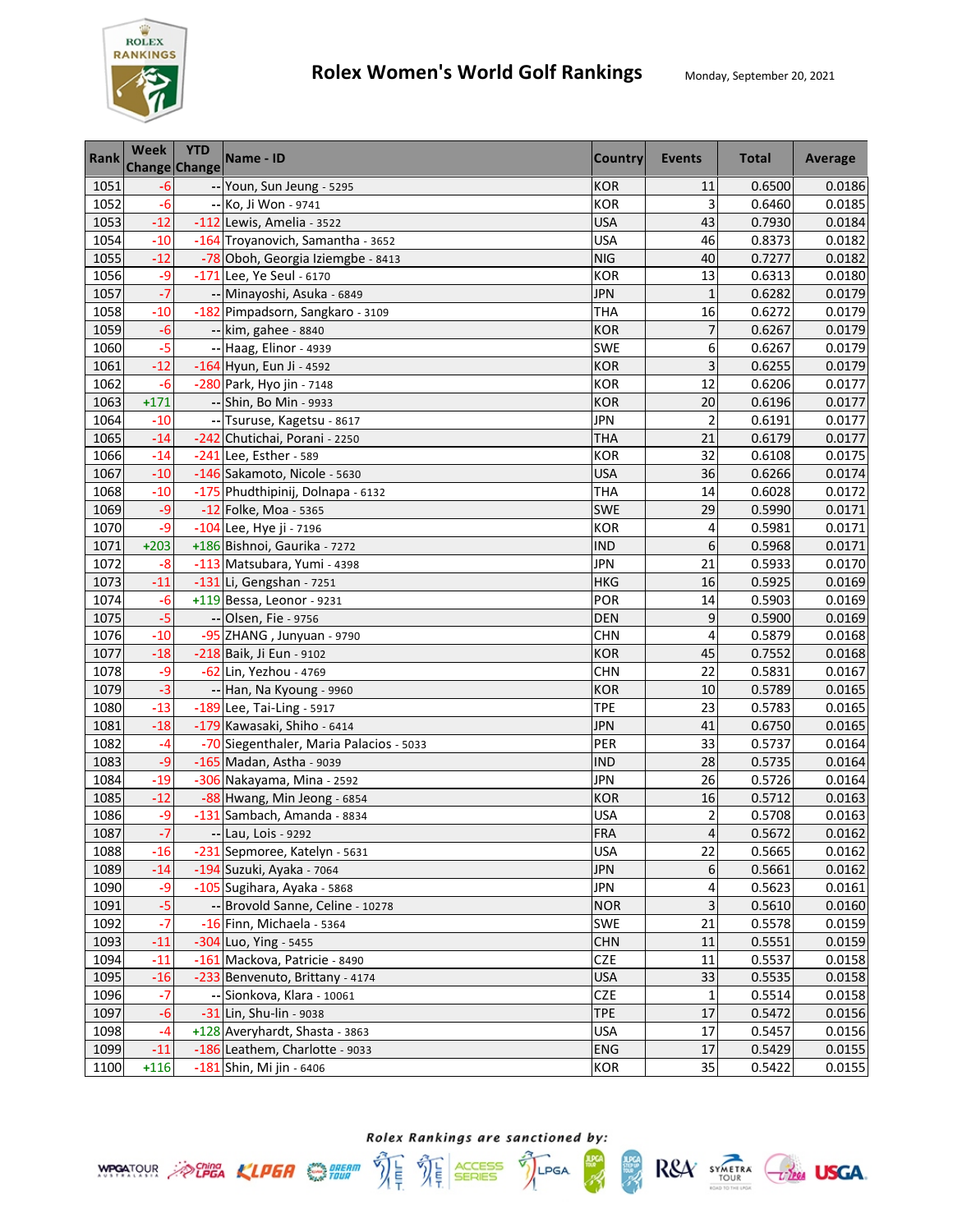

| <b>Rank</b> | <b>Week</b><br><b>Change Change</b> | <b>YTD</b> | Name - ID                           | <b>Country</b> | Events                   | <b>Total</b> | Average |
|-------------|-------------------------------------|------------|-------------------------------------|----------------|--------------------------|--------------|---------|
| 1101        | $-9$                                |            | -60 Saitoh, Yuko - 1548             | <b>JPN</b>     | 21                       | 0.5420       | 0.0155  |
| 1102        | $-1$                                |            | -- Hwang, Yeonseo - 9886            | <b>KOR</b>     | 5                        | 0.5400       | 0.0154  |
| 1103        | $-5$                                |            | +49 Tanikawa, Eriko - 4353          | <b>JPN</b>     | 8                        | 0.5393       | 0.0154  |
| 1104        | $-9$                                |            | +29 Cabrera Bello, Emma - 1279      | <b>ESP</b>     | 7                        | 0.5392       | 0.0154  |
| 1105        | $-18$                               |            | -235 Nilsson, Sarah - 5510          | SWE            | 24                       | 0.5387       | 0.0154  |
| 1106        | $-7$                                |            | -108 Tseng, Tsai Ching - 6568       | <b>TPE</b>     | 3                        | 0.5344       | 0.0153  |
| 1107        | $-7$                                |            | -77 Tian, Qi - 6122                 | <b>CHN</b>     | 18                       | 0.5303       | 0.0152  |
| 1108        | $-12$                               |            | -353 Yang, Soo-Jin - 2964           | <b>KOR</b>     | 6                        | 0.5268       | 0.0151  |
| 1109        | $-6$                                |            | +271 Miyake, Momoka - 8561          | <b>JPN</b>     | 30                       | 0.5265       | 0.0150  |
| 1110        | $-6$                                |            | -- Uwadia, Anita - 9480             | ENG            | 12                       | 0.5261       | 0.0150  |
| 1111        | $-9$                                |            | $-187$ hyewon, shin - 9195          | <b>KOR</b>     | 25                       | 0.5196       | 0.0148  |
| 1112        | $-15$                               |            | -218 Koh, Sock Hwee - 2274          | <b>SIN</b>     | 31                       | 0.5189       | 0.0148  |
| 1113        | $-23$                               |            | -375 Escuriola, Natalia - 5562      | <b>ESP</b>     | 22                       | 0.5097       | 0.0146  |
| 1114        | $-5$                                |            | -115 Yu, Han-Hsuan - 5937           | <b>TPE</b>     | 6                        | 0.5091       | 0.0145  |
| 1115        | $-10$                               |            | -195 Okamura, Yu - 4017             | <b>JPN</b>     | 11                       | 0.5087       | 0.0145  |
| 1116        | $-9$                                |            | -185 ONISHI, Yuri Jane - 7242       | <b>JPN</b>     | 10                       | 0.5050       | 0.0144  |
| 1117        | $-6$                                |            | -- Wannasaen, Chanettee - 9935      | <b>THA</b>     | $\overline{c}$           | 0.5043       | 0.0144  |
| 1118        | $-12$                               |            | -201 Rozsa, Csicsi - 5545           | <b>HUN</b>     | 39                       | 0.5617       | 0.0144  |
| 1119        | $-9$                                |            | -192 Sasahara, Yumi - 5650          | <b>JPN</b>     | 10                       | 0.5041       | 0.0144  |
| 1120        | $-12$                               |            | -194 Taylor, Lauren - 3689          | <b>ENG</b>     | 21                       | 0.5023       | 0.0144  |
| 1121        | $-9$                                |            | $-108$ Wang, Yan - 6948             | <b>CHN</b>     | 10                       | 0.4973       | 0.0142  |
| 1122        | $-8$                                |            | -- Bosio, Justice - 9906            | <b>AUS</b>     | $\overline{2}$           | 0.4891       | 0.0140  |
| 1123        | $-10$                               |            | -171 Heller, Spencer - 6640         | <b>USA</b>     | 14                       | 0.4860       | 0.0139  |
| 1124        | $-9$                                |            | -144 Yoshizawa, Yuzuki - 9442       | <b>JPN</b>     | $\overline{c}$           | 0.4857       | 0.0139  |
| 1125        | $-8$                                |            | -102 Spitz, Emma - 6918             | <b>AUT</b>     | $\overline{\mathcal{L}}$ | 0.4826       | 0.0138  |
| 1126        | $-8$                                |            | -109 Nishi, Mikiko - 3737           | JPN            | 20                       | 0.4814       | 0.0138  |
| 1127        | $-11$                               |            | -160 Meechai, Kusuma - 4086         | <b>THA</b>     | 12                       | 0.4805       | 0.0137  |
| 1128        | $-9$                                |            | -102 Tezuka, Ayaka - 9671           | <b>JPN</b>     | 4                        | 0.4802       | 0.0137  |
| 1129        | $-9$                                |            | -71 Reynolds, Alivia - 9016         | <b>USA</b>     | 40                       | 0.5404       | 0.0135  |
| 1130        | $-6$                                |            | +11 Takushima, Mika - 1767          | <b>JPN</b>     | 21                       | 0.4722       | 0.0135  |
| 1131        | $-10$                               |            | $-181$ Chen, Alice - 9019           | <b>USA</b>     | 18                       | 0.4707       | 0.0134  |
| 1132        | $-7$                                |            | +259 MacRae, Heather - 2659         | sco            | 13                       | 0.4692       | 0.0134  |
| 1133        | $-10$                               |            | -175 Furukawa, Mayuna - 4035        | <b>JPN</b>     | 7                        | 0.4680       | 0.0134  |
| 1134        | $-8$                                |            | -110 Lee, Si On - 3886              | <b>KOR</b>     | 11                       | 0.4615       | 0.0132  |
| 1135        | $-5$                                |            | -93 Masada, Yumeno - 5493           | <b>JPN</b>     | 3                        | 0.4533       | 0.0130  |
| 1136        | $-1$                                |            | -- Lee, Binny - 7133                | <b>USA</b>     | 14                       | 0.4521       | 0.0129  |
| 1137        | $-4$                                |            | +17 Kamiya, Sora - 8434             | <b>JPN</b>     | 6                        | 0.4507       | 0.0129  |
| 1138        | $-4$                                |            | -98 Lin, Tze-Han - 6007             | TPE            | 8                        | 0.4495       | 0.0128  |
| 1139        | $-11$                               |            | -210 Tsai, Hsin-En - 4384           | <b>TPE</b>     | 23                       | 0.4490       | 0.0128  |
| 1140        | $-3$                                |            | -17 Maggetti, Anais - 2954          | SUI            | 25                       | 0.4490       | 0.0128  |
| 1141        | $-12$                               |            | -405 Changkija, Sandra - 3953       | <b>USA</b>     | $\boldsymbol{6}$         | 0.4487       | 0.0128  |
| 1142        | $-11$                               |            | -210 Hurtado-Restrepo, Paula - 4540 | COL            | 20                       | 0.4457       | 0.0127  |
| 1143        | $-16$                               |            | -306 Yoo, Seung Yeon - 5679         | <b>KOR</b>     | 12                       | 0.4453       | 0.0127  |
| 1144        | $-12$                               |            | +172 Walsh, Amy - 5147              | <b>AUS</b>     | 41                       | 0.5211       | 0.0127  |
| 1145        | $-7$                                |            | -163 Pettersen, Suzann - 1021       | <b>NOR</b>     | 3                        | 0.4434       | 0.0127  |
| 1146        | $-7$                                |            | -201 Piquot, Emilie - 5043          | <b>FRA</b>     | 21                       | 0.4404       | 0.0126  |
| 1147        | $-1$                                |            | -- Manzalini, Clara - 9955          | <b>ITA</b>     | $\overline{\mathbf{c}}$  | 0.4400       | 0.0126  |
| 1148        | $-1$                                |            | -- Bae, Hyun Jung - 10221           | <b>KOR</b>     | 5                        | 0.4350       | 0.0124  |
| 1149        | $-1$                                |            | $+217$ han, bit na - 8399           | <b>KOR</b>     | 13                       | 0.4350       | 0.0124  |
| 1150        | $-5$                                |            | +3 Chang, Ya-Chi - 6569             | <b>TPE</b>     | 20                       | 0.4342       | 0.0124  |





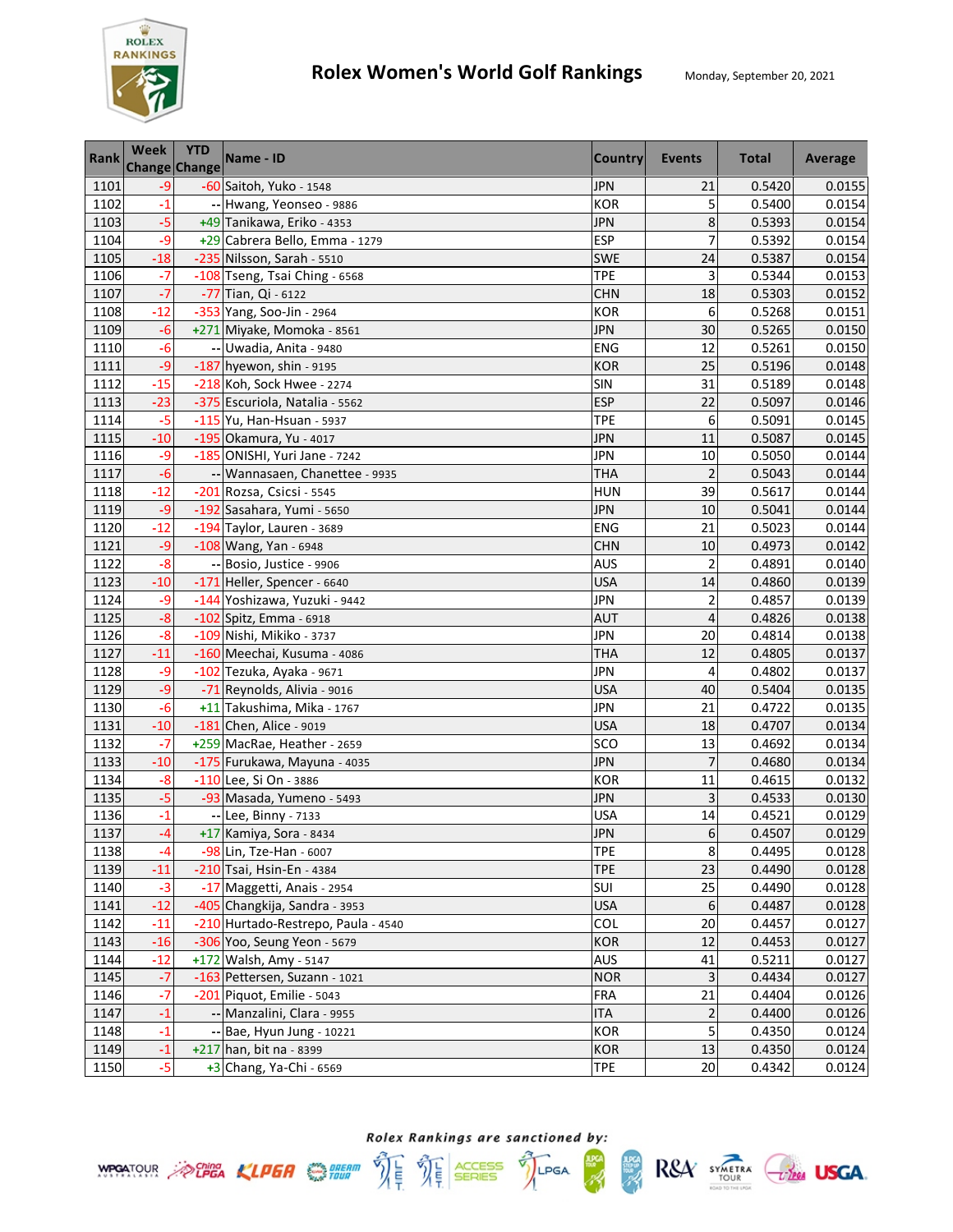

| <b>Rank</b> | <b>Week</b><br><b>Change Change</b> | <b>YTD</b> | Name - ID                        | <b>Country</b> | Events                  | <b>Total</b> | Average |
|-------------|-------------------------------------|------------|----------------------------------|----------------|-------------------------|--------------|---------|
| 1151        | $-8$                                |            | -142 Porter, Cassie - 8697       | <b>AUS</b>     | $\overline{4}$          | 0.4338       | 0.0124  |
| 1152        | $-12$                               |            | -281 Welch, Kim - 2471           | <b>USA</b>     | 14                      | 0.4335       | 0.0124  |
| 1153        | $-12$                               |            | -249 Sheary, Natalie - 3020      | <b>USA</b>     | 35                      | 0.4327       | 0.0124  |
| 1154        | $-18$                               |            | -194 Penttila, Emily - 5037      | <b>FIN</b>     | 36                      | 0.4444       | 0.0123  |
| 1155        | $-6$                                |            | -- Komiya, Marika - 6796         | <b>JPN</b>     | 19                      | 0.4317       | 0.0123  |
| 1156        | $-5$                                |            | -- OH, CHAE YU - 9928            | <b>KOR</b>     | 18                      | 0.4250       | 0.0121  |
| 1157        | $-5$                                |            | -104 Kawabata, Yuna - 9830       | <b>JPN</b>     | $\mathbf{1}$            | 0.4239       | 0.0121  |
| 1158        | $-4$                                |            | $-104$ Yu, Anne - 9511           | <b>CHN</b>     | 7                       | 0.4197       | 0.0120  |
| 1159        | -4                                  |            | -108 Yang, Manlixiang - 9622     | <b>CHN</b>     | 10                      | 0.4184       | 0.0120  |
| 1160        | $-3$                                |            | -- McCallum, Tandi - 3646        | <b>RSA</b>     | 3                       | 0.4161       | 0.0119  |
| 1161        | $-11$                               |            | -365 Srisawang, Nontaya - 1684   | <b>THA</b>     | 17                      | 0.4158       | 0.0119  |
| 1162        | $-1$                                |            | -- YANG, HYOJIN - 10292          | <b>KOR</b>     | $\mathbf{1}$            | 0.4115       | 0.0118  |
| 1163        | $-19$                               |            | -564 lijima, Akane - 249         | <b>JPN</b>     | 10                      | 0.4098       | 0.0117  |
| 1164        | $-1$                                |            | -- LEE, SEOYOON - 10220          | <b>KOR</b>     | 2                       | 0.4085       | 0.0117  |
| 1165        | $-3$                                |            | -- De Corte, Charlotte - 5906    | <b>BEL</b>     | 5                       | 0.4085       | 0.0117  |
| 1166        | $-8$                                |            | +213 Cloots, Leslie - 5859       | <b>BEL</b>     | 37                      | 0.4300       | 0.0116  |
| 1167        | $-7$                                |            | +82 Arashiro, Riria - 6293       | <b>JPN</b>     | $\overline{c}$          | 0.4063       | 0.0116  |
| 1168        | $-12$                               |            | -319 Jang, So Young - 5283       | <b>KOR</b>     | 4                       | 0.4061       | 0.0116  |
| 1169        | $+169$                              |            | -- Autrique, Nicole - 7031       | <b>MEX</b>     | 31                      | 0.4058       | 0.0116  |
| 1170        | $-11$                               |            | -165 Kiuchi, Mai - 8645          | <b>JPN</b>     | $\overline{2}$          | 0.4055       | 0.0116  |
| 1171        | $+147$                              |            | -- Lawrence, Molly - 6110        | <b>ENG</b>     | 27                      | 0.4040       | 0.0115  |
| 1172        | $-8$                                |            | -- Ma, Seo Young - 10090         | <b>KOR</b>     | $\mathbf{1}$            | 0.4029       | 0.0115  |
| 1173        | $-7$                                |            | -- Chang, Ting-Yu - 9679         | <b>TPE</b>     | 4                       | 0.4012       | 0.0115  |
| 1174        | $-4$                                |            | -- Hertzman, Edit - 10311        | SWE            | $\overline{\mathbf{c}}$ | 0.4010       | 0.0115  |
| 1175        | $-10$                               |            | $-219$ Kim, Jenny - 5325         | <b>KOR</b>     | 33                      | 0.4010       | 0.0115  |
| 1176        | -9                                  |            | -- Finne-Ipsen, Cecilie - 10051  | <b>DEN</b>     | $\overline{\mathbf{c}}$ | 0.3989       | 0.0114  |
| 1177        | $-8$                                |            | -62 Giles, Samantha - 5522       | <b>ENG</b>     | 10                      | 0.3967       | 0.0113  |
| 1178        | $-10$                               |            | +25 Huang, Ting-hsuan - 7225     | <b>TPE</b>     | 8                       | 0.3967       | 0.0113  |
| 1179        | $+173$                              |            | +53 Vahalova, Agata - 8919       | CZE            | 6                       | 0.3953       | 0.0113  |
| 1180        | $-8$                                |            | -- Costabile, Selena - 7197      | CAN            | 13                      | 0.3949       | 0.0113  |
| 1181        | $-10$                               |            | -163 Jullasigkee, Ornniti - 8941 | <b>THA</b>     | $\mathsf 9$             | 0.3928       | 0.0112  |
| 1182        | -9                                  |            | -174 hyelim, Wi - 9204           | <b>KOR</b>     | 24                      | 0.3866       | 0.0110  |
| 1183        | $-7$                                |            | -- O'Keefe, Farah - 10210        | <b>USA</b>     | $\mathbf{1}$            | 0.3866       | 0.0110  |
| 1184        | $-10$                               |            | -191 Backman, Anna - 6026        | <b>FIN</b>     | $\overline{\mathbf{c}}$ | 0.3804       | 0.0109  |
| 1185        | $-7$                                |            | -- Toki, Kaori - 3636            | <b>JPN</b>     | 18                      | 0.3798       | 0.0109  |
| 1186        | $-7$                                |            | -103 Park, Ah Reum - 9410        | <b>KOR</b>     | 3                       | 0.3762       | 0.0107  |
| 1187        | $-10$                               |            | -167 Sakashita, Rikako - 5554    | <b>JPN</b>     | 36                      | 0.3865       | 0.0107  |
| 1188        | $-5$                                |            | -- Addicks, Dorsey - 8753        | <b>USA</b>     | 25                      | 0.3700       | 0.0106  |
| 1189        | -9                                  |            | $+8$ Lamb, Sophie - 6720         | <b>ENG</b>     | 23                      | 0.3685       | 0.0105  |
| 1190        | -9                                  |            | -165 Slama, Ellie - 9626         | <b>USA</b>     | $\overline{\mathbf{c}}$ | 0.3672       | 0.0105  |
| 1191        | $-5$                                |            | -- Daigo, Hikaru - 8915          | <b>JPN</b>     | $\overline{\mathbf{c}}$ | 0.3640       | 0.0104  |
| 1192        | $-8$                                |            | $-146$ Han, YOONMIN - 9337       | KOR            | 4                       | 0.3636       | 0.0104  |
| 1193        | $-11$                               |            | -223 Park, Rika - 8403           | <b>KOR</b>     | 11                      | 0.3601       | 0.0103  |
| 1194        |                                     |            | -- Diez Moliner, Teresa - 6934   | <b>ESP</b>     | 5                       | 0.3600       | 0.0103  |
| 1195        |                                     |            | -- Gillum, Katrina - 7336        | <b>ENG</b>     | 31                      | 0.3600       | 0.0103  |
| 1196        | $-8$                                |            | +51 Higashi, Aoi - 6703          | <b>JPN</b>     | 35                      | 0.3570       | 0.0102  |
| 1197        | $-10$                               |            | -142 Morrakotpan, Janya - 4087   | <b>THA</b>     | 9                       | 0.3562       | 0.0102  |
| 1198        | $-13$                               |            | -208 Quihuis, Krystal - 8745     | <b>USA</b>     | 39                      | 0.3958       | 0.0101  |
| 1199        | $-8$                                |            | -- Fournand, Justine - 6490      | <b>FRA</b>     | $1\,$                   | 0.3522       | 0.0101  |
| 1200        | $-5$                                |            | -- Hiltunen, Kerttu - 8461       | <b>FIN</b>     | 5                       | 0.3516       | 0.0100  |





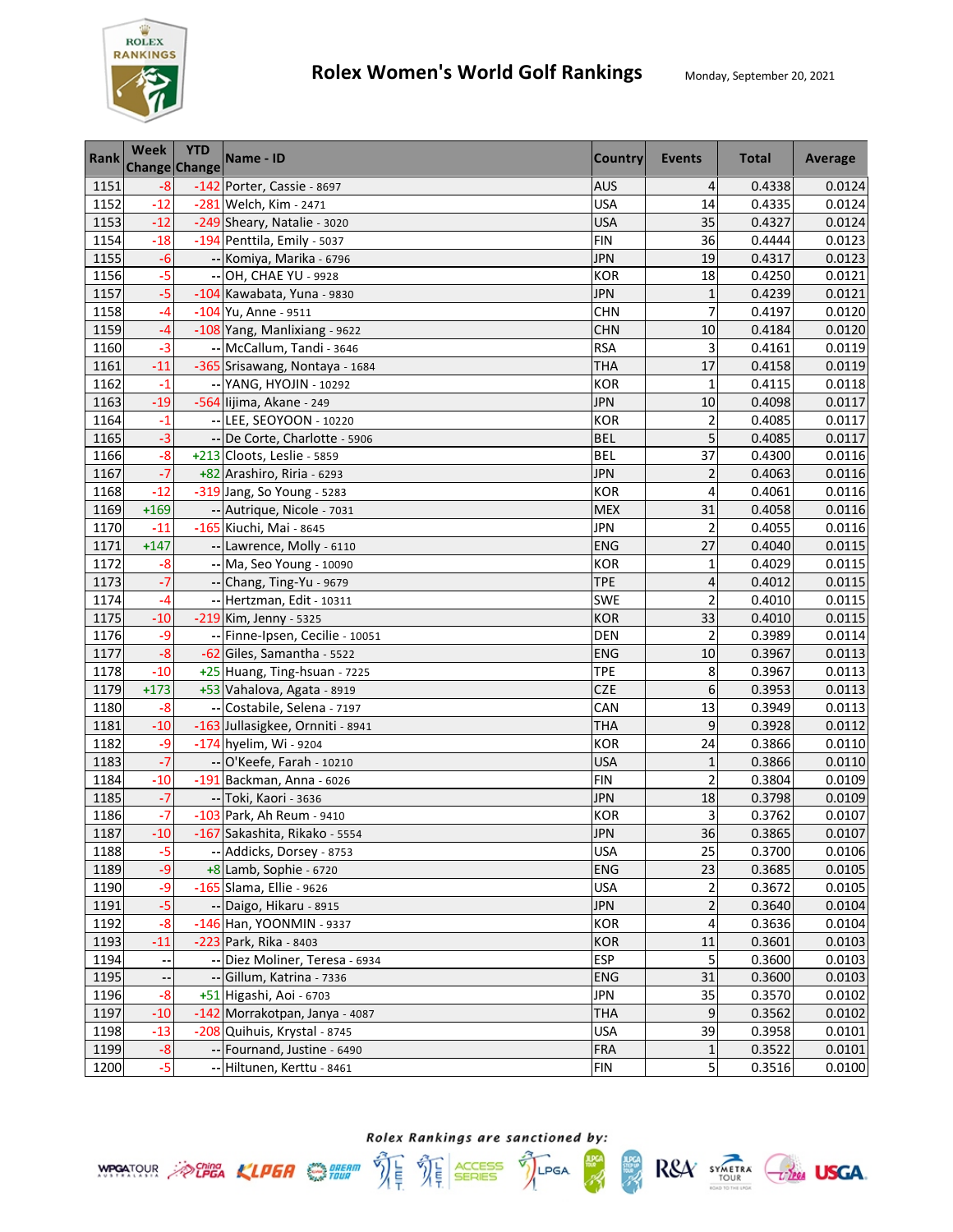

| <b>Rank</b> | Week<br><b>Change Change</b> | <b>YTD</b> | Name - ID                           | <b>Country</b> | Events                  | <b>Total</b> | Average |
|-------------|------------------------------|------------|-------------------------------------|----------------|-------------------------|--------------|---------|
| 1201        | $-12$                        |            | -194 Nishi, Tomoko - 5414           | <b>JPN</b>     | 32                      | 0.3490       | 0.0100  |
| 1202        | $-12$                        |            | -218 Honda, Nao - 4486              | <b>JPN</b>     | 7                       | 0.3474       | 0.0099  |
| 1203        | $-11$                        |            | -158 Yeh, Chia-Ju - 9678            | <b>TPE</b>     | 5                       | 0.3451       | 0.0099  |
| 1204        | $-11$                        |            | -154 Chamchoi, Saraporn - 5288      | <b>THA</b>     | 26                      | 0.3451       | 0.0099  |
| 1205        | $-7$                         |            | -- HAN, Do Hee - 10232              | <b>KOR</b>     | $\overline{\mathbf{c}}$ | 0.3450       | 0.0099  |
| 1206        | $-9$                         |            | -- lijima, Saori - 10111            | <b>JPN</b>     | $\overline{2}$          | 0.3434       | 0.0098  |
| 1207        | $-11$                        |            | -205 Yasufuku, Senno - 4682         | <b>JPN</b>     | 13                      | 0.3406       | 0.0097  |
| 1208        | $-8$                         |            | -- De Bock, Savannah - 10175        | <b>BEL</b>     | $\mathbf{1}$            | 0.3400       | 0.0097  |
| 1209        | $-15$                        |            | -272 Schaeffer-Calmels, Jade - 1575 | <b>FRA</b>     | $\overline{7}$          | 0.3394       | 0.0097  |
| 1210        | $-11$                        |            | -118 Shi, Bingyu - 7364             | <b>CHN</b>     | 15                      | 0.3374       | 0.0096  |
| 1211        | $-9$                         |            | -- YOON, Da Hyun - 10044            | <b>KOR</b>     | $\overline{7}$          | 0.3324       | 0.0095  |
| 1212        | $-11$                        |            | -127 Llorca, Marta - 9668           | <b>ESP</b>     | 3                       | 0.3318       | 0.0095  |
| 1213        | $-9$                         |            | -- Takagi, Miyu - 8541              | <b>JPN</b>     | 4                       | 0.3289       | 0.0094  |
| 1214        | $-8$                         |            | -136 Mizuki, Haruka - 8624          | <b>JPN</b>     | 4                       | 0.3261       | 0.0093  |
| 1215        | $-10$                        |            | -159 Heo, Yoon Na - 8835            | <b>KOR</b>     | 19                      | 0.3243       | 0.0093  |
| 1216        | -6                           |            | -- KIM, TAEJUNG - 10138             | <b>KOR</b>     | 3                       | 0.3225       | 0.0092  |
| 1217        | -6                           |            | -- park, sujin - 9323               | <b>KOR</b>     | 6                       | 0.3225       | 0.0092  |
| 1218        | $-15$                        |            | -246 Saitoh, Airi - 3017            | <b>JPN</b>     | 40                      | 0.3672       | 0.0092  |
| 1219        | $-12$                        |            | -232 Yumi, TAKABAYASHI - 1742       | <b>JPN</b>     | 22                      | 0.3211       | 0.0092  |
| 1220        | $-11$                        |            | -1 Ryskova, Hana - 5871             | <b>CZE</b>     | 5                       | 0.3190       | 0.0091  |
| 1221        | $-9$                         |            | -131 Sturdza, Caroline - 8945       | SUI            | $\overline{7}$          | 0.3170       | 0.0091  |
| 1222        | $-8$                         |            | +34 Whaley, Kelly - 6927            | <b>USA</b>     | 17                      | 0.3145       | 0.0090  |
| 1223        | $-8$                         |            | -- CAO, Xinyu - 9893                | <b>CHN</b>     | 3                       | 0.3131       | 0.0089  |
| 1224        | $-11$                        |            | -202 Ishida, Kanako - 8379          | JPN            | 10                      | 0.3123       | 0.0089  |
| 1225        | $-8$                         |            | $-111$ Ying, Huang - 8911           | <b>CHN</b>     | $\overline{c}$          | 0.3098       | 0.0089  |
| 1226        | $-18$                        |            | -436 Molle, Manon - 4490            | <b>FRA</b>     | 18                      | 0.3096       | 0.0088  |
| 1227        | $-9$                         |            | -180 Svensson, Elsa - 9006          | <b>SWE</b>     | $\mathbf{1}$            | 0.3065       | 0.0088  |
| 1228        | $-8$                         |            | -139 I-Rynn, Genevieve Ling - 8666  | <b>MAS</b>     | 21                      | 0.3040       | 0.0087  |
| 1229        | $-10$                        |            | -181 Kang, Jimin - 361              | <b>USA</b>     | $\overline{7}$          | 0.3017       | 0.0086  |
| 1230        | -9                           |            | -- Ayora, Miriam - 9643             | <b>ESP</b>     | $\overline{1}$          | 0.3000       | 0.0086  |
| 1231        | $-9$                         |            | -- Markvardsen, Louise - 9557       | <b>DEN</b>     | 10                      | 0.3000       | 0.0086  |
| 1232        | $-9$                         |            | +21 Yada, Britney - 6206            | <b>USA</b>     | 32                      | 0.2957       | 0.0084  |
| 1233        | $-8$                         |            | -- Sun, Jiaze - 8574                | <b>CHN</b>     | 4                       | 0.2932       | 0.0084  |
| 1234        | $-8$                         |            | -319 Kristinsdottir, Olafia - 6065  | <b>ISL</b>     | 19                      | 0.2920       | 0.0083  |
| 1235        |                              |            | -- Uete, Momoko - 9866              | <b>JPN</b>     | 6                       | 0.2914       | 0.0083  |
| 1236        | $-12$                        |            | -65 Yu, Pei-Lin - 1014              | TPE            | 25                      | 0.2911       | 0.0083  |
| 1237        | $-10$                        |            | -- Arakawa, Reika - 9915            | <b>JPN</b>     | $\overline{2}$          | 0.2908       | 0.0083  |
| 1238        | -9                           |            | -- Ohma, Silje Torvund - 10359      | <b>NOR</b>     | $\overline{2}$          | 0.2900       | 0.0083  |
| 1239        | $-11$                        |            | -171 Ishikawa, Aya - 4678           | JPN            | $\overline{7}$          | 0.2869       | 0.0082  |
| 1240        | $-10$                        |            | -109 Mccook, Hannah - 6728          | SCO            | 18                      | 0.2837       | 0.0081  |
| 1241        | $-6$                         |            | -- Bert, Sophie - 10176             | <b>BEL</b>     | $\mathbf{1}$            | 0.2800       | 0.0080  |
| 1242        | $-11$                        |            | -181 Kerdrit, Narisara - 3763       | <b>THA</b>     | 20                      | 0.2796       | 0.0080  |
| 1243        | $-10$                        |            | -144 Araki, Miyu - 5644             | <b>JPN</b>     | 5                       | 0.2793       | 0.0080  |
| 1244        | $+228$                       |            | +58 Dilawari, Ridhima - 5581        | <b>IND</b>     | 7                       | 0.2791       | 0.0080  |
| 1245        | $-13$                        |            | -178 Noritomi, Yui - 6459           | <b>JPN</b>     | 8                       | 0.2783       | 0.0080  |
| 1246        |                              |            | -- Choi, Ka Bin - 9604              | <b>KOR</b>     | 3                       | 0.2775       | 0.0079  |
| 1247        |                              |            | -- LEE, Su Yeon2 - 9984             | <b>KOR</b>     | 5                       | 0.2775       | 0.0079  |
| 1248        | $-9$                         |            | -- jeong, ju won - 6379             | <b>KOR</b>     | 21                      | 0.2739       | 0.0078  |
| 1249        | $-11$                        |            | -151 Matsumoto, Juri - 9191         | <b>JPN</b>     | 4                       | 0.2726       | 0.0078  |
| 1250        | $-14$                        |            | $-246$ Cheng, Liv - 6164            | <b>NZL</b>     | 11                      | 0.2721       | 0.0078  |



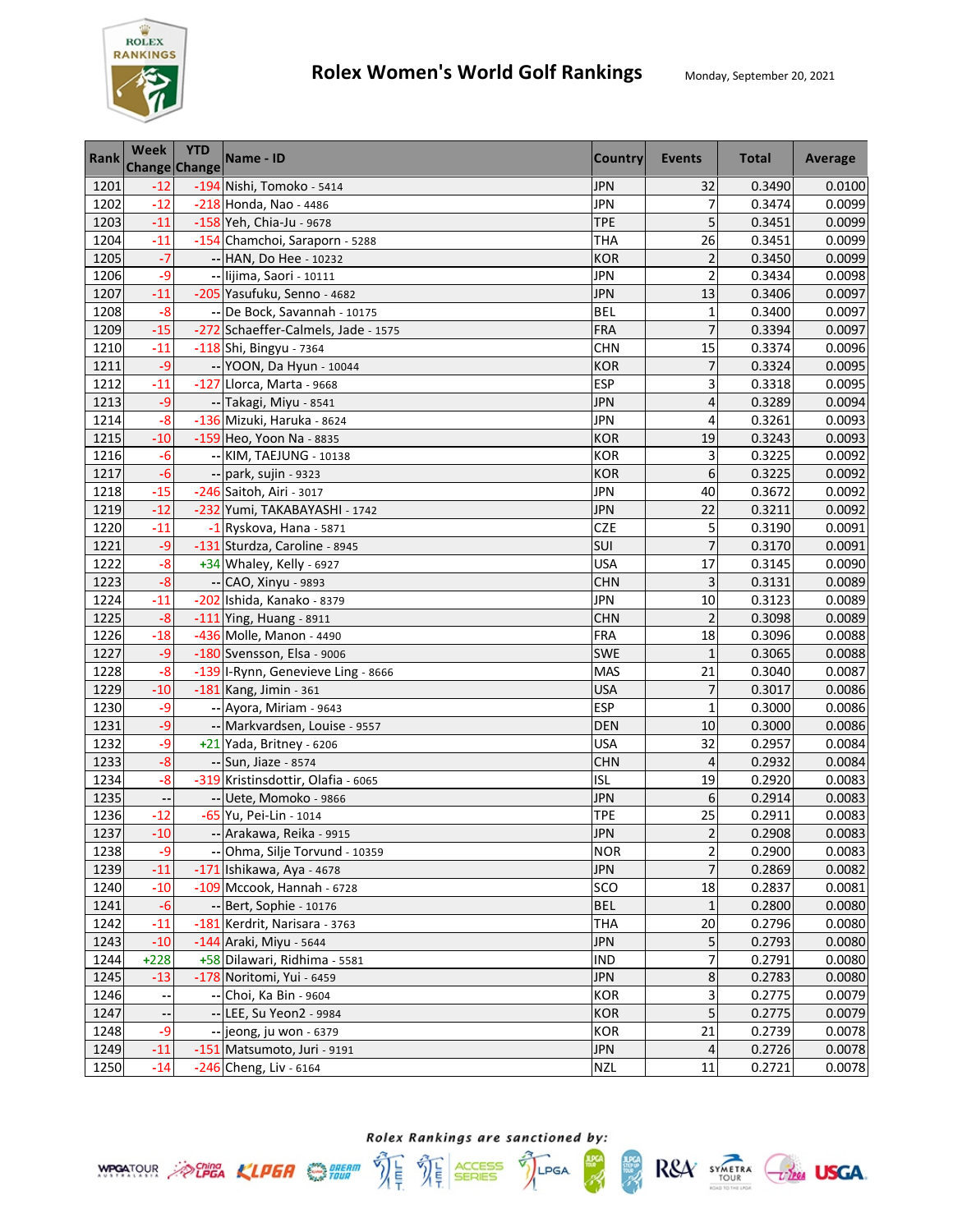

| <b>Rank</b>  | <b>Week</b><br><b>Change Change</b> | <b>YTD</b> | Name - ID                                                 | <b>Country</b>           | <b>Events</b>           | <b>Total</b>     | Average          |
|--------------|-------------------------------------|------------|-----------------------------------------------------------|--------------------------|-------------------------|------------------|------------------|
| 1251         | $-11$                               |            | -- Kim, Go Un - 9404                                      | <b>KOR</b>               | 3                       | 0.2705           | 0.0077           |
| 1252         | $-11$                               |            | -- Moon, CHAERIM - 9996                                   | <b>KOR</b>               | 6                       | 0.2705           | 0.0077           |
| 1253         | $-11$                               |            | +144 Kang, Ga Yul - 8928                                  | <b>KOR</b>               | 10                      | 0.2705           | 0.0077           |
| 1254         | $-7$                                |            | -- Gunnar, Lovisa - 10275                                 | SWE                      | $\mathbf{1}$            | 0.2700           | 0.0077           |
| 1255         | $-7$                                |            | -- Sundberg, Nora - 10277                                 | SWE                      | $\overline{\mathbf{c}}$ | 0.2700           | 0.0077           |
| 1256         | --                                  |            | -- Den Dunnen, Anne-Sterre - 10186                        | <b>NED</b>               | $\overline{\mathbf{c}}$ | 0.2700           | 0.0077           |
| 1257         | $\overline{\phantom{a}}$            |            | -- Viden, Corinne - 9000                                  | SWE                      | 5                       | 0.2700           | 0.0077           |
| 1258         | $-15$                               |            | -- Liu, Ting-yu - 7226                                    | <b>TPE</b>               | 5                       | 0.2690           | 0.0077           |
| 1259         | $-13$                               |            | -113 Furukawa, Rirua - 9833                               | <b>JPN</b>               | $\mathbf{1}$            | 0.2674           | 0.0076           |
| 1260         | $-23$                               |            | -542 Artis, Rebecca - 2778                                | <b>AUS</b>               | 9                       | 0.2645           | 0.0076           |
| 1261         | $-10$                               |            | -- Nordaas, Sandra - 6444                                 | <b>NOR</b>               | $\overline{7}$          | 0.2641           | 0.0075           |
| 1262         | $-17$                               |            | -251 Kim, Ji Hee - 3623                                   | <b>KOR</b>               | 12                      | 0.2624           | 0.0075           |
| 1263         | $-14$                               |            | -204 Holpfer, Isabella - 9317                             | <b>AUT</b>               | $\mathbf{1}$            | 0.2609           | 0.0075           |
| 1264         | -6                                  |            | -- Piovano, Federica - 1028                               | <b>ITA</b>               | $\mathbf{1}$            | 0.2600           | 0.0074           |
| 1265         | $-21$                               |            | -165 Vanova, Sideri - 5089                                | <b>CZE</b>               | 37                      | 0.2747           | 0.0074           |
| 1266         | $-14$                               |            | -184 Sega, Momoka - 6413                                  | <b>JPN</b>               | 18                      | 0.2592           | 0.0074           |
| 1267         | $-11$                               |            | $-145$ Li, Dan - 3761                                     | <b>CHN</b>               | 9                       | 0.2564           | 0.0073           |
| 1268         | $-8$                                |            | -113 Jackson, Olivia - 9894                               | ENG                      | $\mathbf{1}$            | 0.2560           | 0.0073           |
| 1269         | $-15$                               |            | -199 Leung, Isabella - 5651                               | <b>HKG</b>               | 17                      | 0.2551           | 0.0073           |
| 1270         | $-17$                               |            | -231 Yoopan, Tiranan - 2278                               | <b>THA</b>               | 16                      | 0.2549           | 0.0073           |
| 1271         | $-12$                               |            | -170 Sawai, Hitomi - 3742                                 | <b>JPN</b>               | 34                      | 0.2544           | 0.0073           |
| 1272         | -9                                  |            | -116 Clark, Annika - 5761                                 | <b>USA</b>               | $\overline{2}$          | 0.2516           | 0.0072           |
| 1273         | $-9$                                |            | +119 Melichova, Jana - 8440                               | <b>CZE</b>               | 8                       | 0.2515           | 0.0072           |
| 1274         | $-17$                               |            | -137 Vlckova, Karolina - 4356                             | <b>CZE</b>               | 43                      | 0.3077           | 0.0072           |
| 1275         | $-13$                               |            | -170 Koh, Michelle - 5512                                 | <b>MAS</b>               | 20                      | 0.2503           | 0.0072           |
| 1276         | $-10$                               |            | -- Lim, chan hee - 8401                                   | <b>KOR</b>               | 8                       | 0.2500           | 0.0071           |
| 1277         | $-16$                               |            | -323 Bakar, Ainil - 4168                                  | <b>MAS</b>               | 30                      | 0.2499           | 0.0071           |
| 1278         | $-10$                               |            | -- PARK, Seong Ah - 10233                                 | <b>KOR</b>               | $\overline{c}$          | 0.2494           | 0.0071           |
| 1279         | $-10$                               |            | -- KIM, Hyeon Ji4 - 10317                                 | <b>KOR</b>               | 4                       | 0.2494           | 0.0071           |
| 1280         | $-25$                               |            | -297 Provot, Ariane - 4685                                | <b>FRA</b>               | 18                      | 0.2479           | 0.0071           |
| 1281         | $-14$                               |            | -- Hong, Se Hee - 6237                                    | <b>KOR</b>               | 16                      | 0.2468           | 0.0071           |
| 1282         | $-12$                               |            | -161 Mendes Ribeiro, Susana - 5544                        | POR                      | 14                      | 0.2435           | 0.0070           |
| 1283         | $-12$                               |            | -118 An, JUNG HYEON - 9313                                | <b>KOR</b>               | 11                      | 0.2433           | 0.0070           |
| 1284         | $-11$                               |            | -- Jones, Breanne - 9030                                  | <b>USA</b>               | 13                      | 0.2430           | 0.0069           |
| 1285         | $-13$                               |            | $-206$ Lee, Ji-Young - 6521                               | <b>KOR</b>               | 16                      | 0.2389           | 0.0068           |
| 1286         | $-7$                                |            | -- Yamamura, Sae - 4464                                   | JPN                      | 21                      | 0.2386           | 0.0068           |
| 1287         | $-10$                               |            | -130 Ruiz Laphond, Ana - 9478                             | <b>MEX</b>               | 17                      | 0.2381           | 0.0068           |
| 1288         | $-10$                               |            | -130 Hoffman, Emilee - 9379                               | <b>USA</b>               | 20                      | 0.2381           | 0.0068           |
| 1289         | $-9$                                |            | -121 Prior, Lizzie - 9504                                 | <b>ENG</b>               | 6                       | 0.2381           | 0.0068           |
| 1290         | $-25$                               |            | -269 Hoffman, Sarah - 6829                                | <b>USA</b>               | 44                      | 0.2976           | 0.0068           |
| 1291         | $-15$                               |            | -613 Kim, Hye Jin3 - 8683                                 | <b>KOR</b>               | 13                      | 0.2364           | 0.0068           |
| 1292         | $-7$                                |            | -- Cox, Carley - 9375                                     | <b>USA</b>               | 16                      | 0.2350           | 0.0067           |
| 1293         | $-12$                               |            | -257 Soopimjit, Dussavi - 6856                            | <b>THA</b>               | 20                      | 0.2327           | 0.0066           |
| 1294         | $-11$                               |            | -185 Legacy, Sydney - 9036                                | <b>USA</b>               | 17                      | 0.2318           | 0.0066           |
| 1295         | $-13$                               |            | -496 Seong, Eunjeong - 4641                               | <b>KOR</b>               | 23                      | 0.2309           | 0.0066<br>0.0065 |
| 1296<br>1297 | $-21$<br>$-13$                      |            | -368 Engzelius, Marita - 2684                             | <b>NOR</b>               | 11                      | 0.2285<br>0.2283 |                  |
| 1298         | $-11$                               |            | -302 Chaichompoo, Pitsaon - 6338<br>-- Lee, Su Min - 5398 | <b>THA</b><br><b>KOR</b> | 14<br>6                 | 0.2283           | 0.0065<br>0.0065 |
| 1299         | $-13$                               |            | $-218$ Britt, Jordan - 6264                               | <b>USA</b>               | 17                      | 0.2273           | 0.0065           |
| 1300         | $-11$                               |            | -126 Lai, Sijia - 6685                                    | <b>CHN</b>               | 12                      | 0.2270           | 0.0065           |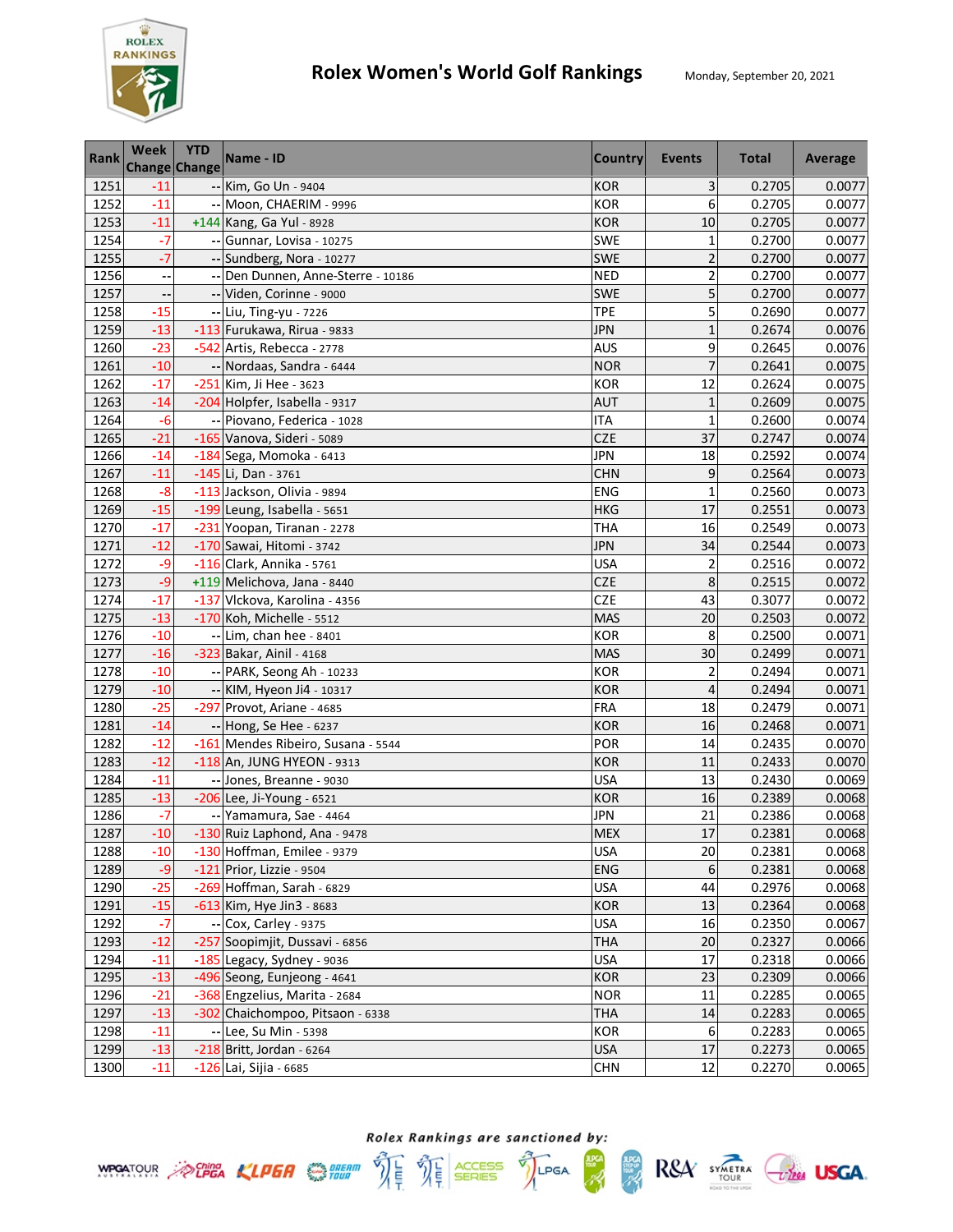

| <b>Rank</b> | <b>Week</b><br><b>Change Change</b> | <b>YTD</b> | Name - ID                        | <b>Country</b> | Events                  | <b>Total</b> | Average |
|-------------|-------------------------------------|------------|----------------------------------|----------------|-------------------------|--------------|---------|
| 1301        | $-8$                                |            | -- Park, Seo Ha - 9999           | <b>KOR</b>     | 11                      | 0.2267       | 0.0065  |
| 1302        | $-11$                               |            | -119 Guan, Ruqing - 5589         | <b>CHN</b>     | $\overline{\mathbf{c}}$ | 0.2262       | 0.0065  |
| 1303        |                                     |            | -- Yoon, Sooa - 10402            | <b>KOR</b>     | $\overline{2}$          | 0.2250       | 0.0064  |
| 1304        | $-14$                               |            | -198 Raastad, Rachel - 3043      | <b>NOR</b>     | 10                      | 0.2248       | 0.0064  |
| 1305        | $-11$                               |            | -- Fredriksson, Elice - 10352    | <b>SWE</b>     | $\overline{c}$          | 0.2240       | 0.0064  |
| 1306        | $-14$                               |            | -193 Matharu, Kiran - 2287       | <b>ENG</b>     | 10                      | 0.2231       | 0.0064  |
| 1307        | $-12$                               |            | -- Baek, Subin - 5840            | <b>KOR</b>     | 6                       | 0.2229       | 0.0064  |
| 1308        | $-12$                               |            | -- Choi, Seoyoung - 10091        | <b>KOR</b>     | 7                       | 0.2229       | 0.0064  |
| 1309        | $-12$                               |            | -- SEONG, Hyeon Jeong - 9976     | <b>KOR</b>     | 8                       | 0.2229       | 0.0064  |
| 1310        | $-12$                               |            | -124 PAK, Ji Been - 9742         | <b>KOR</b>     | $\overline{2}$          | 0.2193       | 0.0063  |
| 1311        | $-11$                               |            | -- Park, ji eun - 9324           | <b>KOR</b>     | 13                      | 0.2191       | 0.0063  |
| 1312        | $-24$                               |            | -318 Luke, Dianne - 6335         | <b>MAS</b>     | $\overline{22}$         | 0.2185       | 0.0062  |
| 1313        | $-9$                                |            | -- Baillieux, Diane - 6546       | <b>BEL</b>     | $\mathbf{1}$            | 0.2150       | 0.0061  |
| 1314        | -9                                  |            | -- Willems, Lien - 3265          | <b>BEL</b>     | 3                       | 0.2150       | 0.0061  |
| 1315        |                                     |            | -- Sakanoshita, Yukiko - 2153    | <b>JPN</b>     | $\overline{7}$          | 0.2150       | 0.0061  |
| 1316        | $-15$                               |            | -208 Izumida, Kotona - 9202      | <b>JPN</b>     | 4                       | 0.2136       | 0.0061  |
| 1317        | $-18$                               |            | -338 Leurquin, Chloe - 5190      | <b>BEL</b>     | 19                      | 0.2133       | 0.0061  |
| 1318        | $-9$                                |            | -- Fan, Brittany - 5763          | <b>USA</b>     | 16                      | 0.2130       | 0.0061  |
| 1319        | $-13$                               |            | -- Ohtsu, Kurumi - 924           | <b>JPN</b>     | 18                      | 0.2127       | 0.0061  |
| 1320        | $-13$                               |            | -- Fukushima, Hiroko - 2822      | <b>JPN</b>     | 35                      | 0.2127       | 0.0061  |
| 1321        | $-19$                               |            | -189 Chou, Yi-Tsen - 5941        | <b>TPE</b>     | 13                      | 0.2116       | 0.0060  |
| 1322        | $-14$                               |            | -152 Tai, Chia-Wen - 6148        | <b>TPE</b>     | 31                      | 0.2100       | 0.0060  |
| 1323        | $-20$                               |            | $-213$ Zeeb, Sophia - 9071       | GER            | $\overline{2}$          | 0.2091       | 0.0060  |
| 1324        | н,                                  |            | -7 Kamata, Hiromi - 3137         | <b>AUS</b>     | 36                      | 0.2150       | 0.0060  |
| 1325        | $-14$                               |            | -- Song, Jiabao - 9690           | <b>CHN</b>     | 4                       | 0.2054       | 0.0059  |
| 1326        | $-14$                               |            | -190 Bradley, Elise - 7116       | <b>USA</b>     | 42                      | 0.2455       | 0.0058  |
| 1327        | $-10$                               |            | -- Jonsson, Matilda - 10297      | <b>SWE</b>     | 3                       | 0.2040       | 0.0058  |
| 1328        | $-15$                               |            | -146 Chinzei, Mayumi - 1314      | <b>JPN</b>     | 11                      | 0.2036       | 0.0058  |
| 1329        | $-14$                               |            | -28 Huang, Pei-Wen - 5925        | <b>TPE</b>     | 20                      | 0.2030       | 0.0058  |
| 1330        | $-16$                               |            | -286 Kanai, Tomoko - 351         | <b>JPN</b>     | 18                      | 0.2025       | 0.0058  |
| 1331        | $-15$                               |            | $-129$ Liu, Yiyuan - 8411        | <b>CHN</b>     | 3                       | 0.2018       | 0.0058  |
| 1332        | $-13$                               |            | -133 de Martini, Erika - 9450    | <b>ITA</b>     | $\overline{7}$          | 0.2011       | 0.0057  |
| 1333        | $-8$                                |            | -- Nystrom, Vilde Marie - 10365  | <b>NOR</b>     | $\overline{\mathbf{c}}$ | 0.2010       | 0.0057  |
| 1334        | $-8$                                |            | -- Sundquist, Filippa - 10338    | SWE            | 3                       | 0.2010       | 0.0057  |
| 1335        | $-15$                               |            | -- Moon, Seohyeong - 10141       | <b>KOR</b>     | 6                       | 0.2006       | 0.0057  |
| 1336        | -9                                  |            | -- Corbi, Maria Vittoria - 10228 | <b>ITA</b>     | $\mathbf{1}$            | 0.2000       | 0.0057  |
| 1337        | $-9$                                |            | -- Gyllner, Rebecca - 10300      | <b>SWE</b>     | 4                       | 0.2000       | 0.0057  |
| 1338        | -9                                  |            | -- Kim, Kyu Ly2 - 7359           | KOR            | 9                       | 0.2000       | 0.0057  |
| 1339        | $-18$                               |            | -- Yasui, Ai - 10071             | <b>JPN</b>     | $\mathbf{1}$            | 0.1995       | 0.0057  |
| 1340        | $-18$                               |            | -- Kuroda, Hikari - 10066        | <b>JPN</b>     | $\mathbf 1$             | 0.1995       | 0.0057  |
| 1341        | $-18$                               |            | -- Kogure, Chihiro - 9896        | <b>JPN</b>     | 3                       | 0.1993       | 0.0057  |
| 1342        | $-18$                               |            | -141 Li, Jieni - 9434            | <b>CHN</b>     | 5                       | 0.1984       | 0.0057  |
| 1343        | $-33$                               |            | -347 Collins, Emily - 4302       | <b>USA</b>     | 9                       | 0.1979       | 0.0057  |
| 1344        | $-5$                                |            | -338 Choi, Sandy - 8553          | <b>KOR</b>     | 37                      | 0.2051       | 0.0055  |
| 1345        | $-12$                               |            | -136 Kimura, Mizuki - 9393       | <b>JPN</b>     | $\overline{2}$          | 0.1924       | 0.0055  |
| 1346        | $-16$                               |            | -286 Huang, Yomaris - 5943       | <b>TPE</b>     | 22                      | 0.1920       | 0.0055  |
| 1347        | $-13$                               |            | -- Kim, Dam I - 9991             | <b>KOR</b>     | 4                       | 0.1917       | 0.0055  |
| 1348        | $-13$                               |            | -- Lee, Hye Jin - 9986           | <b>KOR</b>     | 8                       | 0.1917       | 0.0055  |
| 1349        | $-13$                               |            | $-182$ Mahe, Candice - 5864      | <b>FRA</b>     | 3                       | 0.1902       | 0.0054  |
| 1350        | $-19$                               |            | $-262$ Kang, Jiwon - 5277        | <b>KOR</b>     | $\mathbf{1}$            | 0.1901       | 0.0054  |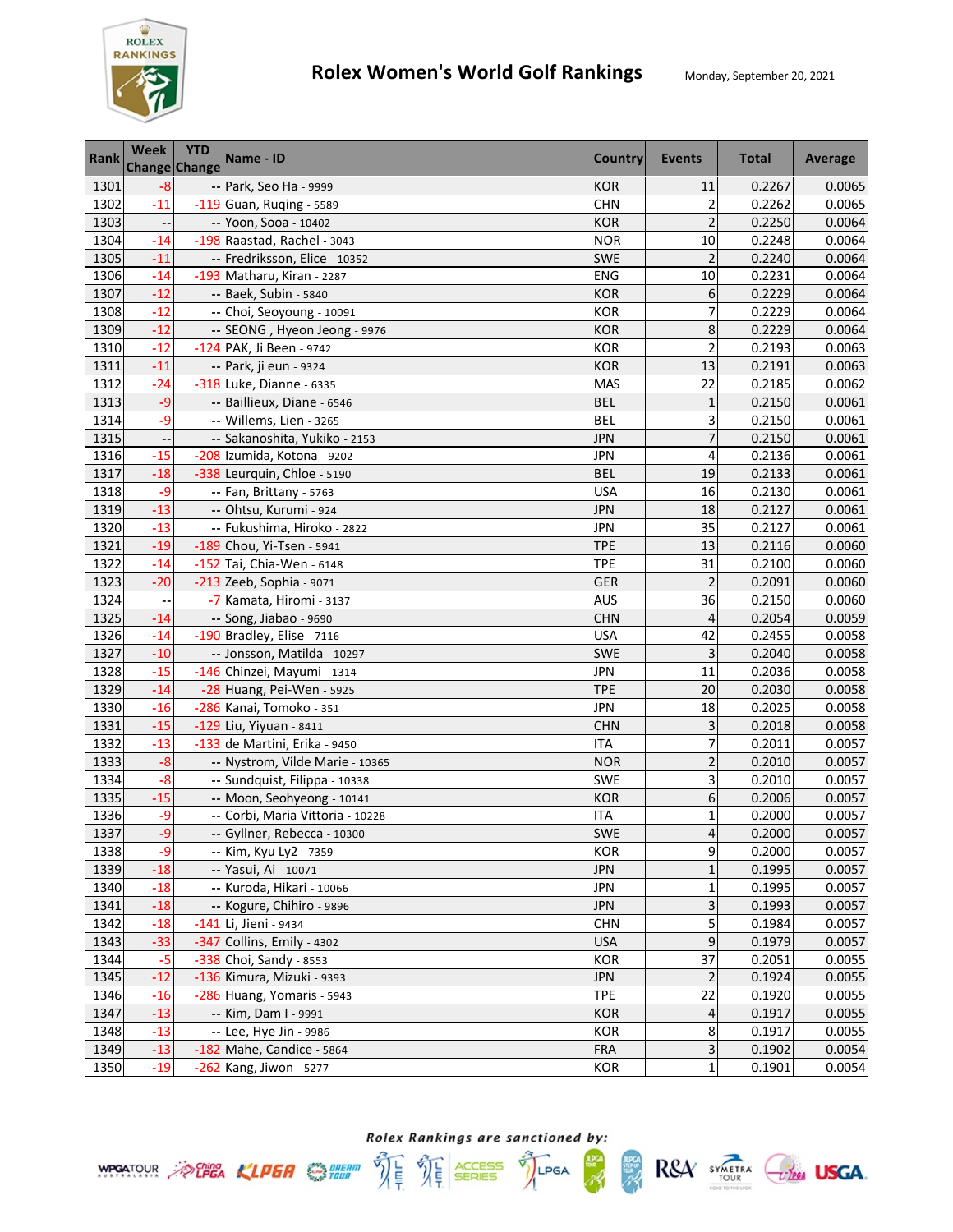

| <b>Rank</b> | <b>Week</b> | <b>YTD</b><br>Change Change | Name - ID                          | <b>Country</b> | <b>Events</b>  | <b>Total</b> | Average |
|-------------|-------------|-----------------------------|------------------------------------|----------------|----------------|--------------|---------|
| 1351        | $-19$       |                             | -387 Lee, Ji Hyeon - 8936          | <b>KOR</b>     | $\overline{2}$ | 0.1901       | 0.0054  |
| 1352        | $-12$       |                             | $+11$ Chen, Liqing - 4698          | <b>CHN</b>     | $\overline{7}$ | 0.1891       | 0.0054  |
| 1353        | $-12$       |                             | -135 Zhang, Shaojing - 7304        | <b>CHN</b>     | 6              | 0.1875       | 0.0054  |
| 1354        | $-10$       |                             | -143 Doig, Robyn - 6627            | CAN            | 5              | 0.1839       | 0.0053  |
| 1355        | $-10$       |                             | -- TING, Zih-Yun - 9766            | <b>TPE</b>     | 8              | 0.1834       | 0.0052  |
| 1356        | $-19$       |                             | -263 Landegren, Mia - 7154         | <b>USA</b>     | 41             | 0.2138       | 0.0052  |
| 1357        | $-14$       |                             | -206 Perez, Marta - 5173           | <b>ESP</b>     | $\overline{7}$ | 0.1817       | 0.0052  |
| 1358        | $-12$       |                             | -358 Polnamin, Pannapa - 6470      | <b>THA</b>     | 18             | 0.1810       | 0.0052  |
| 1359        | $-11$       |                             | -197 Lesher, Anna - 7050           | <b>USA</b>     | 10             | 0.1805       | 0.0052  |
| 1360        | $-11$       |                             | -135 Ashmore, Maggie - 9421        | <b>USA</b>     | $\overline{c}$ | 0.1804       | 0.0052  |
| 1361        | $-19$       |                             | $-284$ Pan, Yen-Ling - 5958        | <b>TPE</b>     | 22             | 0.1797       | 0.0051  |
| 1362        | $-12$       |                             | -- Zhang, Yahui - 9950             | <b>CHN</b>     | 1              | 0.1783       | 0.0051  |
| 1363        | $-16$       |                             | -239 Kagasono, Mami - 4624         | <b>JPN</b>     | 38             | 0.1907       | 0.0050  |
| 1364        | $-11$       |                             | -- Mao, Janet - 9532               | <b>USA</b>     | 25             | 0.1752       | 0.0050  |
| 1365        | $-14$       |                             | -499 Yang, Je yoon - 4112          | <b>KOR</b>     | 4              | 0.1743       | 0.0050  |
| 1366        | $-10$       |                             | -130 Hayakawa, Maho - 9754         | <b>JPN</b>     | 14             | 0.1689       | 0.0048  |
| 1367        | $-13$       |                             | -248 Juntanaket, Nemittra - 5926   | <b>THA</b>     | 5              | 0.1680       | 0.0048  |
| 1368        | $-13$       |                             | -234 Wu, Hsiao-Ling - 6141         | <b>TPE</b>     | 18             | 0.1663       | 0.0048  |
| 1369        | $-11$       |                             | -139 CHEN, Veronica - 9770         | <b>TPE</b>     | 6              | 0.1655       | 0.0047  |
| 1370        | $-13$       |                             | -175 Yabuta, Rika - 9677           | <b>JPN</b>     | 3              | 0.1650       | 0.0047  |
| 1371        | $-12$       |                             | -212 Duvernay, Marion - 4916       | <b>FRA</b>     | 23             | 0.1622       | 0.0046  |
| 1372        | $-11$       |                             | -223 Yamashita, Miki - 6074        | <b>JPN</b>     | 11             | 0.1617       | 0.0046  |
| 1373        | $-10$       |                             | -134 Rossel, Rachel - 6400         | SUI            | 18             | 0.1617       | 0.0046  |
| 1374        | $-14$       |                             | -311 Ravnjak, Tahnia - 4446        | <b>AUS</b>     | 24             | 0.1594       | 0.0046  |
| 1375        | $-11$       |                             | -185 Skapik, Molly - 8966          | <b>USA</b>     | 9              | 0.1588       | 0.0045  |
| 1376        | $-14$       |                             | +6 Kobayashi, Sarina - 4049        | <b>JPN</b>     | 44             | 0.1995       | 0.0045  |
| 1377        | $-12$       |                             | -179 Rydqvist, Louise - 9610       | <b>SWE</b>     | $\overline{c}$ | 0.1553       | 0.0044  |
| 1378        | $-11$       |                             | -523 Kim, Hye-Min - 3895           | <b>KOR</b>     | 28             | 0.1524       | 0.0044  |
| 1379        | $-13$       |                             | -218 Hoshikawa, Hinano - 7340      | <b>JPN</b>     | 6              | 0.1521       | 0.0043  |
| 1380        | $-12$       |                             | -285 Sverdloff, Dulcie - 8612      | ENG            | 34             | 0.1490       | 0.0043  |
| 1381        | $-11$       |                             | -177 Hama, Misaki - 5317           | <b>JPN</b>     | 13             | 0.1467       | 0.0042  |
| 1382        | $-10$       |                             | -170 Felibert, Veronica - 3591     | VEN            | 32             | 0.1449       | 0.0041  |
| 1383        | $-12$       |                             | -245 Vartianen, Oona - 5090        | <b>FIN</b>     | $\mathbf{1}$   | 0.1446       | 0.0041  |
| 1384        | $-10$       |                             | -156 Morita, Shuko - 9698          | <b>JPN</b>     | $\mathbf 1$    | 0.1444       | 0.0041  |
| 1385        | $-12$       |                             | -240 Abelar, Nicole - 9259         | PHI            | $\overline{2}$ | 0.1417       | 0.0040  |
| 1386        | $-11$       |                             | -176 Montoya, Kennedie - 9115      | <b>USA</b>     | 10             | 0.1392       | 0.0040  |
| 1387        | $-11$       |                             | -170 Hutchinson-Kay, Ellen - 9554  | <b>SWE</b>     | $\mathbf 1$    | 0.1387       | 0.0040  |
| 1388        | $-19$       |                             | -374 Onitsuka, Kiri - 6077         | <b>JPN</b>     | 9              | 0.1348       | 0.0039  |
| 1389        | $-9$        |                             | -165 Sakashita, Rieko - 3650       | <b>JPN</b>     | 23             | 0.1339       | 0.0038  |
| 1390        | $-11$       |                             | -183 Urizar Zapata, Alazne - 7174  | <b>ESP</b>     | 25             | 0.1335       | 0.0038  |
| 1391        | $-14$       |                             | -203 Nagai, Natsu - 832            | <b>JPN</b>     | 28             | 0.1334       | 0.0038  |
| 1392        | $-14$       |                             | -207 Han, Yucen - 6500             | <b>CHN</b>     | 20             | 0.1324       | 0.0038  |
| 1393        | $-12$       |                             | -155 O'Donnell, Catherine - 5274   | <b>USA</b>     | 27             | 0.1291       | 0.0037  |
| 1394        | $-12$       |                             | -179 Kim, Hannah - 6994            | <b>USA</b>     | 17             | 0.1217       | 0.0035  |
| 1395        | $-11$       |                             | $-140$ Kay, Rebecca - 5150         | <b>AUS</b>     | 7              | 0.1172       | 0.0033  |
| 1396        | $-13$       |                             | -156 Porvasnik, Jessica - 5795     | <b>USA</b>     | 6              | 0.1171       | 0.0033  |
| 1397        | $-12$       |                             | -143 Chang, Hsin Chiao - 6502      | <b>TPE</b>     | 3              | 0.1158       | 0.0033  |
| 1398        | $-12$       |                             | -207 Paiboonpong, Goonlacha - 5286 | <b>THA</b>     | 4              | 0.1130       | 0.0032  |
| 1399        | $-12$       |                             | -274 Tsujioka, Airi - 8384         | <b>JPN</b>     | 9              | 0.1130       | 0.0032  |
| 1400        | $-11$       |                             | -167 Tong, Elizabeth - 5814        | CAN            | $12\,$         | 0.1127       | 0.0032  |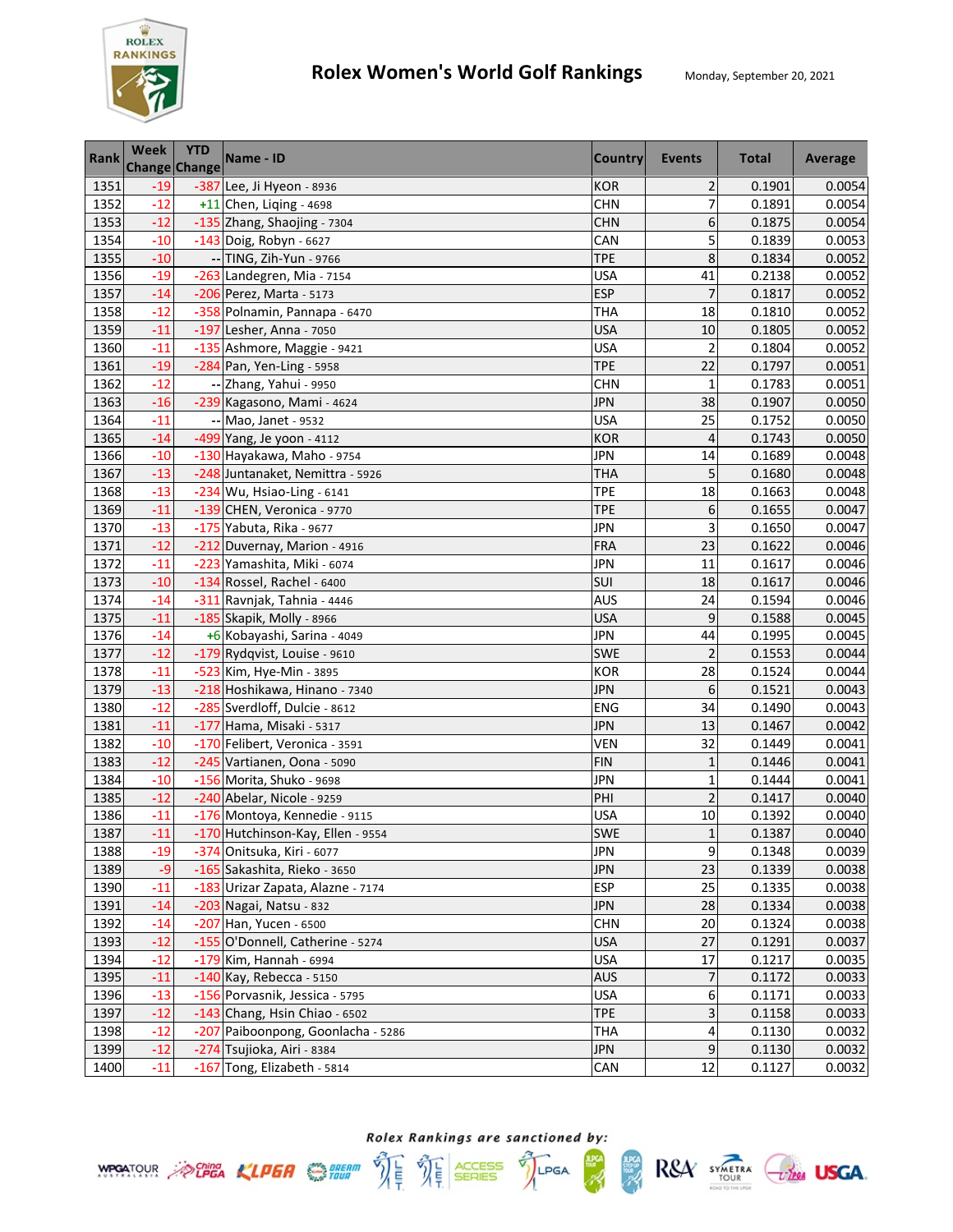

| <b>Rank</b> | <b>Week</b><br><b>Change Change</b> | <b>YTD</b> | Name - ID                                | <b>Country</b> | Events         | <b>Total</b> | Average |
|-------------|-------------------------------------|------------|------------------------------------------|----------------|----------------|--------------|---------|
| 1401        | $-9$                                |            | -149 Chauvel, Alice - 5310               | <b>FRA</b>     | $\mathbf{1}$   | 0.1102       | 0.0031  |
| 1402        | $-11$                               |            | -160 Dumez, Gala - 8783                  | <b>FRA</b>     | 3              | 0.1098       | 0.0031  |
| 1403        | $-9$                                |            | -300 Honda, Miyari - 210                 | <b>JPN</b>     | 26             | 0.1084       | 0.0031  |
| 1404        | $-9$                                |            | -137 Poomklay, Preenaphan - 8527         | <b>THA</b>     | 12             | 0.1083       | 0.0031  |
| 1405        | $-15$                               |            | -233 Wu, Chih-Yun - 6146                 | <b>TPE</b>     | 27             | 0.1080       | 0.0031  |
| 1406        | $-13$                               |            | -161 Maguire, Lisa - 2970                | IRL            | 8              | 0.1073       | 0.0031  |
| 1407        | $-8$                                |            | -142 Yokoyama, Shioriko - 9529           | <b>JPN</b>     | $\overline{a}$ | 0.1042       | 0.0030  |
| 1408        | $-10$                               |            | -173 Yin, Xue - 6484                     | <b>CHN</b>     | 13             | 0.1035       | 0.0030  |
| 1409        | $-21$                               |            | -510 Tseng, Yani - 1813                  | <b>TPE</b>     | 22             | 0.1030       | 0.0029  |
| 1410        | $-10$                               |            | -179 Claisse, Mathilde - 6489            | <b>FRA</b>     | $\mathbf{1}$   | 0.1017       | 0.0029  |
| 1411        | $-7$                                |            | -139 Sato, Chihiro - 5967                | <b>JPN</b>     | 17             | 0.1014       | 0.0029  |
| 1412        | $-7$                                |            | -139 Nordfors, Anna - 9553               | <b>SWE</b>     | $\mathbf{1}$   | 0.1014       | 0.0029  |
| 1413        | $-17$                               |            | -253 Pattaranakrueang, Supakchaya - 4422 | <b>THA</b>     | 22             | 0.1009       | 0.0029  |
| 1414        | $-11$                               |            | -312 Hedberg, Camilla - 4036             | <b>ESP</b>     | 19             | 0.1006       | 0.0029  |
| 1415        | $-14$                               |            | -210 Durdin, Tamie - 1467                | <b>AUS</b>     | 4              | 0.1005       | 0.0029  |
| 1416        | $-9$                                |            | -155 Meesom-us, Phannarai - 9412         | <b>THA</b>     | 3              | 0.1001       | 0.0029  |
| 1417        | $-15$                               |            | -238 Westin, Emma - 5099                 | <b>SWE</b>     | 19             | 0.0993       | 0.0028  |
| 1418        | $-12$                               |            | -197 Siritrai, Nattapan - 9173           | <b>THA</b>     | 11             | 0.0986       | 0.0028  |
| 1419        | $-9$                                |            | -156 Liu, Siyun - 4772                   | <b>CHN</b>     | $\mathbf{1}$   | 0.0970       | 0.0028  |
| 1420        | $-11$                               |            | -257 Ikeda, Chihiro - 3946               | PHI            | $\overline{4}$ | 0.0969       | 0.0028  |
| 1421        | $-10$                               |            | -141 Hinnerova, Lucie - 5466             | CZE            | 10             | 0.0966       | 0.0028  |
| 1422        | $-10$                               |            | -628 Kono, Stephanie - 2638              | <b>USA</b>     | 13             | 0.0963       | 0.0028  |
| 1423        | $-26$                               |            | -842 Benyapa, Niphatsophon - 6507        | <b>THA</b>     | 13             | 0.0951       | 0.0027  |
| 1424        | $-11$                               |            | -156 Jang, Bo Ram - 5296                 | <b>KOR</b>     | $\overline{2}$ | 0.0944       | 0.0027  |
| 1425        | $-9$                                |            | -398 Cnops, Fanny - 5706                 | <b>BEL</b>     | 20             | 0.0933       | 0.0027  |
| 1426        | -9                                  |            | -145 Knight, Allie - 6648                | <b>USA</b>     | 12             | 0.0927       | 0.0026  |
| 1427        | $-9$                                |            | -149 Ji, Joo hyun - 6572                 | <b>KOR</b>     | $\mathbf 1$    | 0.0923       | 0.0026  |
| 1428        | -9                                  |            | -151 Ericsson, Sara - 9414               | <b>SWE</b>     | 3              | 0.0910       | 0.0026  |
| 1429        | $-7$                                |            | -117 Richdale, Samantha - 2587           | CAN            | 39             | 0.0984       | 0.0025  |
| 1430        | $-10$                               |            | -182 Tang, Jessy - 3551                  | <b>USA</b>     | 29             | 0.0868       | 0.0025  |
| 1431        | $-8$                                |            | -160 Lee, YU MIN - 8593                  | <b>KOR</b>     | $\overline{7}$ | 0.0861       | 0.0025  |
| 1432        | $-8$                                |            | -252 Yeh, Hsin-Ning - 4131               | <b>TPE</b>     | 22             | 0.0859       | 0.0025  |
| 1433        | $-12$                               |            | -315 Lescudier, Ines - 4988              | <b>FRA</b>     | 14             | 0.0857       | 0.0024  |
| 1434        | $-9$                                |            | -164 Park, Bo Young - 9299               | <b>KOR</b>     | 20             | 0.0857       | 0.0024  |
| 1435        | $-9$                                |            | -169 Do hee, Kim - 9298                  | <b>KOR</b>     | 18             | 0.0854       | 0.0024  |
| 1436        | $-7$                                |            | -152 Nakayama, Ayaka - 7073              | <b>JPN</b>     | 4              | 0.0843       | 0.0024  |
| 1437        | $-9$                                |            | -179 Tanguay, Valerie - 9059             | CAN            | 22             | 0.0842       | 0.0024  |
| 1438        | $-8$                                |            | -322 Lian, Huize - 8746                  | <b>CHN</b>     | 18             | 0.0839       | 0.0024  |
| 1439        | $-12$                               |            | -310 Soisuwan, Onkanok - 6496            | THA            | 10             | 0.0835       | 0.0024  |
| 1440        | -9                                  |            | -180 Akizaki, Suzuna - 9279              | <b>JPN</b>     | 1              | 0.0815       | 0.0023  |
| 1441        | $-8$                                |            | -166 Stubbs, Paige - 5594                | <b>AUS</b>     | 19             | 0.0810       | 0.0023  |
| 1442        | $-7$                                |            | -152 Koda, Yoshimi - 503                 | <b>JPN</b>     | 3              | 0.0788       | 0.0023  |
| 1443        | $-7$                                |            | -148 Jang, Si An - 9309                  | <b>KOR</b>     | 15             | 0.0788       | 0.0023  |
| 1444        | $-6$                                |            | $-147$ Garner, Lea - 7137                | <b>USA</b>     | 15             | 0.0784       | 0.0022  |
| 1445        | $-8$                                |            | -542 kim, A Hyeon - 6453                 | <b>KOR</b>     | $\overline{2}$ | 0.0783       | 0.0022  |
| 1446        | $-7$                                |            | -153 Wang, Mengzhu - 5228                | <b>CHN</b>     | 10             | 0.0780       | 0.0022  |
| 1447        | $-13$                               |            | -156 Acosta, Delfina - 8757              | ARG            | 37             | 0.0822       | 0.0022  |
| 1448        | $-8$                                |            | -166 Yagami, Hikaru - 4284               | <b>JPN</b>     | 19             | 0.0770       | 0.0022  |
| 1449        | $-41$                               |            | -496 Takaku, Minami - 7265               | <b>JPN</b>     | 3              | 0.0763       | 0.0022  |
| 1450        | $-8$                                |            | -145 Price, Georgia - 7228               | <b>ENG</b>     | 16             | 0.0761       | 0.0022  |